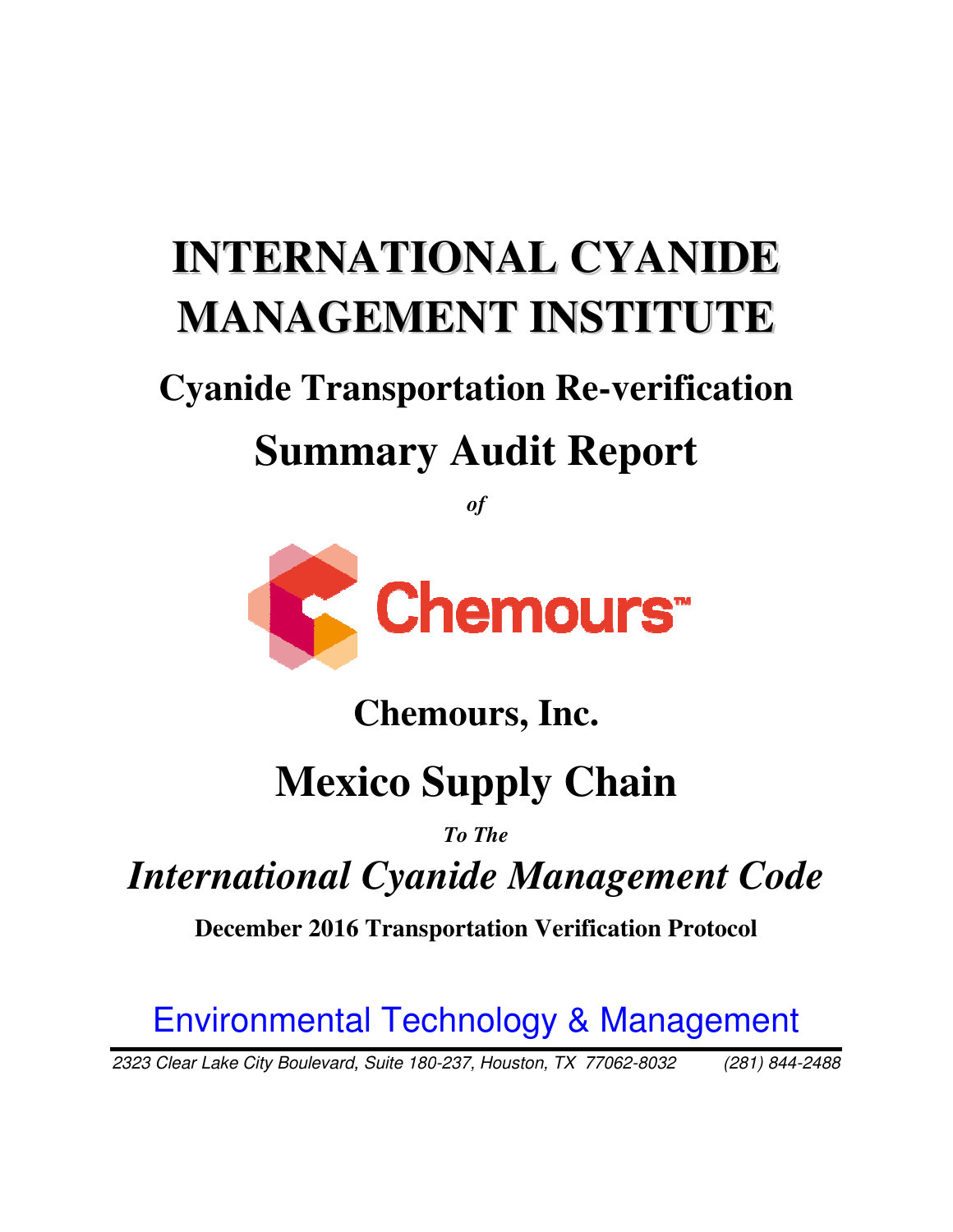#### SUMMARY AUDIT REPORT

Name of Cyanide Transportation Operation: **Chemours Mexico Supply Chain**  Name of Operation Owner: **Chemours, Inc.**  Name of Operation Operator: **Chemours, Inc.** Name of Responsible Manager: **Mr. Brian R. Morris, Global Product Stewardship Manager**  Address: **2571 Fite Road** City: **Memphis** State/Province: **TN** Country: **USA** Telephone: **(901) 353-7420**

Location detail and description of operations:

On February 7 - 17, 2017 Environmental Technology & Management conducted a reverification audit of Chemours Mexico Supply Chain to the Transport Practices of the International Cyanide Management Institute Transportation Code. This Mexican Supply Chain was originally certified to the ICMI Cyanide Code in 2010 and recertified in 2014. Chemours (formerly E.I. DuPont de Nemours) was one of the original Cyanide Code signatory companies obtaining Cyanide Code certification for its Memphis Solid Cyanide Plant and its packaging operations in June 2006.

Chemours contracts with long-time truck and rail partners to transport sodium and potassium cyanide briquettes from the Memphis Manufacturing Plant and packaging plants near Memphis and in Nevada into Mexico through Laredo, TX and Nogales, AZ. All cyanide is transported to Chemours warehousing and trans-loading / repackaging facilities in San Luis Potosi and Hermosillo. Ferrocarril Mexicano Railroad (Ferromex) is the rail carrier serving Hermosillo, beginning at a rail yard in Nogales, and Kansas City Southern de Mexico (KCSM) serves the San Luis Potosi facility starting in Laredo. Chemours determines through due diligence evaluations of the rail carriers that their management of environmental, health, safety and security continues to align with ICMI code requirements. Box cars transport Flo-bins (semi-bulk) and packaged product to Hermosillo, while box cars transport packaged product and hopper cars transport bulk product to San Luis Potosi. Warehousing and trans-loading operations at these two locations are described in separate Production Reverification Audit Reports.

All trucked product enters Mexico through Laredo, Texas. Empire Express, a signatory to the Code, drops off van trailers of product at a trans-shipping terminal and yard in Laredo operated by Interamerica Forwarding (IAF), a Grupo FH company. IAF completes the freight forwarding documentation to enable another Grupo FH company, FH Logistica (FHL), to transport the Empire trailers across the border to a tran-shipping terminal and yard operated by Auto Lineas Regiomontanas S.A. de C.V. (ALR). ALR, with headquarters and main terminal in Monterrey, transports the trailers to Chemours San Luis Potosi and Hermosillo facilities. The last leg of the supply chain, the segment between the two Chemours facilities and numerous consignees, is carried out by Transportes Especializados S.A. de C.V (Segutal), a dedicated transporter to Chemours, with headquarters in Mexico City and operations located at the Chemours facilities. Product may be transported in ISO Container on chassis, or packaged in van trailers or in straight-line trucks called "Thorntons".

Chemours Mexico Supply Chain Chell Multiple Chemours Mexico Supply Chain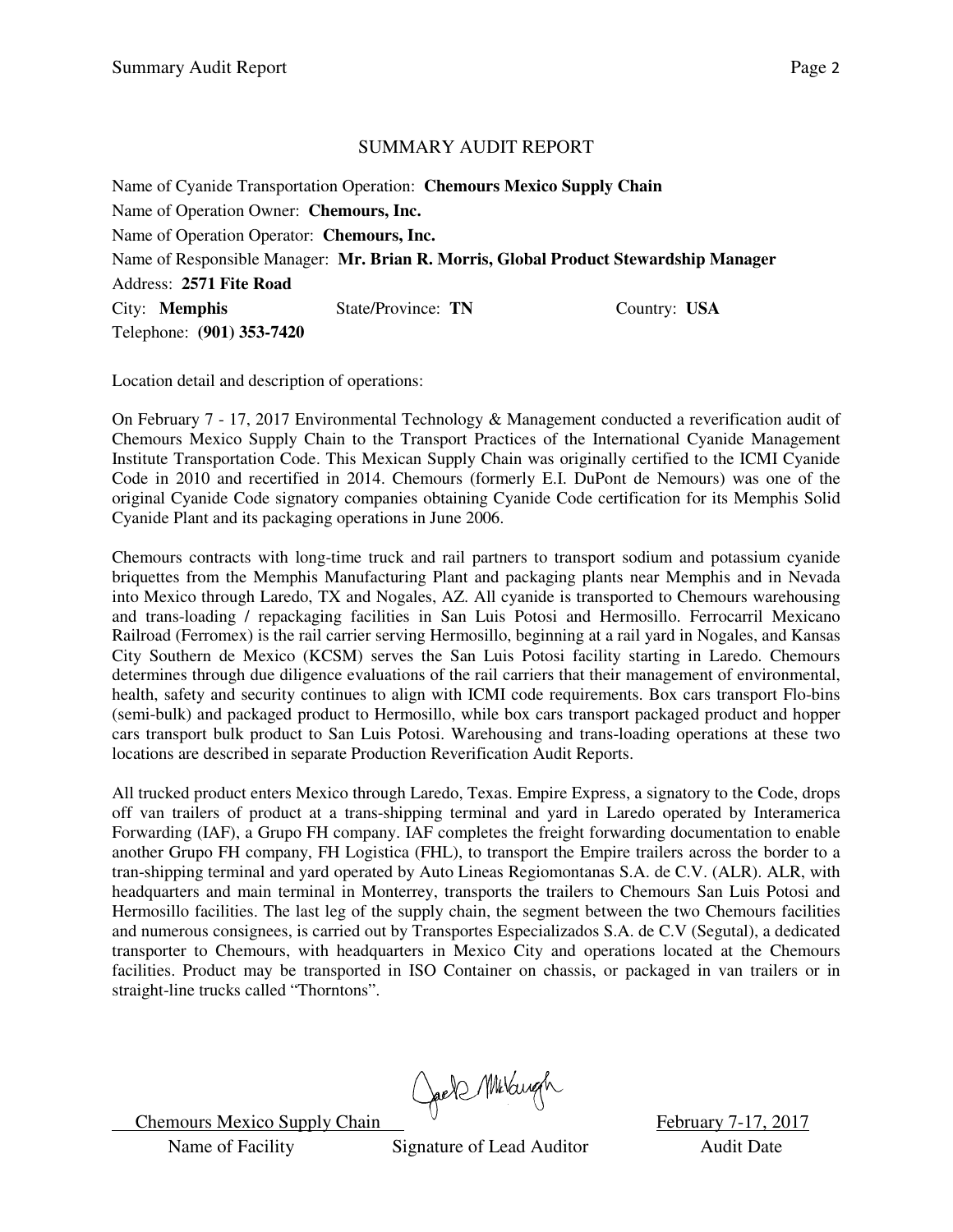Chemours Mexico manages the ICMI aspects of the supply chain through monitoring and due diligence audits on its transportation partners. Chemours also uses the First Order Process (FOP) to select and evaluate the primary and alternate routes used by Segutal to take product to the consignees, and the consignees' ability to safely handle and use cyanide. Chemours re-evaluates routes and consignees abilities during every site visit. Chemours Mexico also conducts cyanide awareness training and coordinates and oversees all emergency response involving cyanide, using the Chemours Cyanides Global Response Plan for Off-site Incidents and Cyanide Transportation Policy & Procedures. The Chemours Mexico Reverification Audit was conducted at its headquarters in Mexico City by interviewing personnel in management, product stewardship, logistics, rail transportation purchasing and supply chain planning. Policies and procedures reviewed included the Chemours Cyanide Transportation Security Protocol, Chemours Cyanides Global Response Plan for Off-site Incidents and Chemours Cyanides Emergency Response Guidelines. Records reviewed to verify sustainment of processes over the three year cycle included Shipping Plans, Import Permits, First Order Process Reports and their Reviews/ Approvals/ Authorizations, Customer Performance Questionnaires, Route Assessments and Highway Carrier Performance Questionnaires.

This audit report contains:

- results of the re-verification audit of Chemours Mexico regarding its management of the Mexico Cyanide Supply Chain,
- results of the re-verification audits of each of the three trucking companies involved in the Mexico Supply Chain (Segutal, ALR, and FH Logistica),
- results of the re-verification audits of the two interchange trans-shipping terminals, (Interamerica Forwarding and ALR), and
- reviews of the Due Diligence results for the two rail carriers (KCSM and Ferromex).

Chemours Mexico Supply Chain Chemours Mexico Supply Chain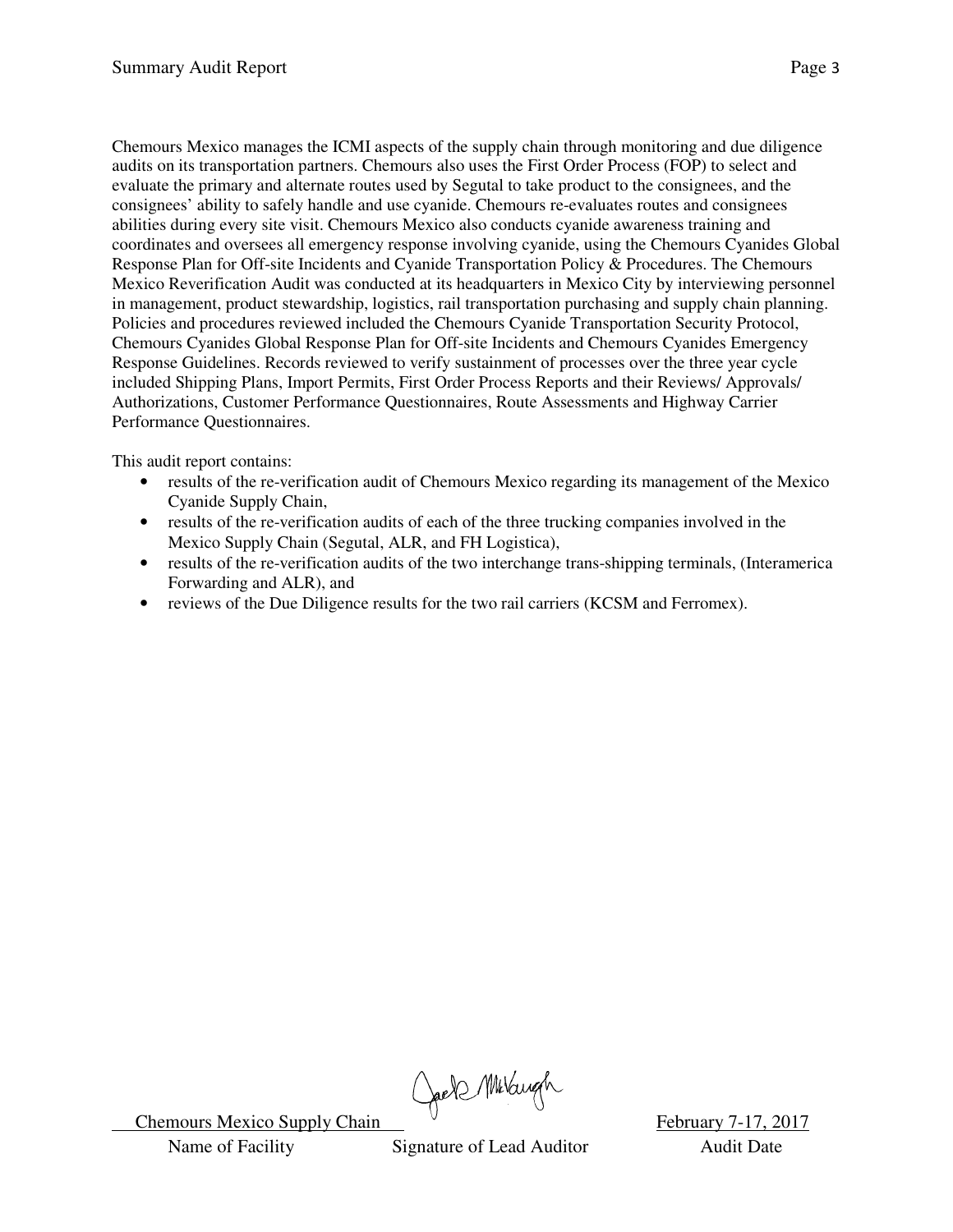#### **SUMMARY AUDIT REPORT**

#### *Auditor's Finding*

The Chemours Mexico Supply Chain is

 $\boxtimes$  in full compliance

in substantial compliance with the International Cyanide Management Code.

 $\Box$  not in compliance

Furthermore, the auditor verified that there have been no significant changes to processes, policies and procedures for the management of cyanide, no significant releases or exposures\* and no compliance issues over the past three years associated with this supply chain.

Audit Company: **Environmental Technology & Management**  Audit Team Leader: **John B. (Jack) McVaugh, PE, RCMS/EMS-LA**  E-mail: **jbkm.etm@att.net**  Names and Signatures of Other Auditors: **NA** Date(s) of Audit: **February 7-17, 2017** 

I attest that I meet the criteria for knowledge, experience and conflict of interest for Code Verification Audit Team Leader, established by the International Cyanide Management Institute and that all members of the audit team meet the applicable criteria established by the International Cyanide Management Institute for Code Verification Auditors.

I attest that this Summary Audit Report accurately describes the findings of the reverification audit. I further attest that the reverification audit was conducted in a professional manner in accordance with the International Cyanide Management Code Verification Protocol for Cyanide Transportation Operations and using standard and accepted practices for health, safety and environmental audits.

\* One highway transportation accident did not result in any release or exposure (See Segutal report)

Chemours Mexico Supply Chain  $\bigcup_{p \in \mathbb{R}} \mathbb{M}$  /  $\bigcup_{p \in \mathbb{N}} \mathbb{M}$  June 26, 2017

Name of Facility Signature of Lead Auditor Date

Chemours Mexico Supply Chain Chell Multiple Chemours Mexico Supply Chain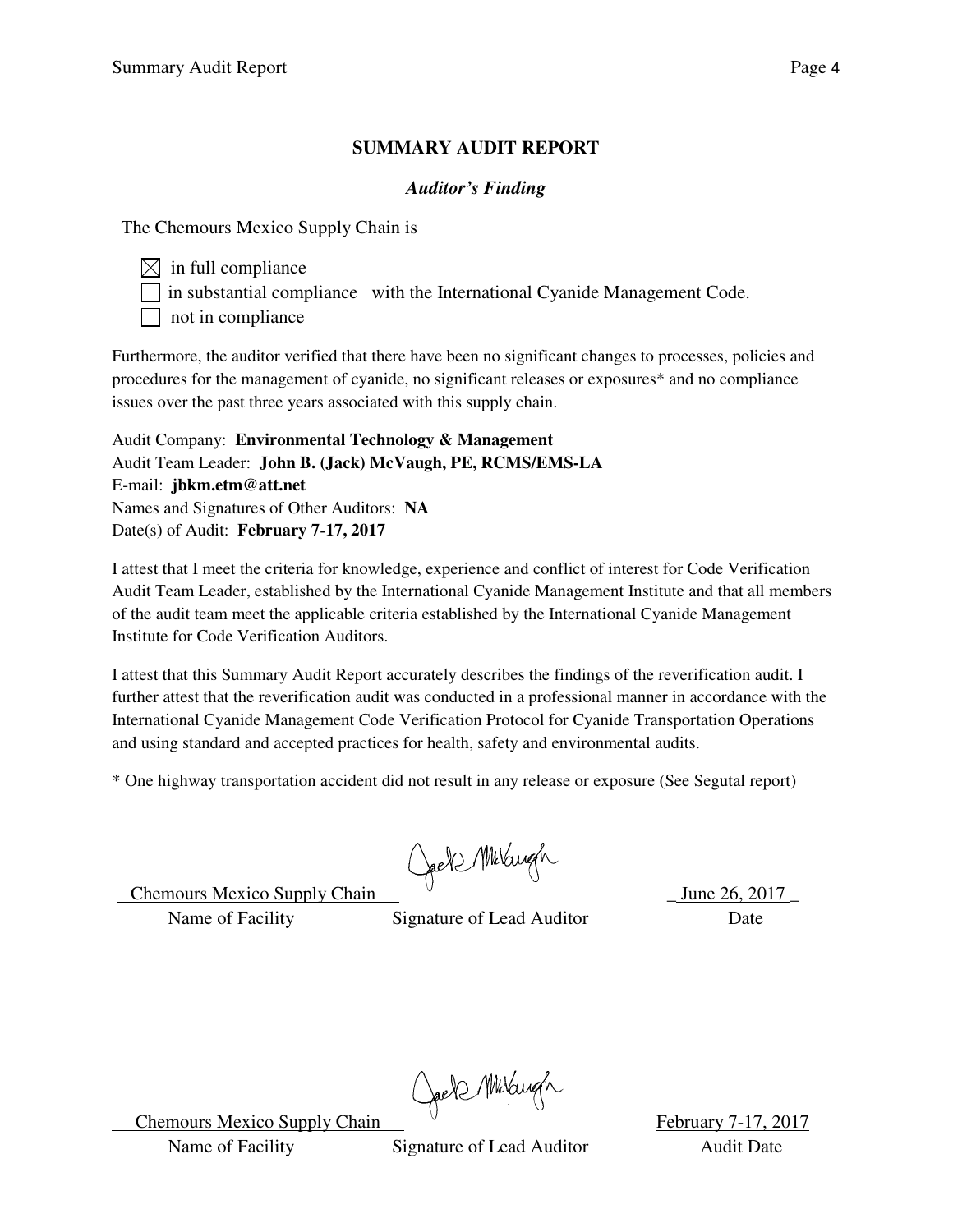#### **CHEMOURS MEXICO REVERIFICATION SUMMARY AUDIT REPORT**

*1. TRANSPORT: Transport cyanide in a manner that minimizes the potential for accidents and releases.* 

*Transport Practice 1.1: Select cyanide transport routes to minimize the potential for accidents and releases.*

 $\boxtimes$  in full compliance with

The operation is  $\Box$  in substantial compliance with Transport Practice 1.1  $\Box$  not in compliance with

*Summarize the basis for this Finding/Deficiencies Identified:* 

Chemours Mexico is in full compliance with Transport Practice 1.1. Chemours has consistently used the First Order Process (FOP) for new and re-instated customers over the past three years. The FOP requires Chemours Product Stewards to work with their carriers in selecting primary and alternate transportation routes that minimize the potential for accidents and releases. The auditor confirmed that the FOP considers all of the risk factors required by this Transport Practice. Chemours also used the Customer Performance Questionnaire (CPQ) initially and whenever Product Stewards visited customer sites to review safety and cyanide handling procedures on those sites. The CPQ is scored to determine frequency of follow-up. The auditor verified that 1. Chemours and its truck and rail carriers evaluate the risks of primary and alternative routes during the FOP, 2. Chemours reevaluates the risks of routes when visiting consignee sites, 3. rail carriers reevaluate routes at least annually and 4. its truck carriers reevaluate the route during each trip. The auditor verified that Chemours documents the measures taken to address the risks identified with selected routes during the FOP and subsequent Route Assessments. Evidence indicated that truck carriers conferred with Chemours on measures to be taken during initial and subsequent Route Assessments. Chemours obtains all required import permits and licenses from government agencies to import and transport cyanide. In Mexico, government agencies dictate routes, requiring hazardous materials to use toll highways wherever they are available. A transporter may pay a fine if the designated route is not followed. The government requires convoys in areas traversed by ALR along the U.S. border, where security concerns have been identified. One escort vehicle is required between each pair of trucks. Additionally, trucks must be separated by a distance of 1 km. Chemours offers to advise external responders, medical facilities and communities of their roles during an emergency around mines and Chemours facilities. A doctor has been retained to team up with Chemours technical personnel to train medical staff at these locations. Chemours Mexico subcontracts all of its cyanide transport to its truck and rail transportation partners. Contractual agreements with these carriers specify that they will comply with Chemours requirements, which are aligned with ICMI Code requirements. Chemours audited its carriers using a special Carrier Performance protocol and/or the ICMI Transportation Protocol, during the certification period.

Chemours Mexico Supply Chain Chels Multiple Chemours Mexico Supply Chain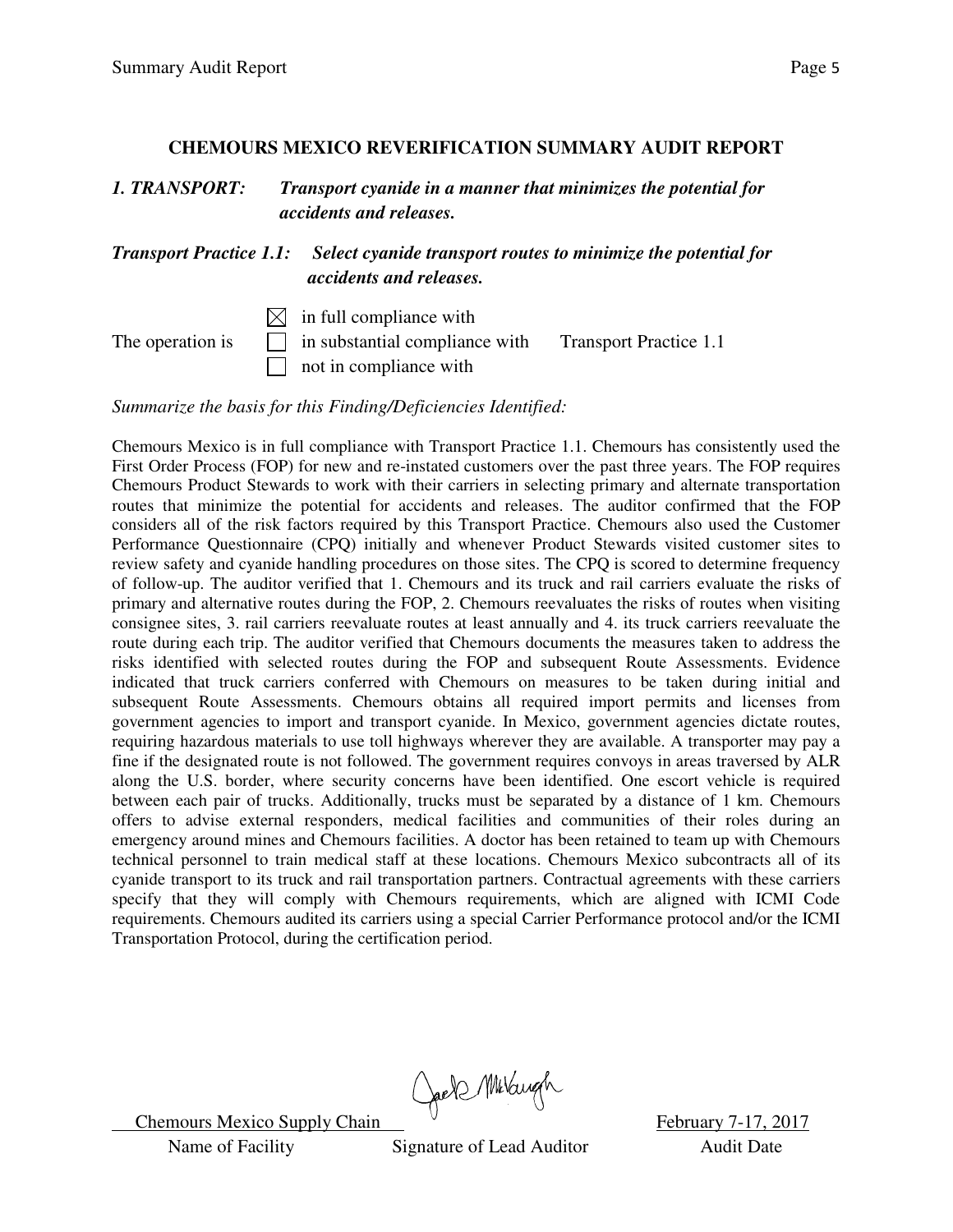#### *Transport Practice 1.2: Ensure that personnel operating cyanide handling and transport equipment can perform their jobs with minimum risk to communities and the environment.*



#### *Summarize the basis for this Finding/Deficiencies Identified:*

Chemours Mexico is in full compliance with Transport Practice 1.2. Chemours Cyanide Transportation Security Protocol requires Chemours' transportation partners to use only trained, qualified and licensed operators to operate its transport vehicles. The Protocol also requires Chemours' transportation partners to train all personnel operating cyanide handling and transport equipment to perform their jobs in a manner that minimizes the potential for cyanide releases and exposures. Chemours Mexico used the Highway Carriers Performance Questionnaire to verify compliance with these requirements over the three year period.

#### *Transport Practice 1.3: Ensure that transport equipment is suitable for the cyanide shipment.*

 $\boxtimes$  in full compliance with The operation is  $\Box$  in substantial compliance with Transport Practice 1.3 not in compliance with

*Summarize the basis for this Finding/Deficiencies Identified:* 

Chemours Mexico is in full compliance with Transport Practice 1.3. Since Chemours loads virtually all trailers and rail cars at its production facilities, those facilities ensure only use of equipment that is designed and maintained to operate within the loads it will be handling. Carriers ensure the adequacy of tractors, for which Chemours specifies minimum requirements. In order to verify the adequacy of the equipment for the load it must bear, Chemours requires its truck carriers to have preventive maintenance programs for all their transportation equipment. Additionally, drivers are required to conduct pre-trip and periodic inspections of their vehicles while transporting cyanide. Chemours has procedures at its production facilities, including Memphis, Hermosillo and San Luis Potosi to prevent overloading of transport vehicles. Existence and use of these procedures over the last three years was verified by this auditor at the Hermosillo and San Luis Potosi facilities and documented in the re-verification audit reports of those two facilities.

Chemours Mexico Supply Chain Chell Multiple Chemours Mexico Supply Chain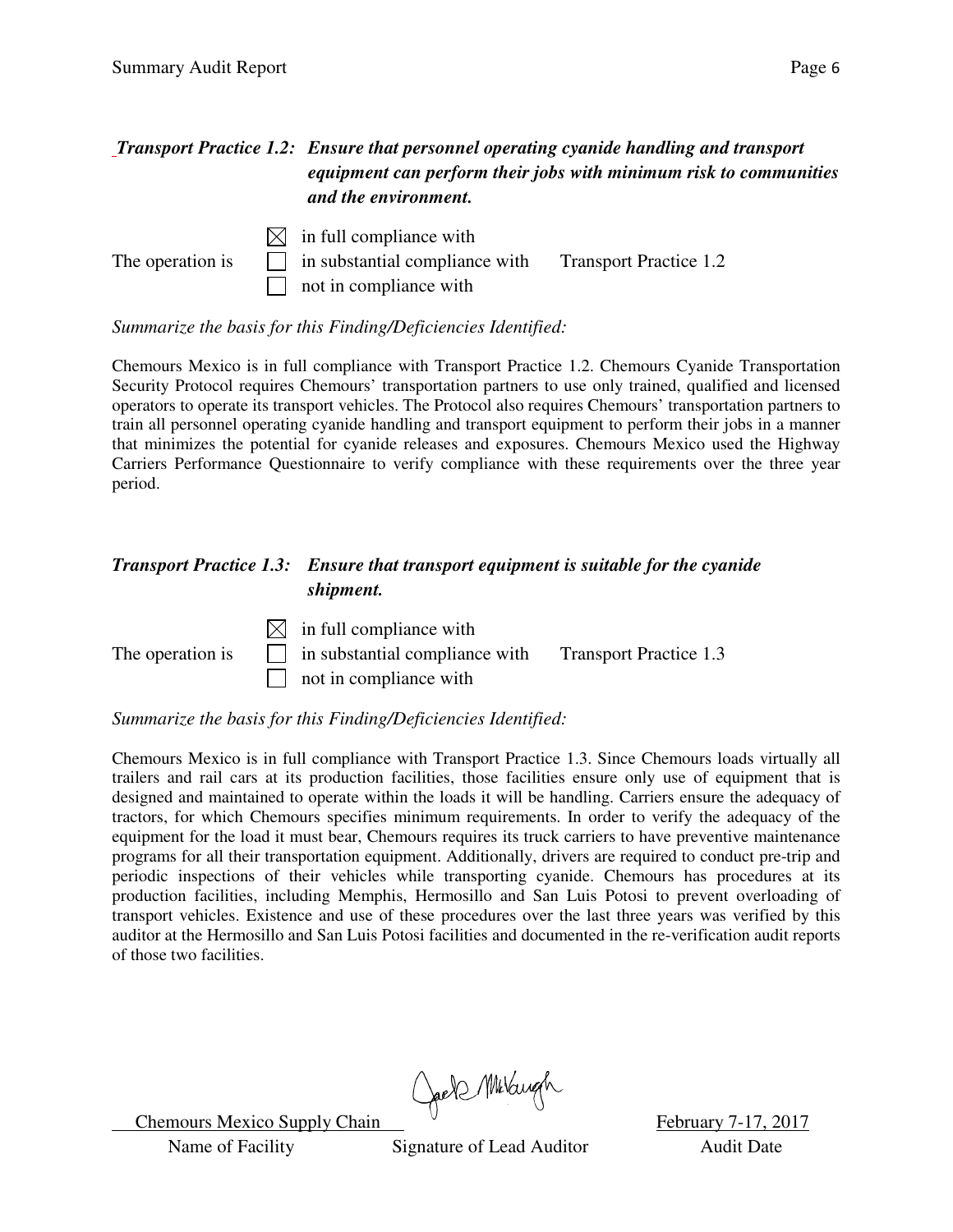#### *Transport Practice 1.4: Develop and implement a safety program for transport of cyanide.*



#### *Summarize the basis for this Finding/Deficiencies Identified:*

Chemours Mexico is in full compliance with Transport Practice 1.4. Chemours production facilities in Memphis, Hermosillo and San Luis Potosi ensure that packaging integrity is maintained by inspecting empty trailers and rail cars prior to loading and through blocking and bracing procedures to keep loads from shifting. Those facilities also ensure that placards are used to identify the shipment as cyanide, as required by international standards. The auditor verified that all Chemours truck transportation partners maintain spare placards with their vehicles, should placards attached by the production facility become lost or unreadable. As stated previously truck drivers perform pre-trip inspections prior to each departure and each transportation partner has a preventive maintenance program, as required by Chemours. There are no limitations on driver hours of service, in Mexico, but Chemours imposes the requirement that operators transporting cyanide cannot drive between 10 PM and 5 AM, when statistics show that most fatigue-related accidents occur. Chemours empowers its transportation partners to modify or suspend cyanide transportation if conditions warrant it. Chemours only requires proper notifications to be made. All transportation partners in this supply chain have drug and alcohol abuse prevention programs with random testing, as required by Chemours. ALR has a particularly comprehensive program (See the section of this report on ALR). The auditor found records documenting each of these activities over the last three years.

#### *Transport Practice 1.5: Follow international standards for transportation of cyanide by sea and air.*

 $\boxtimes$  in full compliance with The operation is  $\Box$  in substantial compliance with Transport Practice 1.5 not in compliance with

*Summarize the basis for this Finding/Deficiencies Identified:* 

Chemours Mexico is in full compliance with Transport Practice 1.5 since shipments of cyanide by sea and air are not included in this supply chain.

Chemours Mexico Supply Chain Chell Multiple Chemours Mexico Supply Chain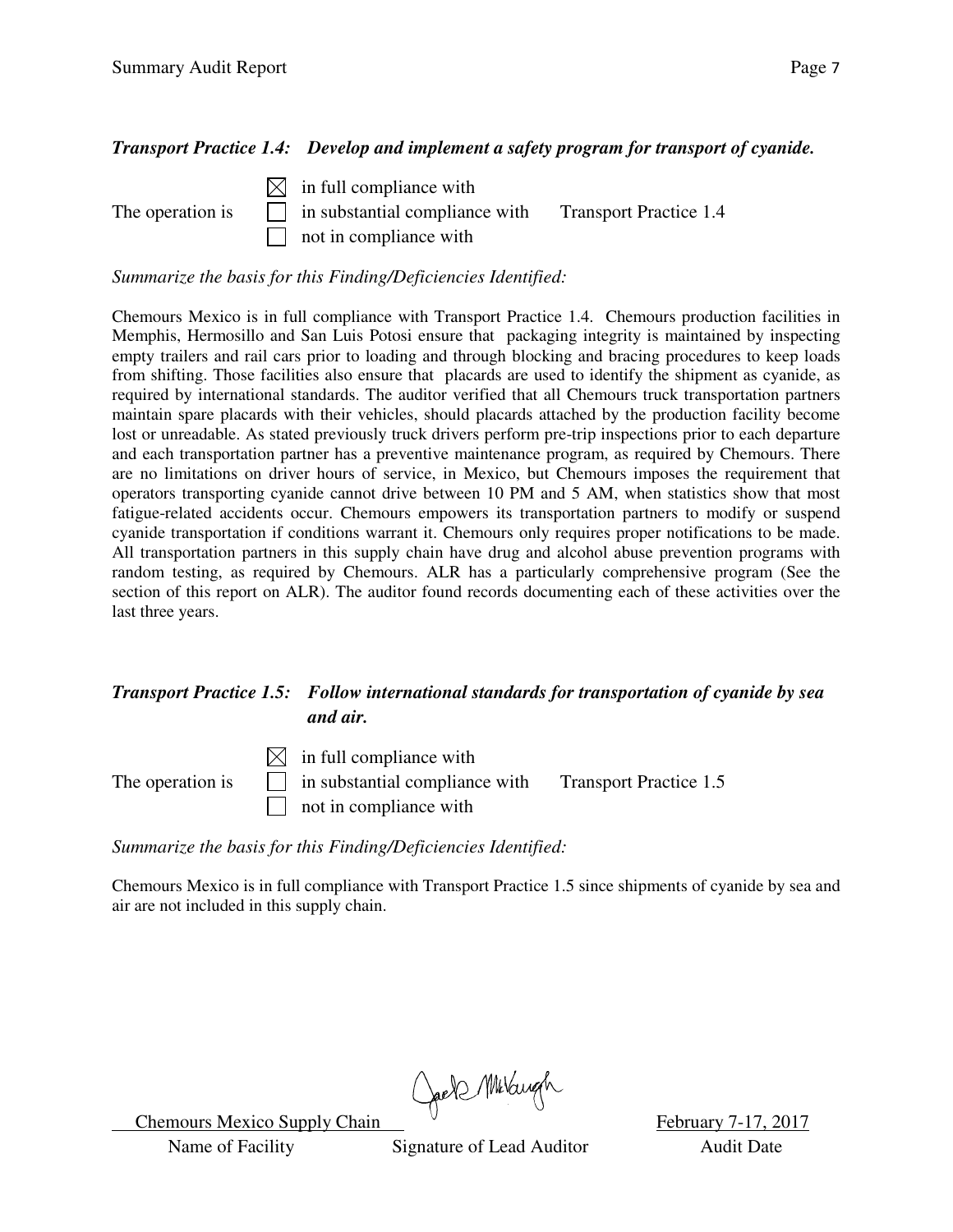#### *Transport Practice 1.6: Track cyanide shipments to prevent losses during transport.*

 $\boxtimes$  in full compliance with The operation is  $\Box$  in substantial compliance with Transport Practice 1.6 not in compliance with

*Summarize the basis for this Finding/Deficiencies Identified:* 

Chemours Mexico is in full compliance with Transport Practice 1.6. The Chemours Cyanide Transportation Security Protocol requires transport vehicles to have means to communicate with the transport company, the mining operation, the cyanide producer and/or emergency responders, as appropriate. The Protocol also requires transporters to periodically test communication devices. Chemours uses the Highway Carriers Performance Questionnaire to verify that carriers have implemented these processes. The auditor verified that ALR and Segutal had procedures to deal with communication Blackout Zones along cyanide transportation routes. Chemours truck transportation partners use GPS systems and other means to track the location of cyanide shipments. Both rail carriers, KCSM and Ferromex, offer Chemours the ability to track shipments via the internet. Shipping weights and seal numbers are included in the documentation package originating at the Memphis production facility. If seals are broken along the route, e.g. by police for inspection purposes, drivers must call their dispatch, who in turn notifies Chemours. Shipping papers were reviewed by this auditor at every stage of the supply chain to verify that the amount of cyanide was included on the Bill of Lading (BOL) and that the package included Material Safety Data Sheets in English and Spanish, and an emergency notification sheet.

Chemours Mexico Supply Chain Chell Multiple Chemours Mexico Supply Chain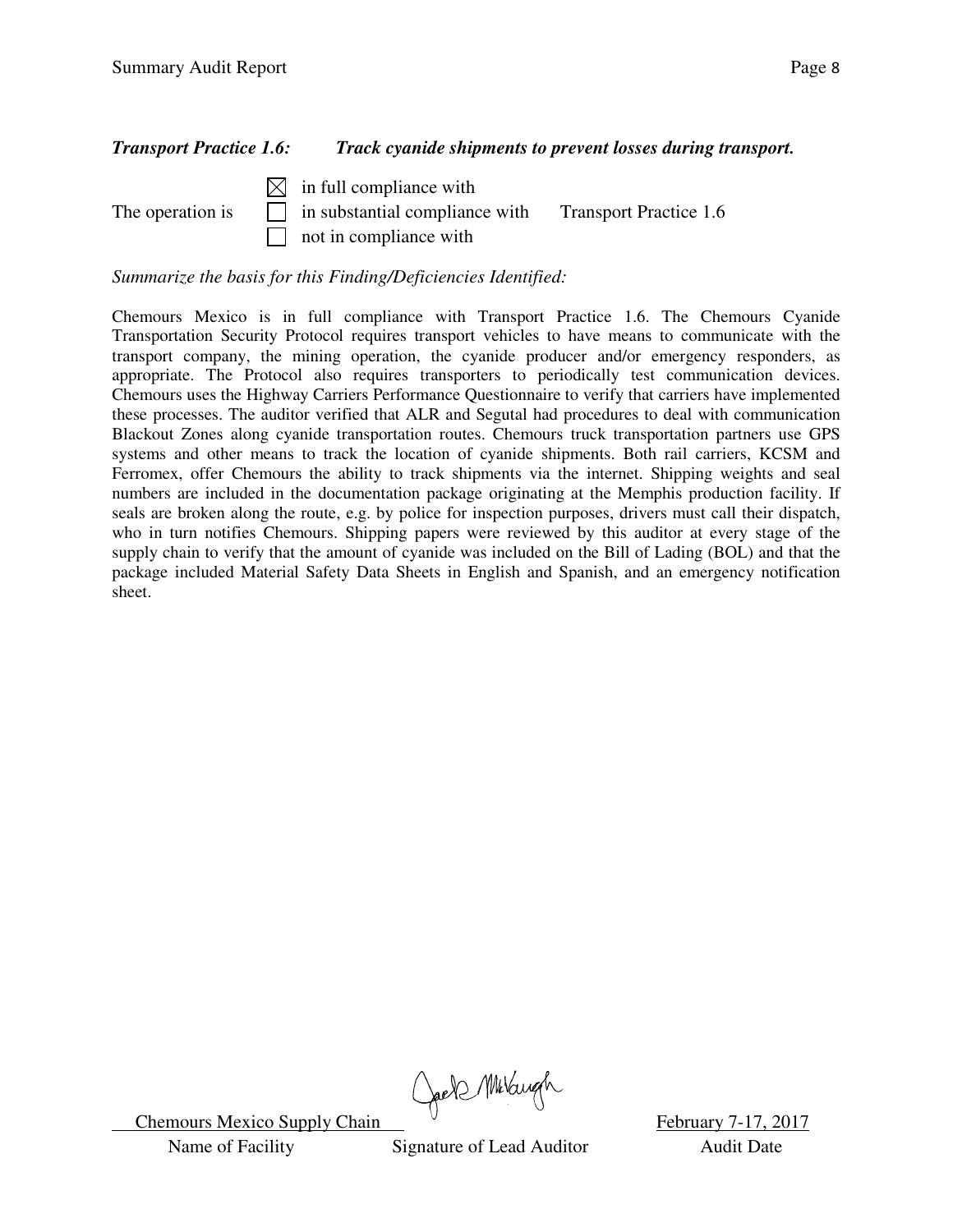| 2. INTERIM STORAGE: |     | interim storage sites to prevent releases and exposures.                                                          | Design, construct and operate cyanide trans-shipping depots and |
|---------------------|-----|-------------------------------------------------------------------------------------------------------------------|-----------------------------------------------------------------|
|                     |     | <b>Transport Practice 2.1:</b> Store cyanide in a manner that minimizes the potential for<br>accidental releases. |                                                                 |
| The operation is    | IXL | in full compliance with<br>in substantial compliance with<br>not in compliance with                               | <b>Transport Practice 2.1</b>                                   |

*Summarize the basis for this Finding/Deficiencies Identified:* 

The design, construction and operation of Chemours trans-shipping and interim storage depots at Hermosillo and San Luis Potosi are detailed in separate Production Code reverification audit reports. Other than these, Chemours Mexico has not designed, constructed or operated any cyanide trans-shipping or interim storage sites. Therefore, Chemours Mexico is in full compliance with Transport Practice 2.1. However, according to ICMI guidance, "trans-shipping depots and interim storage sites" refers to facilities where cyanide is held temporarily when changing carriers. This occurs at two locations within the supply chain: IAF's terminal in Laredo, TX and ALR's terminal in Nuevo Laredo. Please refer to the sections of this report concerning highway transporters IAF and ALR for the audits of Transport Practice 2.1.

Chemours Mexico Supply Chain Chell Millary Rebruary 7-17, 2017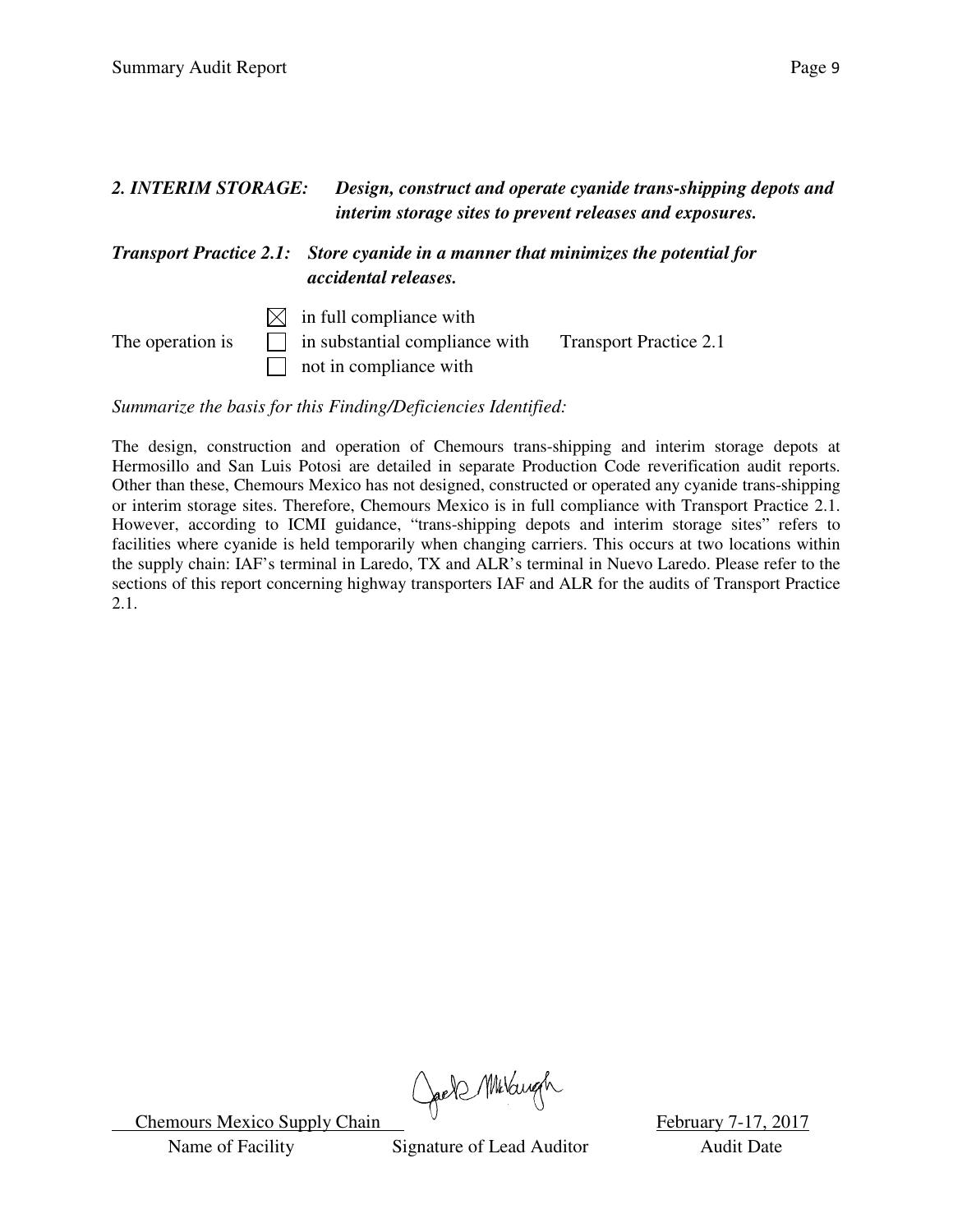#### *3. EMERGENCY RESPONSE: Protect communities and the environment through the development of emergency response strategies and capabilities.*

#### *Transport Practice 3.1: Prepare detailed emergency response plans for potential cyanide releases.*

 $\boxtimes$  in full compliance with The operation is  $\Box$  in substantial compliance with Transport Practice 3.1 not in compliance with

*Summarize the basis for this Finding/Deficiencies Identified:* 

Chemours Mexico is in full compliance with Transport Practice 3.1. Chemours main emergency response documents, Chemours Cyanides Global Response Plan for Off-site Incidents and Cyanide Transportation Policy & Procedures adequately address all the requirements in Section 3 of the ICMI Transportation Protocol. A Response Flowchart in the Plan explains notification pathways, including circumstances where Chemtrec will notify the Chemours Cyanide Hotline which triggers implementation of the Cyanide Global Response Plan. Chemours manages emergency response for the entire supply chain utilizing this plan. Cyanide Code Due Diligence Surveys of two rail carriers serving this supply chain verified that these transportation partners also have Emergency response plans which include appropriate emergency communications and spill response. The auditor performed a full re-verification of the truck carriers within the supply chain, concluding that all three were in full compliance with Transport Practices 3.1 – 3.5. The Chemours Cyanides Global Response Plan for Off-site Incidents and Cyanide Transportation Policy & Procedures address emergency response over all transportation routes, emergency response for liquid and solid sodium and potassium cyanide, emergency response for truck, ocean and rail transportation, emergency response for all aspects of the transport infrastructure including condition of the road, railway, port, etc. and emergency response considering the design of transport vehicles. The Chemours Cyanides Global Response Plan for Off-site Incidents and Cyanide Transportation Policy & Procedures include descriptions of response actions, as appropriate for the anticipated emergency situation, and identifies the roles of outside responders, medical facilities or communities, in emergency response.

#### *Transport Practice 3.2: Designate appropriate response personnel and commit necessary resources for emergency response.*

 $\boxtimes$  in full compliance with

The operation is  $\Box$  in substantial compliance with Transport Practice 3.2 not in compliance with

*Summarize the basis for this Finding/Deficiencies Identified:* 

Chemours Mexico Supply Chain Chels Multiple Chemours Mexico Supply Chain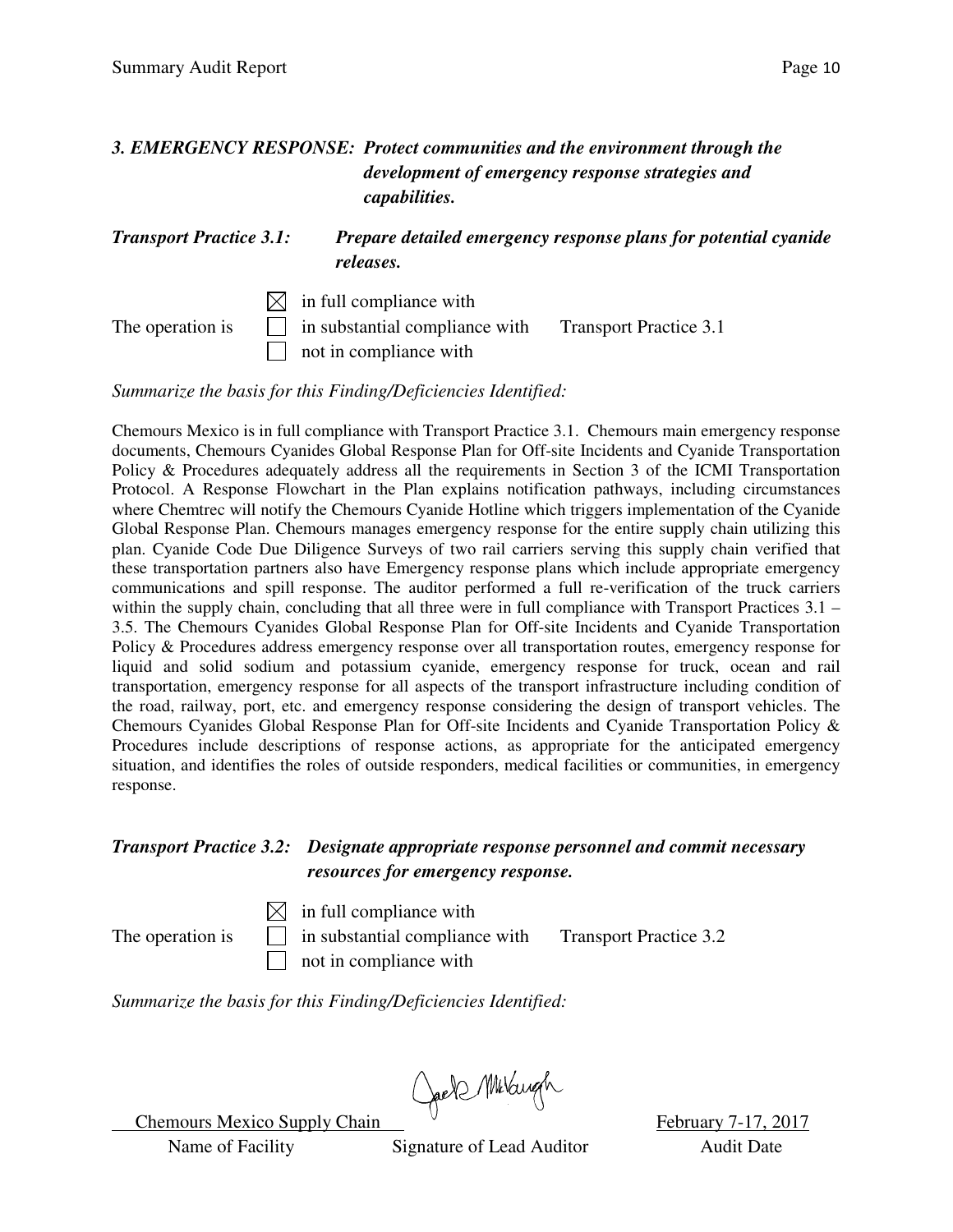Chemours Mexico is in full compliance with Transport Practice 3.2. Chemours and/or its transportation partners have provided initial and refresher emergency response training to the personnel selected for transportation of cyanide, particularly with regard to its Emergency Response Notification procedures. Annual refresher training may be carried out using the on-line Chemours E-Learning Suite. The Chemours Cyanides Global Response Plan for Off-site Incidents and a carrier specific document entitled Cyanide Transportation Policy & Procedures describe the specific emergency response duties and responsibilities of personnel. The Plan includes a list of all emergency response equipment that should be available during transport or along the transportation route. This Basic Equipment List for the Emergency Response Team includes necessary emergency response and health and safety equipment, including personal protective equipment during transport. The Chemours Cyanides Global Response Plan for Offsite Incidents and Cyanide Transportation Policy & Procedures require monthly inspection of emergency response equipment at all locations. Chemours uses contract carriers, or transportation partners, for all its cyanide transportation by sea, rail and truck. Chemours' policies and procedures require clear delineation of roles and responsibilities of transportation partners during an emergency response. Chemours ensures that these requirements are received and understood during training sessions and by conduct of due diligence audits.

#### *Transport Practice 3.3: Develop procedures for internal and external emergency notification and reporting.*

 $\boxtimes$  in full compliance with

The operation is  $\Box$  in substantial compliance with Transport Practice 3.3  $\Box$  not in compliance with

*Summarize the basis for this Finding/Deficiencies Identified:* 

Chemours Mexico is in full compliance with Transport Practice 3.3. The Chemours Cyanides Global Response Plan for Off-site Incidents and Cyanide Transportation Policy & Procedures specify contact information and notification procedures meeting the requirements of this Transport Practice. In addition, a Transportation Emergency Information Sheet is attached to the Bill of Lading on every shipment. The Plan requires review of emergency response plans and procedures, and revision as necessary, following emergency drills and incidents in which the procedures were deployed, but in the absence of these, no less than annually.

#### *Transport Practice 3.4: Develop procedures for remediation of releases that recognize the additional hazards of cyanide treatment chemicals.*

 $\boxtimes$  in full compliance with The operation is  $\Box$  in substantial compliance with Transport Practice 3.4

Chemours Mexico Supply Chain Chef Millary 7-17, 2017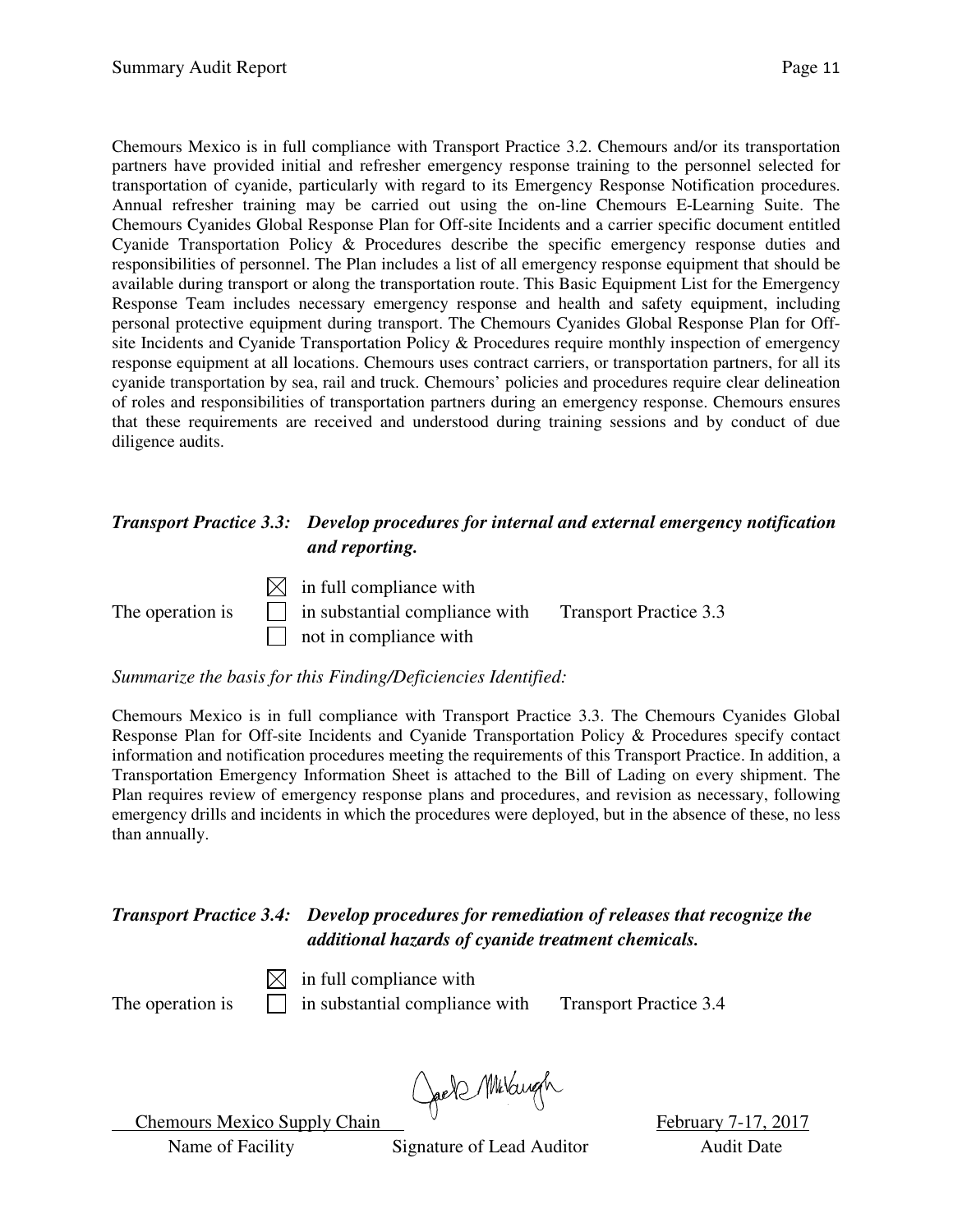| not in compliance with

*Summarize the basis for this Finding/Deficiencies Identified:* 

Chemours Mexico is in full compliance with Transport Practice 3.4. The Chemours Cyanides Global Response Plan for Off-site Incidents and carrier specific Cyanide Transportation Policy & Procedures include procedures for remediation, such as recovery or neutralization of solutions or solids, decontamination of soils or other contaminated media and management and/or disposal of spill clean-up debris. These documents include procedures that prohibit the use of chemicals such as sodium hypochlorite, ferrous sulfate and hydrogen peroxide to treat cyanide that comes in contact with surface water.

#### *Transport Practice 3.5: Periodically evaluate response procedures and capabilities and revise them as needed.*

|                  | $\boxtimes$ in full compliance with   |                               |
|------------------|---------------------------------------|-------------------------------|
| The operation is | $\Box$ in substantial compliance with | <b>Transport Practice 3.5</b> |
|                  | $\Box$ not in compliance with         |                               |

*Summarize the basis for this Finding/Deficiencies Identified:* 

Chemours Mexico is in full compliance with Transport Practice 3.5. The Chemours Cyanides Global Response Plan for Off-site Incidents requires review of emergency response plans and procedures, and revision as necessary, following emergency drills and incidents in which the procedures were deployed, or periodically in the absence of these events. The auditor verified implementation by reviewing records of drills and incidents as well as the revision history of the Plan. Records indicate that the Plan was revised in December 2013, August 2015, August 2016 and February 2017. Chemours Product Stewards verify implementation of drills by truck carriers during site visits. Due diligence report reviews confirm that rail carriers conduct emergency drills, as well, some in coordination with Chemours.

Chemours Mexico Supply Chain Chell Millary h<br>February 7-17, 2017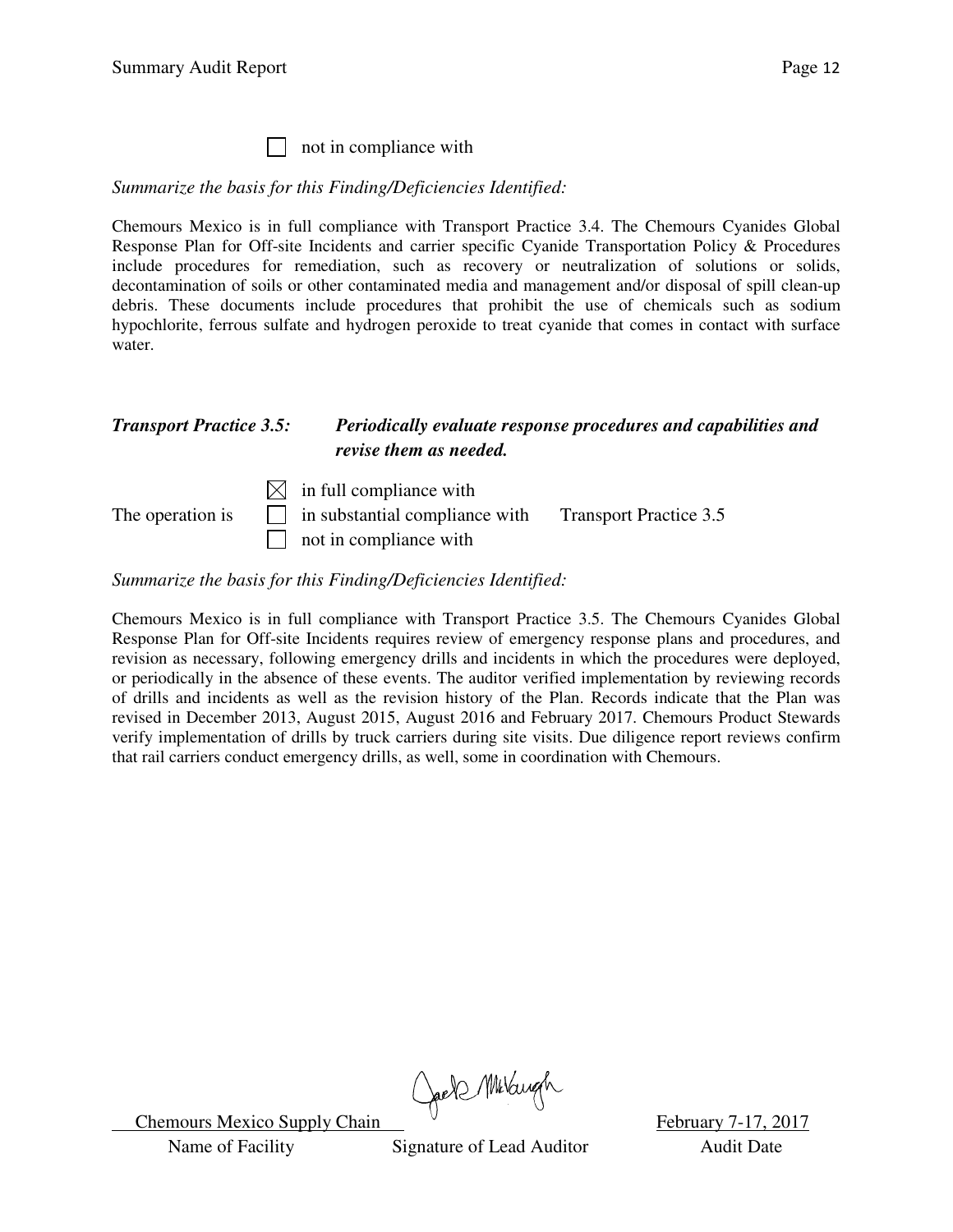### **Review of Rail Carrier Due Diligence Reports**

In order to complete the re-verification of Chemours Mexico Supply Chain, the auditor reviewed reports of due diligence investigations carried out by Chemours on each of its rail carriers, Ferrocarril Mexicano Railroad (Ferromex) and Kansas City Southern de Mexico (KCSM), including relevant aspects of each one's performance over the past three years. Representatives from each of the carriers came to Chemours Mexico City office to make a presentation to the auditor describing their hazardous material transportation practices. The KCSM representative brought two Hazardous Materials Coordinators from HESCA Environmental Services, KCSM's emergency response contractor. Ferromex was represented by the Corporate Safety Manager.

Next, the Chemours Regional Product Stewards created the Due Diligence Audit - Cyanide Transportation Verification Protocol for Rail Segments, which captured all relevant requirements from the ICMI Code. Both rail carriers' representatives met with Chemours Product Stewards and completed the protocol forms with details of their processes. The auditor reviewed both responses and concluded that Ferromex and KCSM remain in conformance with the ICMI Transportation Code.

Chemours Mexico Supply Chain Chell Multiple Chemours Mexico Supply Chain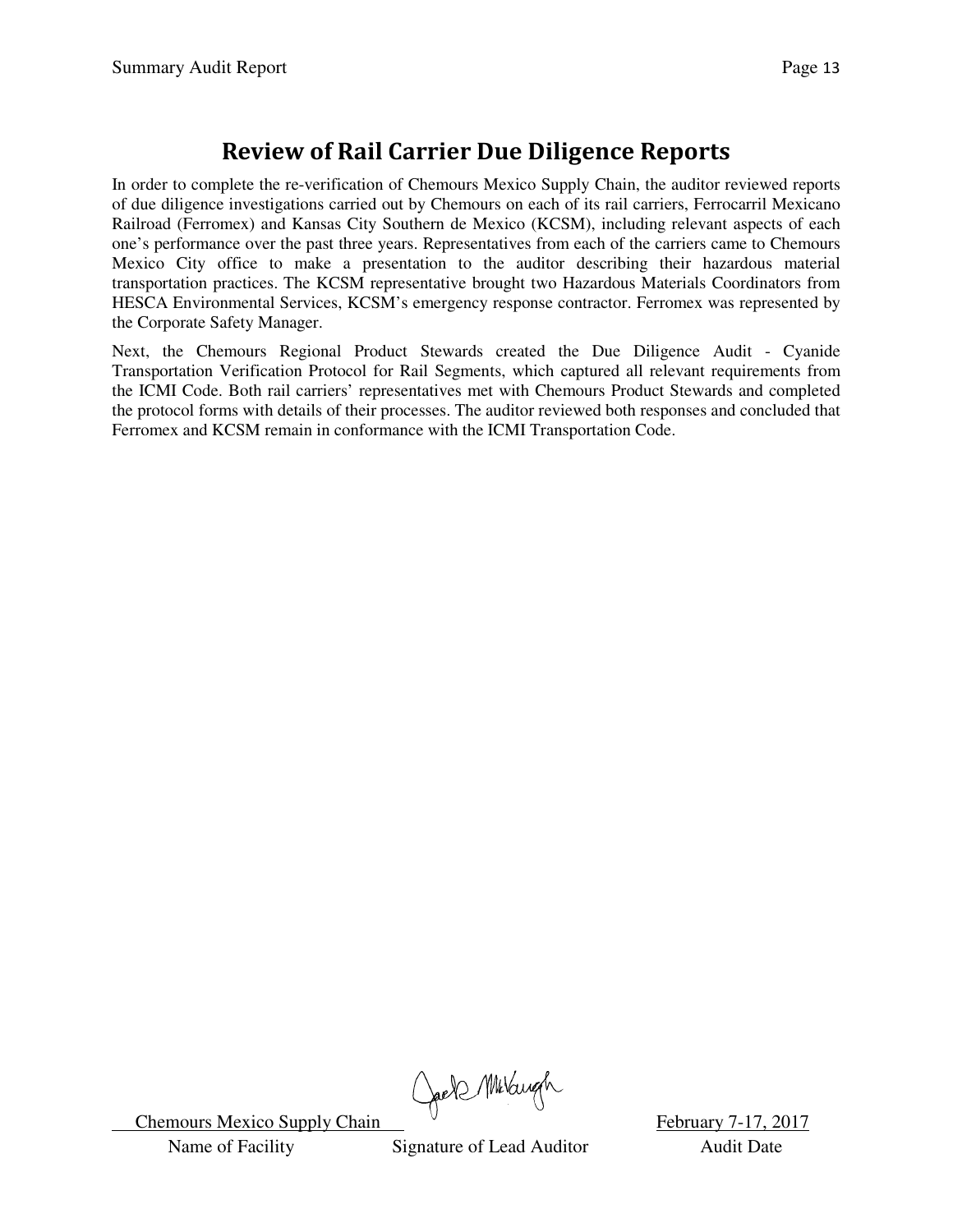### **Grupo FH Companies\* Reverification Summary Audit Report**

(\* Interamerica Forwarding [IAF]and FH Logistica [FHL])

The re-verification audit of the Grupo FH Companies took place February 7-8, 2017 in the Interamerica Forwarding facility in Laredo, TX. Management and staff from FH Logistica's terminal in Nuevo Laredo participated, bringing records on truck specifications and maintenance, driver licensing and training, etc. The audit included an inspection of the yard to re-verify Interim Storage practices. Interviews with personnel, including drivers and security guards, plus review of documents and records indicated that all applicable ICMI Transport Practices were being addressed and have been maintained over the three year cycle.

The Interamerica Forwarding (IAF) facility and yard marks the beginning of the Mexico Supply Chain. Empire Express, a signatory to the Code, drops off van trailers loaded by Chemours in Memphis at the secured IAF yard, where they are logged in and spotted in a dedicated area. Chain of Custody documentation, which notes seal numbers and a trailer inspection form that will follow the trailer on every leg of its round trip, was audited with IAF management, drivers and security guards. Records indicate that most trailers do not remain on the IAF site longer than 24 hours before FH Logistica (FHL) trucks transport them to a trans-shipping terminal in Nuevo Laredo operated by Auto Lineas Regiomontanas S.A. de C.V. (ALR).

The route between the IAF and ALR yards is not at all direct, but is prescribed by government authorities, as hazardous materials may only cross the Rio Bravo (Rio Grande) using the Columbia Bridge, several miles upriver from the closest crossing. This is because the Columbia Bridge was built with secondary containment to prevent any spilled materials from entering the river. FHL reports that it has not been necessary to take an alternate route although there are a few places where, for a short distance, it could do so. Nevertheless, Grupo FH Safety personnel have performed and maintained a Route Assessment, and drivers regularly complete Trip Reports.

Significant changes to Grupo FH cyanide policies and procedures have not been made over the last three years, with one exception. Occasionally, to get faster turnaround of Empire Express trailers, Flo-bins and packages of product are transferred to ALR trailers. To do this, the Empire and ALR trailers are spotted at adjacent loading docks, and the material transferred directly from one trailer to the other, so that the Bill of Lading remains the same. Therefore, there is no re-packaging or warehousing activity that would constitute Production, under ICMI guidelines.

Chemours Mexico Supply Chain Chel Multiple Chemours Mexico Supply Chain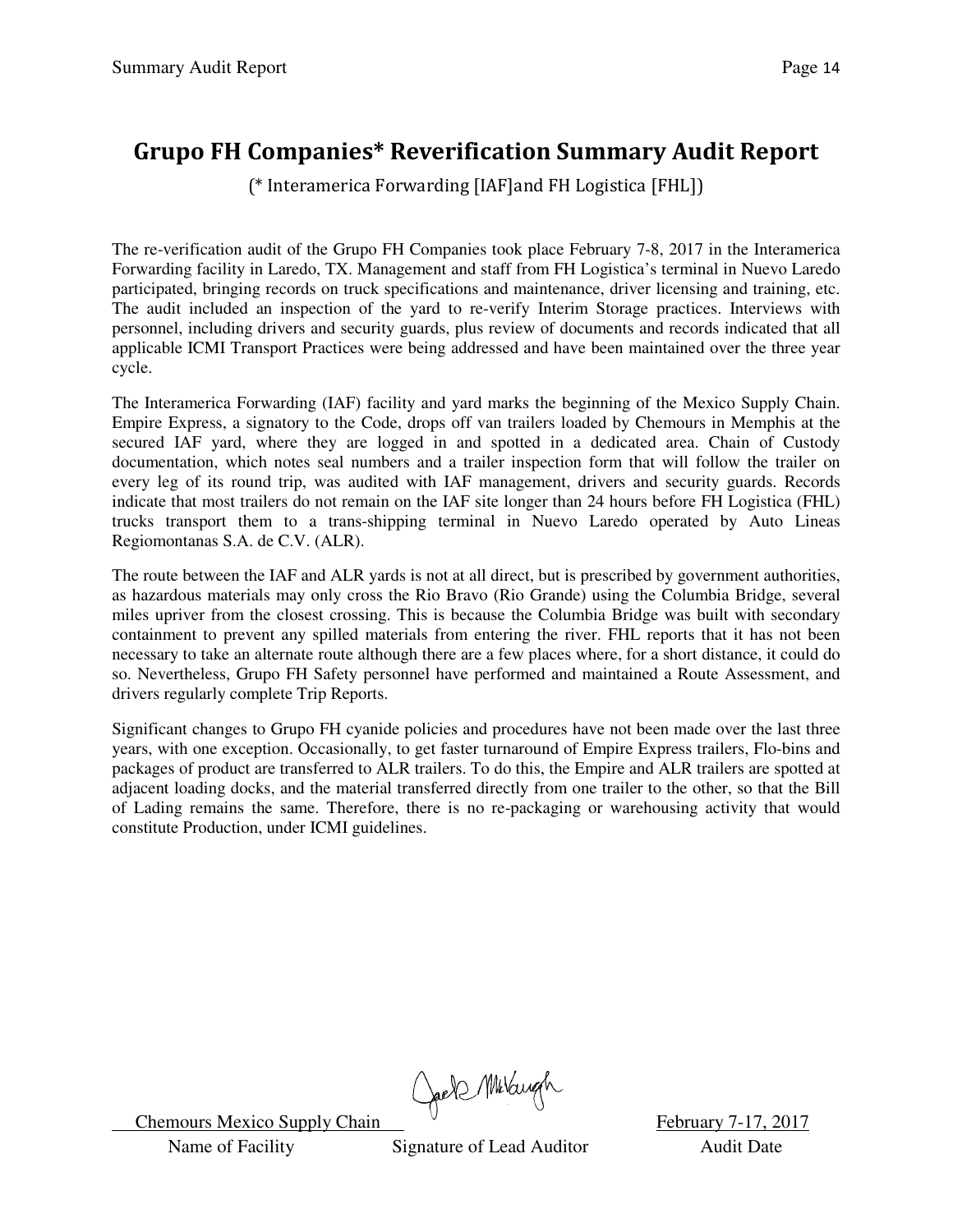#### **GRUPO FH COMPANIES REVERIFICATION SUMMARY AUDIT REPORT**

*1. TRANSPORT: Transport cyanide in a manner that minimizes the potential for accidents and releases.* 

*Transport Practice 1.1: Select cyanide transport routes to minimize the potential for accidents and releases.*

 $\boxtimes$  in full compliance with

The operation is  $\Box$  in substantial compliance with Transport Practice 1.1  $\Box$  not in compliance with

*Summarize the basis for this Finding/Deficiencies Identified:* 

The Grupo FH Companies, IAF and FHL are in full compliance with Transport Practice 1.1, thereby helping ensure the Chemours Mexico Supply Chain remains in full compliance. IAF maintains a procedure that covers selection of transport routes. However, local government bodies on both sides of the border specify the route. Hazmat loads can only cross the Columbia Bridge over the Rio Bravo (Rio Grande), the only water body crossed. Infrequent fog in the area usually burns off by mid-morning, prior to the first cyanide transports of the day. The Columbia Bridge has less traffic than other bridges in the area. The procedure evaluates risks of the route, e.g. showing the location of arroyos (normally dry stream beds) and bridges. The procedure provides for route re-evaluation. Records showed three re-evaluations performed since Oct 2013. The highest risk is associated with the Columbia Bridge crossing. IAF met with CODEFRONT, the bridge authority, in May 2015 to discuss emergency response capabilities and held a drill with CODEFRONT in Feb 2017. Records of two additional Cyanide Spill Drills show participation by local emergency response groups and local government. Local government bodies on both sides of the border give their input in specifying the cyanide transport route. The risk assessments have not identified risks that would require a convoy on the relatively short route between Laredo and the ALR Yard in Nuevo Laredo. The auditor reviewed documentation showing agreements and discussion with the City of Nuevo Laredo, SETIQ-ANIQ (the Mexican Chemical Association) and USES (Emergency Responder). The USES Contract documents include a section on USES and IAF/FHL responsibilities during an emergency. Grupo FH does not subcontract cyanide transportation to any other organization.

#### *Transport Practice 1.2: Ensure that personnel operating cyanide handling and transport equipment can perform their jobs with minimum risk to communities and the environment.*

 $\boxtimes$  in full compliance with

The operation is  $\Box$  in substantial compliance with Transport Practice 1.2 not in compliance with

Chemours Mexico Supply Chain Chels Multiple Chemours Mexico Supply Chain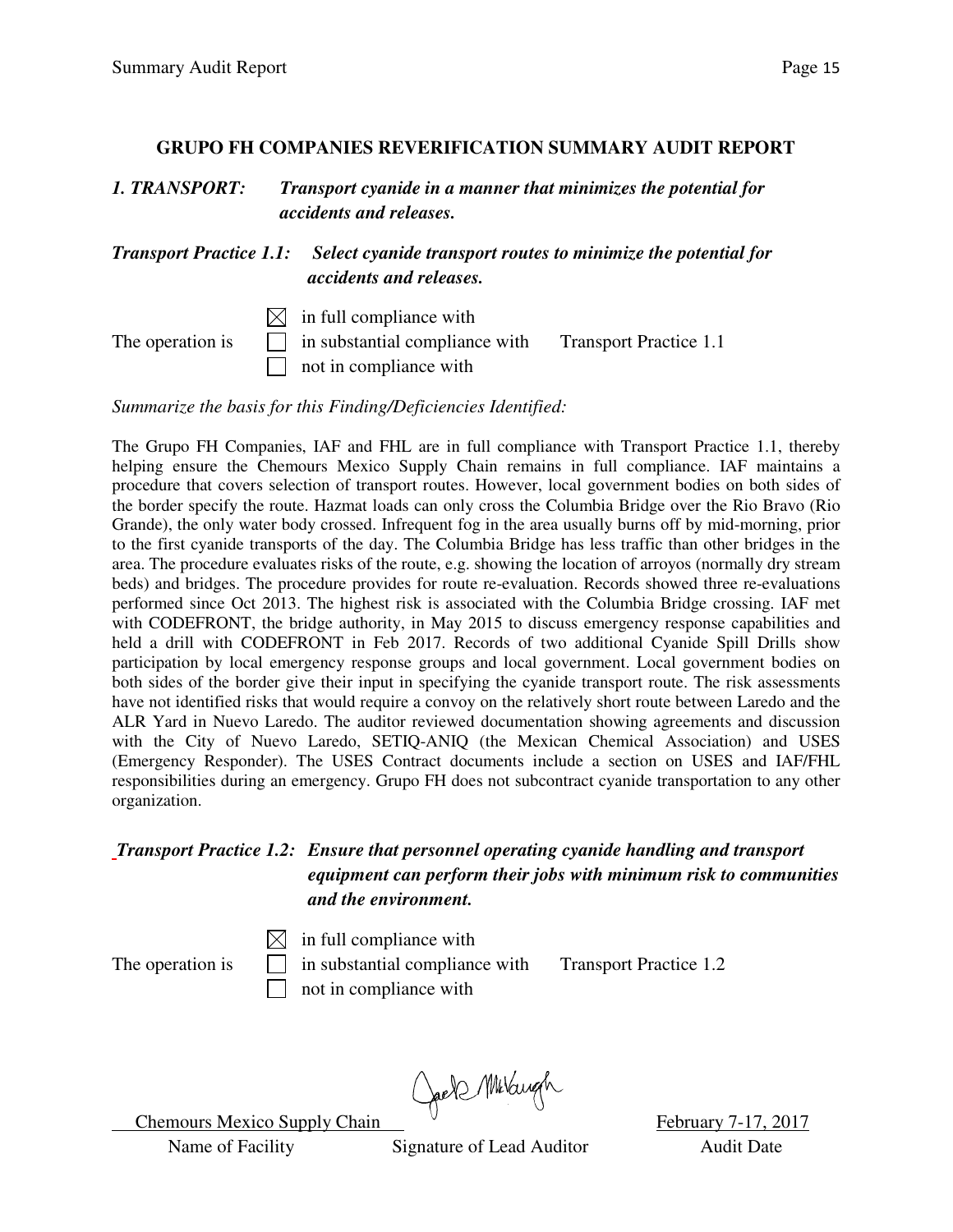#### *Summarize the basis for this Finding/Deficiencies Identified:*

The Grupo FH Companies, IAF and FHL are in full compliance with Transport Practice 1.2, thereby helping ensure the Chemours Mexico Supply Chain remains in full compliance. FHL employs only trained, qualified and licensed drivers to operate its transport vehicles. The Driver Job Profile requires drivers to be 21 years of age minimum, hold a BE License (Haz Mat), and pass an Integrity Test, a Driving test, and a defensive drivers test. Records verified current status for all Cyanide Drivers. Training records show all Cyanide Drivers have completed annual training requirements for 6 courses over the last three years. Evidence indicated that training includes how to perform jobs in a manner that minimizes the potential for cyanide releases and exposures.

#### *Transport Practice 1.3: Ensure that transport equipment is suitable for the cyanide shipment.*

 $\boxtimes$  in full compliance with The operation is  $\Box$  in substantial compliance with Transport Practice 1.3  $\Box$  not in compliance with

*Summarize the basis for this Finding/Deficiencies Identified:* 

The Grupo FH Companies, IAF and FHL are in full compliance with Transport Practice 1.3, thereby helping ensure the Chemours Mexico Supply Chain remains in full compliance. Grupo FH only uses equipment designed and maintained to operate within the loads it will be handling. Trailers are specified, selected and maintained by Empire Express, or by ALR. Trucks are specified and selected by IAF and maintained by the local dealer. Loads are less than 42,000 lbs because of Bridge Weight Limits. IAF's policy is not to have trucks in cyanide service that are older than 10 years. Insurance records show the model year of 9 tractors in cyanide service are as follows: 2017 (3), 2011 (5), 2009 (1). Regular preventive maintenance and pre-trip inspections verify adequacy of the equipment, including tractors and trailers. Trailer inspections are recorded on a form that follows each trailer during its trip to Chemours facilities and return. Preventive Maintenance schedules and records were reviewed and verified that schedules have been maintained. Empire Express trailers are loaded by Chemours manufacturing personnel who ensure weights do not exceed maximum payload and U.S. DOT highway limits. Most trailers remained sealed throughout IAF's custody. Starting late in 2016, a few Empire trailers are being trans-loaded directly into ALR trailers, remaining in their original packaging, and using the same loading patterns and blocking and bracing procedures as those employed by Chemours, in Memphis.

#### *Transport Practice 1.4: Develop and implement a safety program for transport of cyanide.*

 $\boxtimes$  in full compliance with The operation is  $\Box$  in substantial compliance with Transport Practice 1.4  $\Box$  not in compliance with

Chemours Mexico Supply Chain Chell Millaryh February 7-17, 2017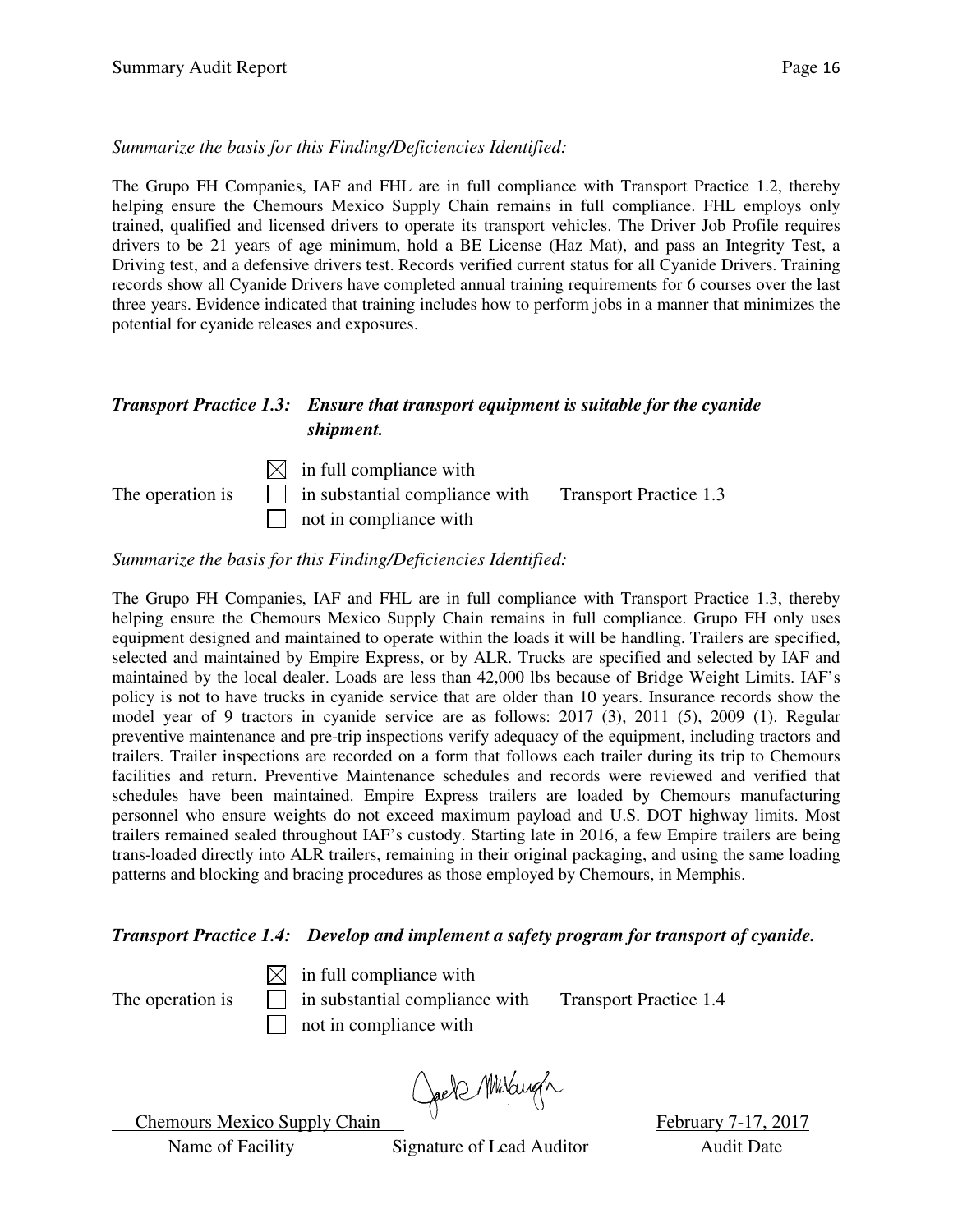#### *Summarize the basis for this Finding/Deficiencies Identified:*

The Grupo FH Companies, IAF and FHL are in full compliance with Transport Practice 1.4, thereby helping ensure the Chemours Mexico Supply Chain remains in full compliance. Empire Express trailers are loaded by Chemours manufacturing personnel who inspect trailers prior to loading for issues that could cause packaging damage, and use time-tested techniques for blocking and bracing to keep loads from shifting. ALR trailers trans-loaded in Laredo by IAF are also inspected prior to loading, and are loaded using Chemours loading patterns and blocking and bracing procedures. Empire Express trailers transported into Mexico remained sealed throughout IAF's and FHL's custody. Empire Express trailers are intended to arrive at IAF's yard with proper placards on all four sides. IAF tractors also have a placard on the front as required by Mexican regulations. IAF maintains spare placards at Laredo in case of damage or loss of those on trailers received. Tractor and trailer pre-trip inspection records were reviewed and FH drivers were interviewed. The process for generating a repair work order when deficiencies were noted by a driver, were discussed. Empire Express and ALR are responsible for preventative maintenance on their respective trailers. FH procedures for tractor preventive maintenance (40,000 km until 1<sup>st</sup> PM on new tractors, then 16,000 km after initial) were reviewed for 9 trucks in cyanide service. None exceeded these frequencies. FH Maintenance pulls trucks in whenever they are within 900 km (one refueling) away from the specified interval. Because of the nature of this short-haul business, US DOT regulations for Hours of Service are always maintained. There is an internal Grupo FH policy not to exceed US DOT requirements. Empire Express Trailers are loaded by Chemours manufacturing personnel who use timetested procedures for blocking and bracing to prevent loads from shifting. IAF uses the same procedures when loading ALR trailers at its Laredo facility. Chemours and IAF have policies and procedures to suspend transportation if conditions warrant, e.g. should the Columbia Bridge close. An incident was reviewed during which the Columbia Bridge closed due to high water. The Grupo FH Politica de Alcohol y Drogas and program was reviewed and found to be complete, including random drug testing.

#### *Transport Practice 1.5: Follow international standards for transportation of cyanide by sea and air.*

 $\boxtimes$  in full compliance with The operation is  $\Box$  in substantial compliance with Transport Practice 1.5 not in compliance with

*Summarize the basis for this Finding/Deficiencies Identified:* 

The Grupo FH Companies do not transport cyanide by sea or air. Therefore, Grupo FH is in full compliance with Transport Practice 1.5, thereby helping ensure the Chemours Mexico Supply Chain remains in full compliance.

Chemours Mexico Supply Chain Chell Millaryh February 7-17, 2017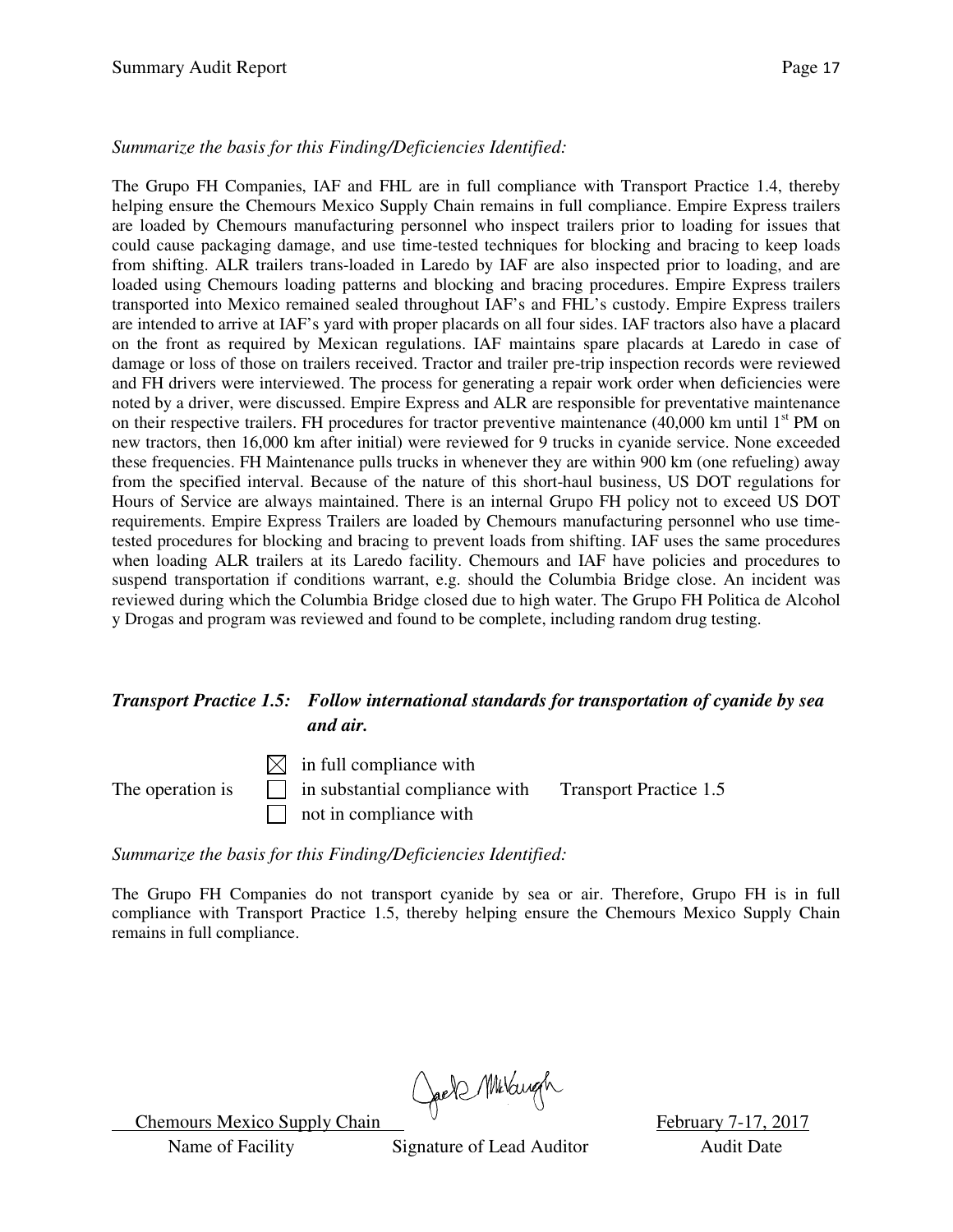#### *Transport Practice 1.6: Track cyanide shipments to prevent losses during transport.*

 $\boxtimes$  in full compliance with The operation is  $\Box$  in substantial compliance with Transport Practice 1.6 not in compliance with

*Summarize the basis for this Finding/Deficiencies Identified:* 

The Grupo FH Companies, IAF and FHL are in full compliance with Transport Practice 1.6, thereby helping ensure the Chemours Mexico Supply Chain remains in full compliance. All drivers have cell phones provided by the company and a list of contacts to call in case of emergency, attached to their ID badges. This was verified through driver interviews. Cell phones are tested before each trip by calling the dispatcher. If a phone is inoperable, contact can be made using a GPS phone on every tractor in cyanide service. A contract with AT&T ensures quick repair or replacement. No blackout areas have been identified along this relatively short route. The auditor reviewed Tracking Reports and GPS Screens for Trailers and Trucks to verify that processes to track shipment progress have been maintained. Bills of Lading (BOL's) specify weights of cargo received into the yard and the Trailer Monitor lists the trailers that are in the yard. IAF recently began transferring cyanide from Empire trailers to ALR's trailers on a one-for-one basis, thus the BOL information is passed on to ALR intact. Besides the BOL, chain of custody documentation includes a trailer inspection form that follows each trailer along its route from Memphis to Chemours Mexico facilities and back. Several packages of shipping papers for loads leaving Laredo were examined to verify that amount of cyanide is included on the Bill of Lading (BOL) and that the package includes Material Safety Data Sheets in English and Spanish, and an emergency notification sheet.

Chemours Mexico Supply Chain Chell Millaryh February 7-17, 2017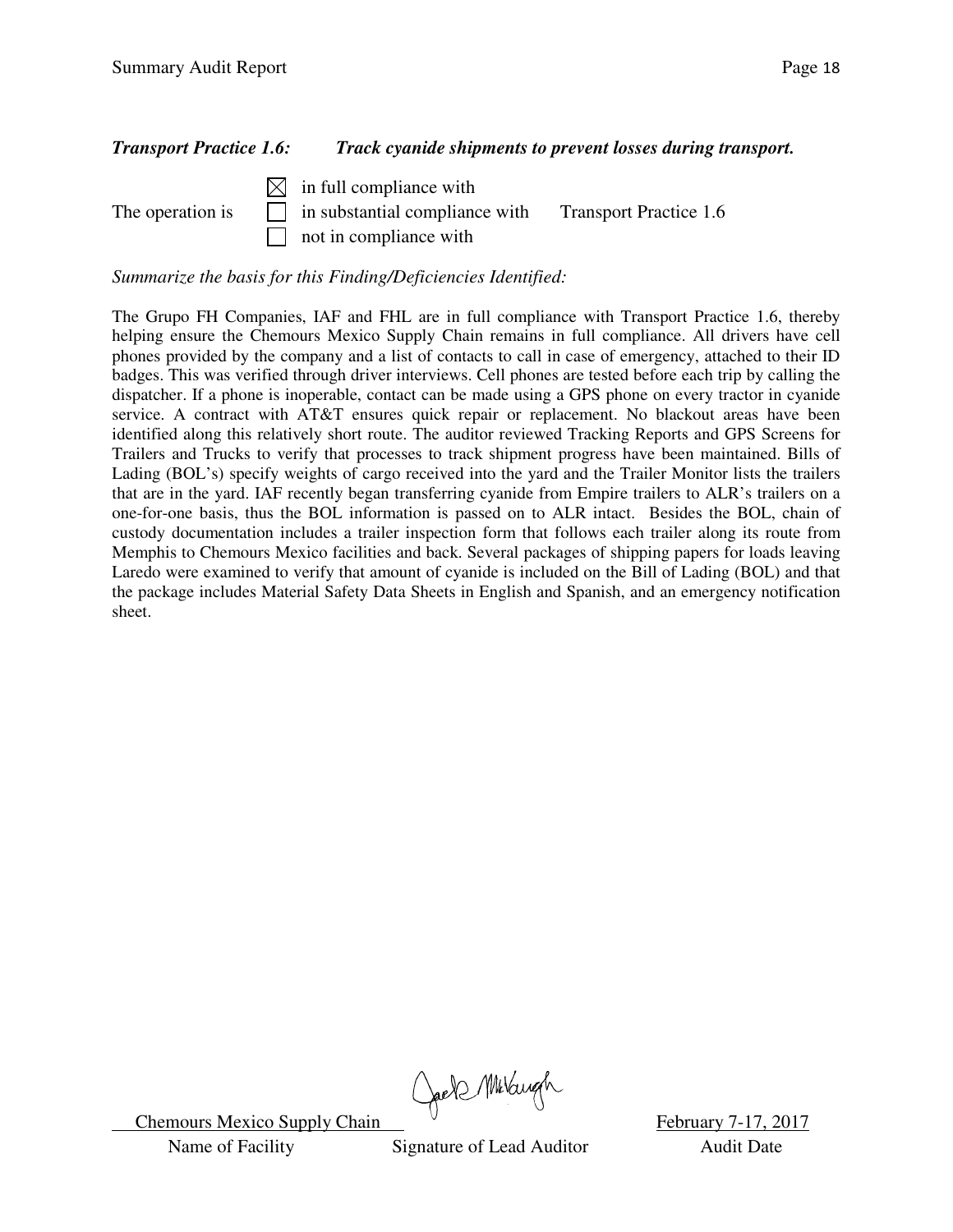| 2. INTERIM STORAGE: |  | Design, construct and operate cyanide trans-shipping depots and<br>interim storage sites to prevent releases and exposures.<br><b>Transport Practice 2.1:</b> Store cyanide in a manner that minimizes the potential for<br>accidental releases. |  |
|---------------------|--|--------------------------------------------------------------------------------------------------------------------------------------------------------------------------------------------------------------------------------------------------|--|
|                     |  |                                                                                                                                                                                                                                                  |  |

*Summarize the basis for this Finding/Deficiencies Identified:* 

The Grupo FH Companies, IAF and FHL are in full compliance with Transport Practice 2.1, thereby helping ensure the Chemours Mexico Supply Chain remains in full compliance. The auditor verified that signage was in place in the section of the IAF yard where cyanide trailers are parked alerting workers that cyanide is present and that smoking, open flames, eating and drinking are not allowed. Signs posted before exiting to the warehouse and yard cover personal protective equipment requirements. The auditor verified that the yard is fenced, monitored by contract security and by cameras 24/7 to prevent unauthorized access to cyanide. Security measures are in conformance with C-TPAT requirements. The procedure for receiving cyanide was last modified to add a provision for segregating cyanide trailers from incompatible materials. The auditor verified this requirement is being maintained. Only one other trailer was parked in the cyanide trailer parking area with 14 cyanide trailers, and that trailer contained furniture. When being trans-loaded from Empire to ALR trailers, cyanide containers are moved directly from one trailer to the other using adjacent loading docks. This offers no opportunity for cyanide to come near incompatible materials. All cyanide briquettes in trailers transported by IAF are packaged in Flo-Bins or Eco-Paks, which are inherently water-proof. Chemours manufacturing personnel are responsible to inspect Empire Express trailers for integrity before loading in Memphis. IAF is responsible for inspecting ALR trailers for integrity. Trailer integrity inspection minimizes use of a leaking trailer and also prevents damage to Eco-Paks, both of which conditions could allow water to come in contact with cyanide. IAF stores cyanide trailers outside, thus preventing build-up of hydrogen cyanide gas, in the extremely unlikely event that the product comes in contact with water. Spill kits were confirmed at IAF's Laredo facility and at ALR's Nuevo Laredo yard capable of containing any spill and diverting water from any spilled material on-site. Spill kits include recovery drums of various sizes at each location.

Chemours Mexico Supply Chain Chell Multiple Chemours Mexico Supply Chain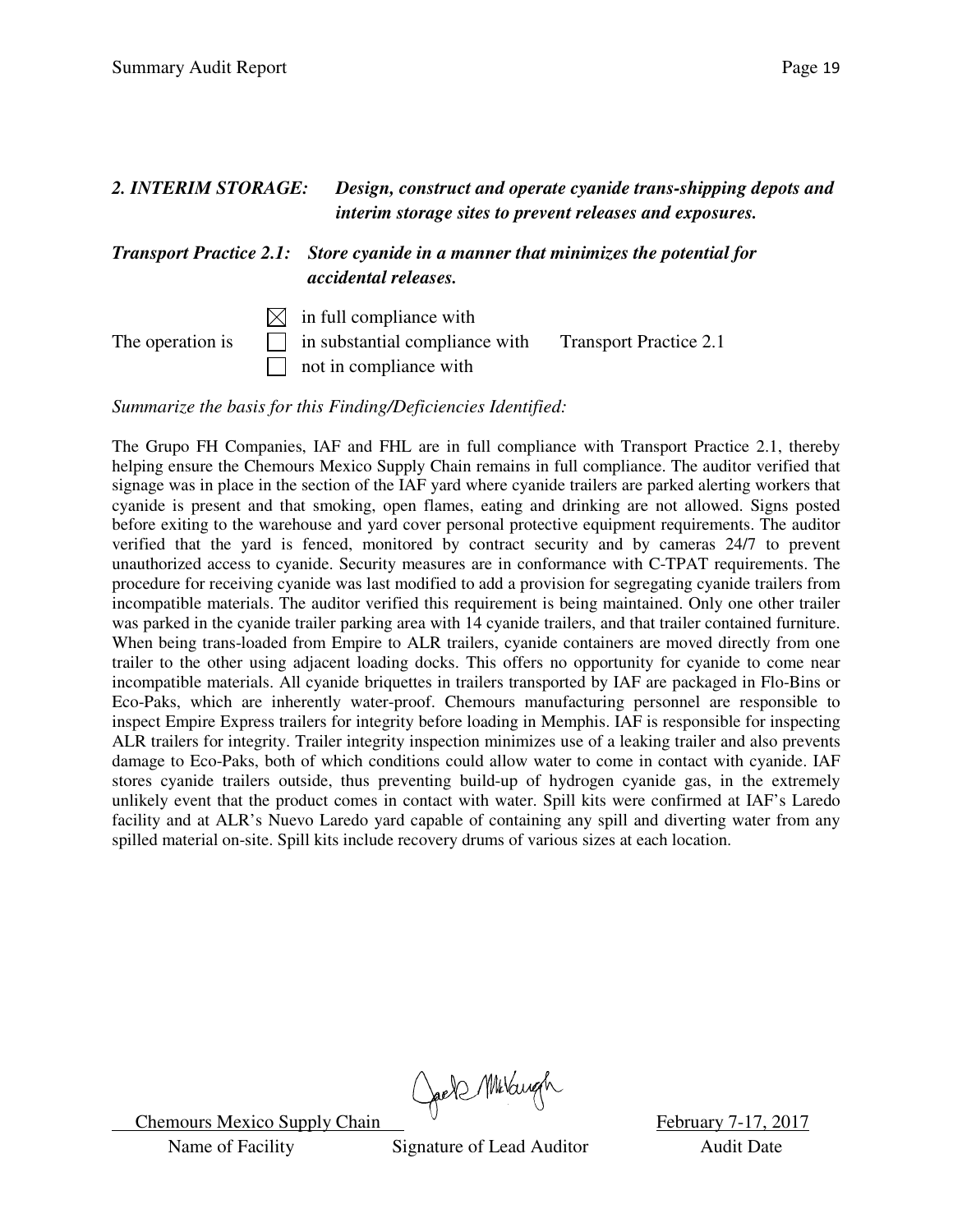#### *3. EMERGENCY RESPONSE: Protect communities and the environment through the development of emergency response strategies and capabilities.*

#### *Transport Practice 3.1: Prepare detailed emergency response plans for potential cyanide releases.*

 $\boxtimes$  in full compliance with The operation is  $\Box$  in substantial compliance with Transport Practice 3.1 not in compliance with

*Summarize the basis for this Finding/Deficiencies Identified:* 

The Grupo FH Companies, IAF and FHL are in full compliance with Transport Practice 3.1, thereby helping ensure the Chemours Mexico Supply Chain remains in full compliance. The organization has maintained several emergency response procedures over the last three years for managing response to hazardous material incidents, spills, unit theft and other emergencies that could occur while transporting cyanide. Atender Emergencia (the Emergency Plan) is the overarching document that refers to the other plans. Each yard and warehouse employee and driver carries a card attached to their ID badge, Respuesta a Emergencia o Accidente en Instalaciones Grupo FH (Emergency Response to Accidents at Grupo FH Facilities), that explains their role and response in emergency situations. Emergency response procedures cover response to hazardous material accidents and incidents, spills, unit theft and other emergencies that could occur while transporting cyanide. Plans dealing with hazardous materials and spills address the physical and chemical form of the product, cyanide briquettes, apply to the selected transportation route, are based on truck transportation and brief storage in trailers sealed by the shipper in Memphis or by IAF at the Laredo Yard, consider all aspects of the transport infrastructure, including bridges, border crossing and road conditions and are based on transport in sealed van trailers. Plans call for yard employees or drivers to keep people from the spill area and notify outside emergency responders. Review of contracts with emergency responders found the roles of these organizations are well defined and documented. Medical facilities and community government entities on both sides of the border are made aware of the hazardous chemicals stored and transported.

#### *Transport Practice 3.2: Designate appropriate response personnel and commit necessary resources for emergency response.*

 $\boxtimes$  in full compliance with The operation is  $\Box$  in substantial compliance with Transport Practice 3.2 not in compliance with

*Summarize the basis for this Finding/Deficiencies Identified:* 

Chemours Mexico Supply Chain Chell Multiple February 7-17, 2017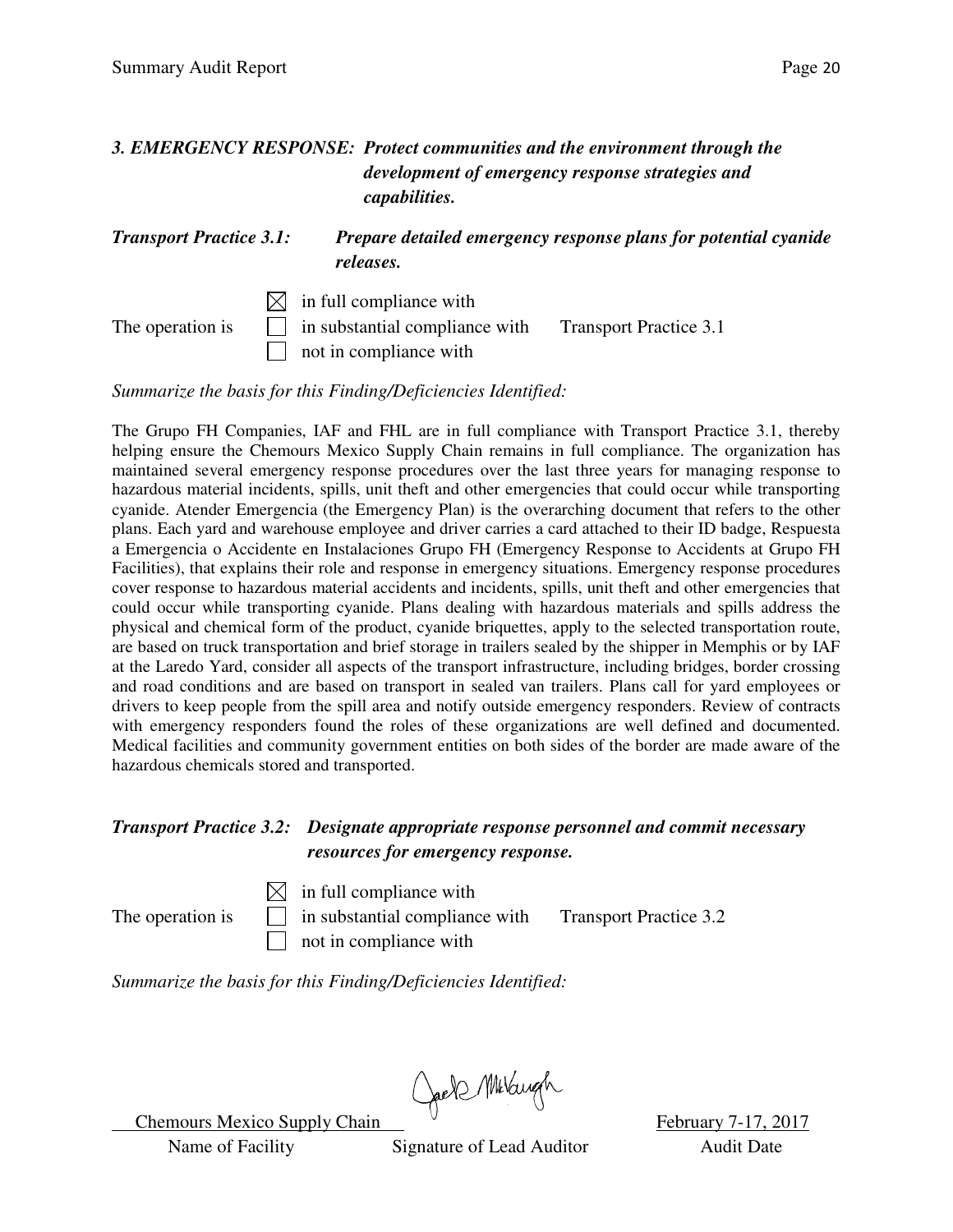The Grupo FH Companies, IAF and FHL are in full compliance with Transport Practice 3.2, thereby helping ensure the Chemours Mexico Supply Chain remains in full compliance. The Emergency Plan and procedures restrict the responsibilities of yard employees and drivers to keeping people from the spill area and notifying outside emergency responders. The auditor reviewed records of annual training on the emergency procedures, including tests to ensure competency, and annual spill response drills. Procedures call for yard employees and drivers to keep people from the spill area and notify outside emergency responders. The security guard at the Laredo facility has special duties for controlling access into the yard and directing outside emergency responders to the scene. Check Lists of equipment in Cyanide Spill Kits maintained at Laredo (IAF) and Nuevo Laredo (ALR) were reviewed and found acceptable. Records of monthly inspections performed over the three year cycle were reviewed and found complete. Drivers complete a check list of emergency response equipment, including personal protective equipment, before each trip. The auditor verified that Cyanide Spill Kits and cyanide transport trucks have available the necessary emergency response and health and safety equipment, including personal protective equipment during transport. The auditor reviewed records verifying that drivers have received annual refresher training in the Emergency Response Plan over the three year cycle. Records for 2014, 2015, 2016 and YTD 2017 verified that Cyanide Spill Kits are inspected once per month and all inventoried items are accounted for.

#### *Transport Practice 3.3: Develop procedures for internal and external emergency notification and reporting.*

 $\boxtimes$  in full compliance with

The operation is  $\Box$  in substantial compliance with Transport Practice 3.3  $\Box$  not in compliance with

*Summarize the basis for this Finding/Deficiencies Identified:* 

The Grupo FH Companies, IAF and FHL are in full compliance with Transport Practice 3.3, thereby helping ensure the Chemours Mexico Supply Chain remains in full compliance. Respuesta a Emergencia o Accidente en Instalaciones Grupo FH, the laminated badge card carried by all FHL drivers and IAF Laredo site personnel, addresses all notifications, which include emergency services and Chemours. Emergency notification and reporting procedures, including the laminated badge card information is checked annually, preceding the annual drill to ensure reporting procedures are kept current.

#### *Transport Practice 3.4: Develop procedures for remediation of releases that recognize the additional hazards of cyanide treatment chemicals.*

 $\boxtimes$  in full compliance with The operation is  $\Box$  in substantial compliance with Transport Practice 3.4 not in compliance with

Chemours Mexico Supply Chain Chel Millaugh February 7-17, 2017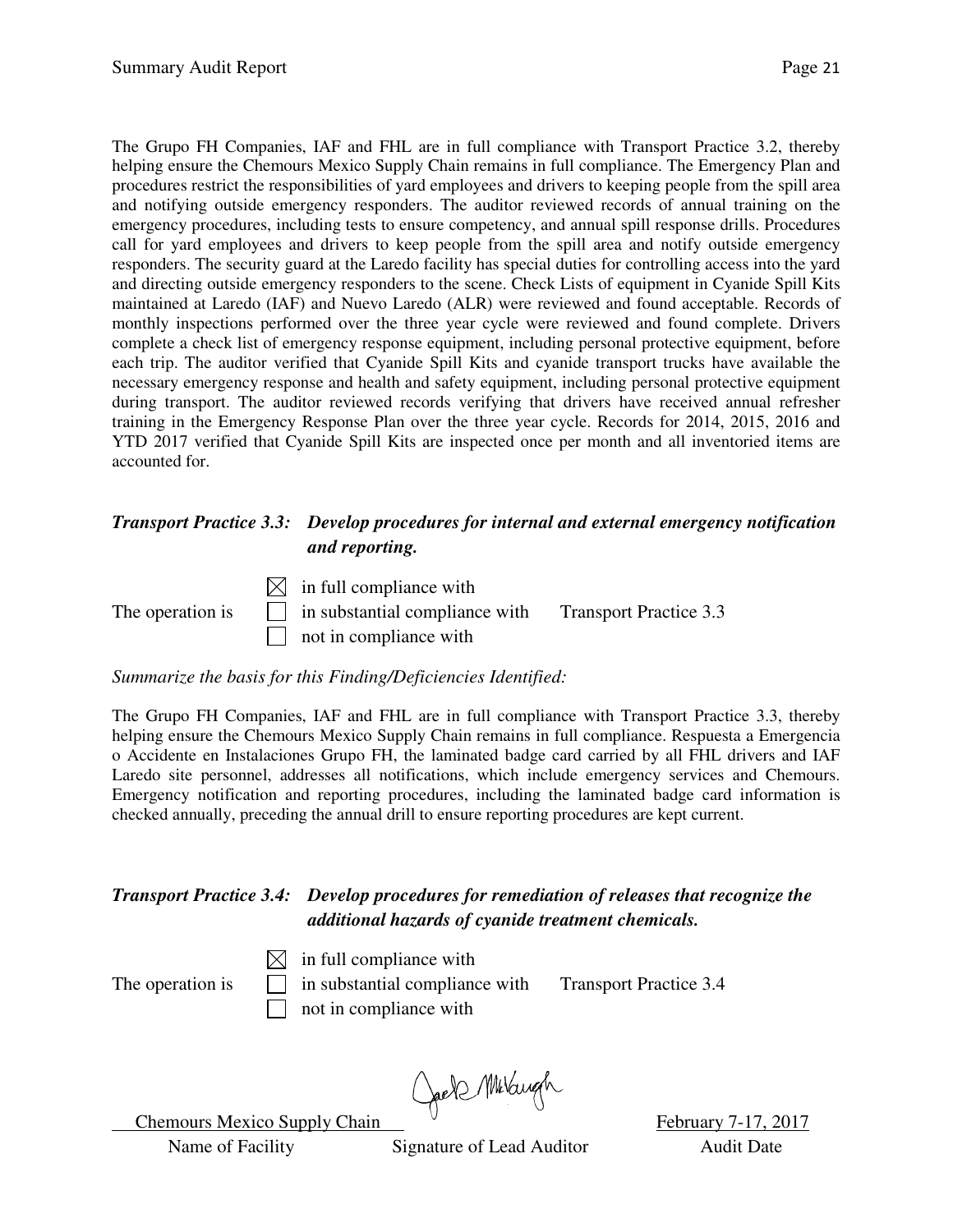*Summarize the basis for this Finding/Deficiencies Identified:* 

The Grupo FH Companies, IAF and FHL are in full compliance with Transport Practice 3.4, thereby helping ensure the Chemours Mexico Supply Chain remains in full compliance. The Emergency Plan and procedures call for yard employees and drivers to keep people from the spill area and notify outside emergency responders, who are readily available along this route. Therefore, plans do not provide detailed remediation procedures for drivers and other employees. No incidents requiring cyanide remediation have occurred in the last three years. The auditor verified that spill procedures instruct outside emergency response agencies, such as USES, not to use hydrogen peroxide, sodium hypochlorite and ferrous sulfate to treat cyanide released into surface water.

#### *Transport Practice 3.5: Periodically evaluate response procedures and capabilities and revise them as needed.*

 $\boxtimes$  in full compliance with The operation is  $\Box$  in substantial compliance with Transport Practice 3.5 not in compliance with

#### *Summarize the basis for this Finding/Deficiencies Identified:*

The Grupo FH Companies, IAF and FHL are in full compliance with Transport Practice 3.5, thereby helping ensure the Chemours Mexico Supply Chain remains in full compliance. The Emergency Plan and procedures have been reviewed in conjunction with the annual drill, according to the Annual Safety Meeting and Drill Schedule and records. Emergency Response Drills have been conducted annually over the past cycle. The auditor reviewed sign-in sheets for participants, as well as drill critiques for the annual drills. Sign-in sheets verified that yard personnel and drivers participated in the drills, although as stated in Transport Practice 3.1.8, plans only call for yard employees or drivers to keep people from the spill area and notify outside emergency responders. The Emergency Plan calls not only for annual review of emergency procedures, but also a review after their implementation. There have been no incidents involving cyanide transport, but analyses of other incidents have driven reviews of the plan, as verified through record review.

Chemours Mexico Supply Chain Chell Millary h<br>February 7-17, 2017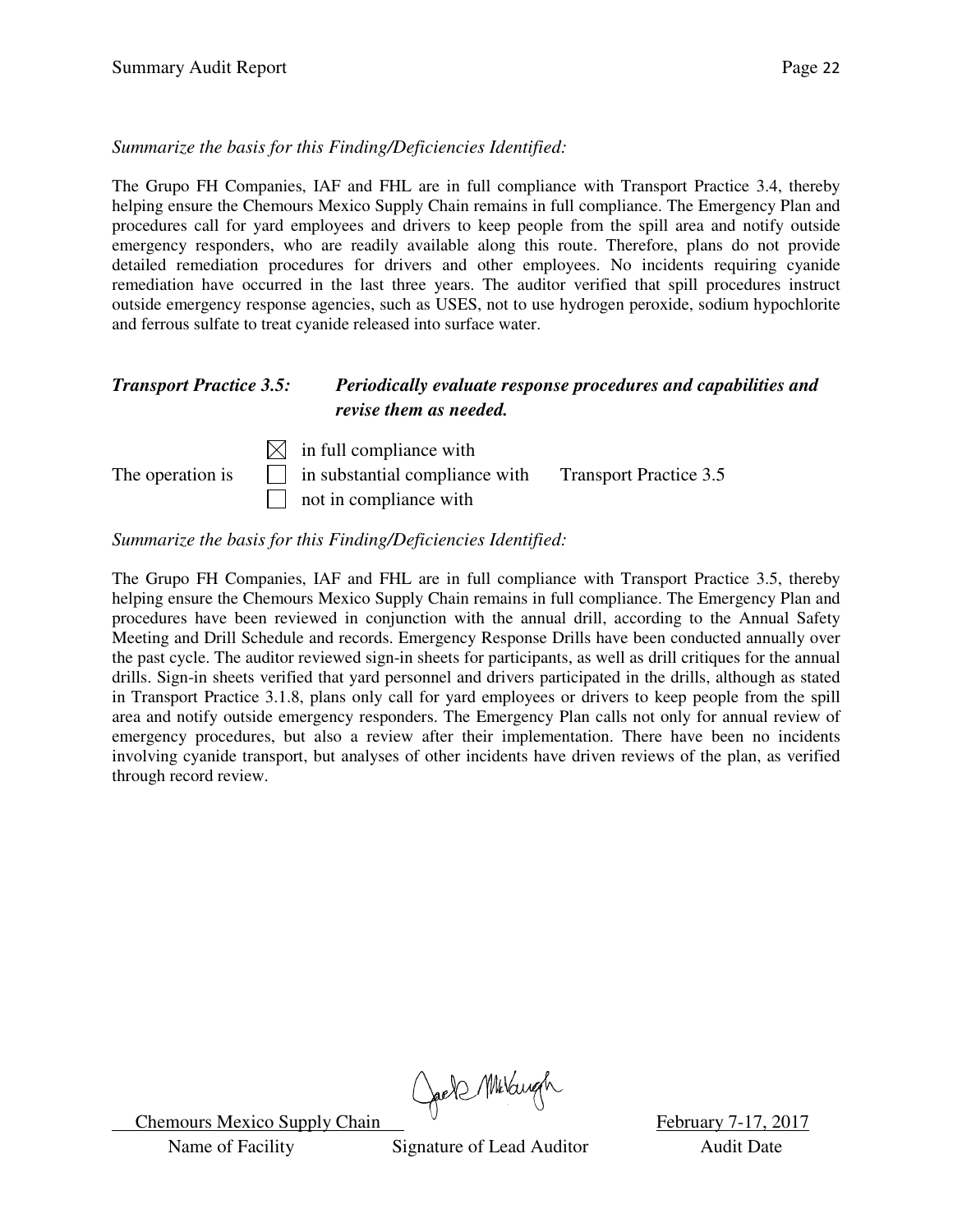### **Auto Lineas Regiomontanas (ALR) Reverification Summary Audit Report**

The re-verification audit of Auto Lineas Regiomontanas S.A. de C.V. (ALR) began on February 8, 2017 at ALR's terminal in Nuevo Laredo, Tamaulipas, Mexico and continued on February 15 at the company's headquarters and main terminal in Monterrey, Nuevo Leon, Mexico. The audit included an inspection of the terminal yard at Nuevo Laredo to re-verify Interim Storage practices. Interviews with personnel, including management, technical staff (maintenance, quality and tracking departments), drivers and security guards, plus review of documents and records indicated that all applicable ICMI Transport Practices were being addressed and have been maintained over the three year cycle.

ALR is a large carrier in Mexico that transports trailers dropped off at its Nuevo Laredo terminal by FH Logistica (FHL) to Chemours facilities at San Luis Potosi and Hermosillo. Primary routes to each facility are largely dictated by Mexican regulations that require hazardous materials to use toll highways whenever possible. Nonetheless, ALR Performs extensive route assessments, noting places to eat, fuel and safe places to rest. Security is of special concern, especially in the vicinity of Nuevo Laredo and along the US/Mexico border on the Hermosillo route.

Transports follow a common route from Nuevo Laredo to just past Monterrey, after which they diverge, the route to San Luis Potosi going south, while the much longer route to Hermosillo turns to the northwest. ALR has a very notable drug and alcohol testing program, requiring breathalyzer tests for every driver before leaving a terminal. Furthermore, ALR has set up a roadside testing station along the beltway around Monterrey, at which all ALR transports going to and from Nuevo Laredo must pass. All cyanide drivers, and half of drivers carrying other cargo, must stop and undergo drug testing.

ALR owns and maintains a fleet of late model tractors designed to carry trailers over mountainous highway terrain. Drivers are thoroughly trained, including training on cyanide emergency response. ALR enjoys an exceptionally high driver retention rate, by US standards, allowing it to maintain the most skilled and experienced drivers. ALR has procedures to prevent spills and releases of cyanide, and terminals and trucks are equipped with all necessary emergency response equipment, including personal protective equipment, to contain and clean up any spills.

ALR has not made significant changes to its cyanide transportation policies and procedures over the last three years. The auditor also noted that there have been no emergency incidents involving cyanide transportation over that same three year period.

Chemours Mexico Supply Chain Chell Millary h<br>February 7-17, 2017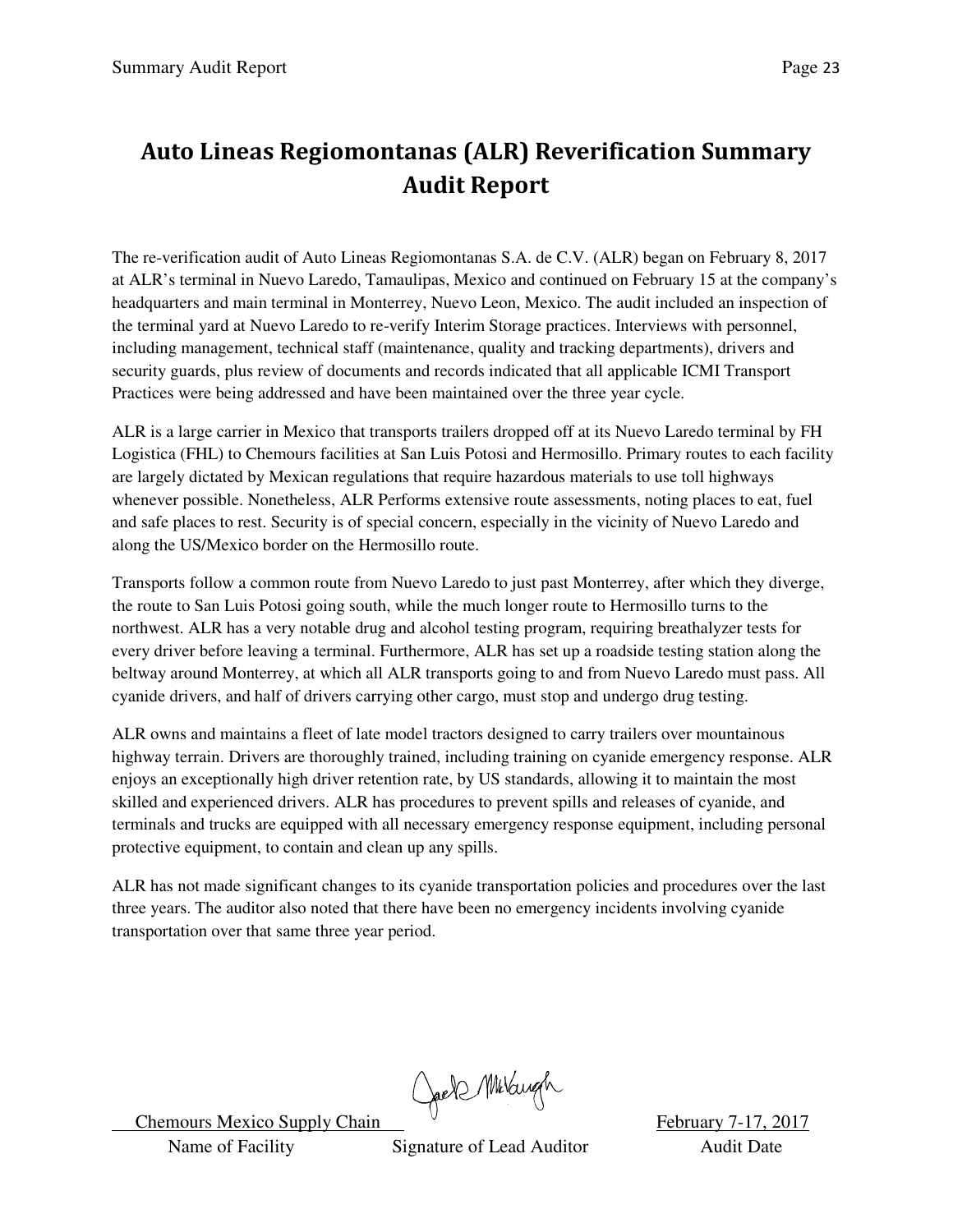#### **ALR REVERIFICATION SUMMARY AUDIT REPORT**

| <b>1. TRANSPORT:</b><br><b>Transport Practice 1.1:</b> |  | Transport cyanide in a manner that minimizes the potential for<br>accidents and releases.<br>Select cyanide transport routes to minimize the potential for<br>accidents and releases. |  |  |
|--------------------------------------------------------|--|---------------------------------------------------------------------------------------------------------------------------------------------------------------------------------------|--|--|
|                                                        |  |                                                                                                                                                                                       |  |  |

*Summarize the basis for this Finding/Deficiencies Identified:* 

Auto Lineas Regiomontanas (ALR) is in full compliance with Transport Practice 1.1, thereby helping ensure the Chemours Mexico Supply Chain remains in full compliance. ALR continues to utilize P-751- 09 Evaluation & Analysis of Routes, which considers all the risk factors required by the Code. The auditor reviewed the procedure along with Route Evaluations for Nuevo Laredo to Hermosillo. This route considers the airport infrastructure to locate nearest points for Emergency Response Brigades to reach by air. Safe stopping points for food, fuel and overnight rest are also located on the graphic assessment. Three mountainous areas are identified on the Hermosillo route for pitch & Grade considerations, rain & fog prone areas. Routes for hazardous material transportation are essentially determined by government authorities, i.e. transporters must use toll highways whenever these are available. Route Evaluations for both routes identified risks and instructed on mitigation measures. For example, risk of robbery near Nuevo Laredo is managed by not stopping to eat or fuel in that area. Measures are also discussed at Convoy Start Safety Briefings based on driver feedback from the previous trip. The auditor reviewed sign-in sheets from several of these briefings to verify this. Records indicate that each route is reevaluated at least every 2 years. Also, drivers complete Condiciones de la Ruta during each trip and update evaluation information. Feedback is discussed during the Convoy Start Safety Briefing of the next day's convoys. Risk mitigation measures were observed to be documented in the Route Evaluations. For example, risk of robbery near Nuevo Laredo is mitigated by instructing drivers not to stop to eat or fuel in that area. As stated previously, government agencies essentially determine routes. Input is also sought from ANIQ and local police along the routes. ANIQ also provides a list of emergency telephone numbers for services. Chemours requires convoys for these two routes and contracts with a private security firm to escort the convoys, using one escort for every two trucks. The escort vehicle drives between the trucks, which are required to keep a 1 km interval between them. Chemours and ALR have advised external responders, medical facilities and communities of their roles and/or mutual aid during an emergency response. ALR informs SETIQ of each shipment, and SETIQ informs all emergency responders and medical facilities along the route. Lastly, ALR does not subcontract cyanide handling or transportation to any other carrier.

Chemours Mexico Supply Chain Chell Millaryh February 7-17, 2017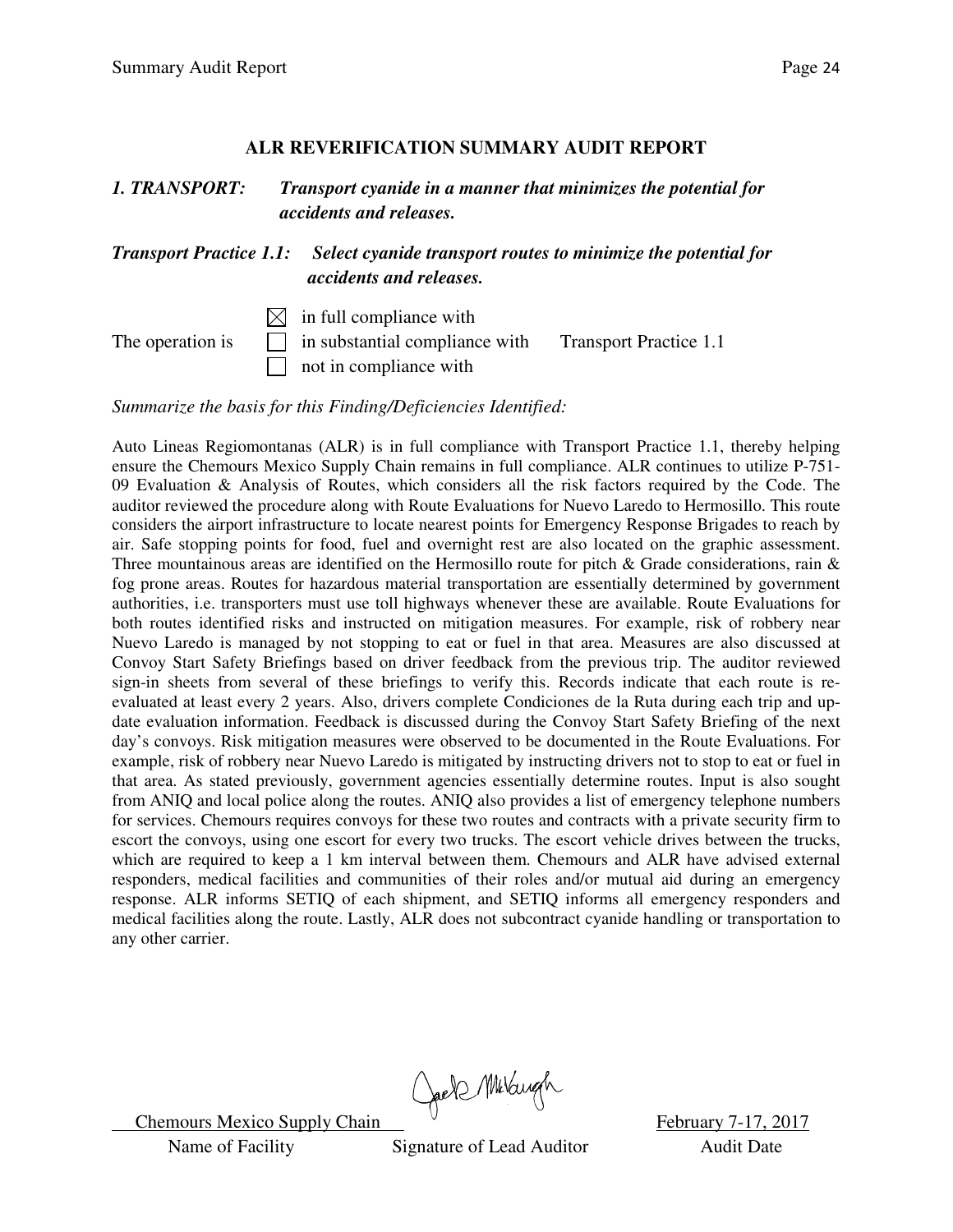#### *Transport Practice 1.2: Ensure that personnel operating cyanide handling and transport equipment can perform their jobs with minimum risk to communities and the environment.*



*Summarize the basis for this Finding/Deficiencies Identified:* 

Auto Lineas Regiomontanas (ALR) is in full compliance with Transport Practice 1.2, thereby helping ensure the Chemours Mexico Supply Chain remains in full compliance. ALR uses only trained, qualified and licensed drivers to operate its transport vehicles. The auditor reviewed Recruitment & On-boarding processes and found them to be exemplary. Pre-qualification testing includes Psychiometric testing and Physical health exams. Drivers must have an E-type license (Hazardous Materials), and are subjected to an Anti-doping Test. Driver vital signs are checked before every movement, along with a breathalyzer test. The Driver Champion (trainer), based in Monterrey, drives the route from Monterrey to Nuevo Laredo with new drivers to assess their abilities. Drivers must have two years truck driving experience to be hired, then have one year experience with ALR before driving cyanide. Drivers receive annual refresher training on vaccine programs, CPR and First Aid. ALR enjoys a very low 3% annual turnover rate, which indicates an ability to retain the safest drivers. ALR has a Certified Training Center for their drivers. The auditor reviewed training curricula and procedure to verify that Cyanide drivers must take 7 training courses annually, three of which specifically address cyanide handling. Each course has a test to ensure competency with a passing score of 80%. If the score is below 80%, training starts completely over.

#### *Transport Practice 1.3: Ensure that transport equipment is suitable for the cyanide shipment.*

 $\boxtimes$  in full compliance with The operation is  $\Box$  in substantial compliance with Transport Practice 1.3 not in compliance with

#### *Summarize the basis for this Finding/Deficiencies Identified:*

Auto Lineas Regiomontanas (ALR) is in full compliance with Transport Practice 1.3, thereby helping ensure the Chemours Mexico Supply Chain remains in full compliance. ALR only uses equipment designed and maintained to operate within the loads it will be handling. Most trailers in cyanide service are specified, selected and maintained by Empire Express. The few ALR owned trailers are specified for much higher payloads than those loaded by Chemours. Records show 44 tractors in cyanide service. The oldest is a 2011 model year. Kenworths with Cummins engines and Volvos with Volvo Engines are specified with cargo hauling capacity of 185,000 lbs. This is a much higher capacity than necessary for

Chemours Mexico Supply Chain Goels Millaugh February 7-17, 2017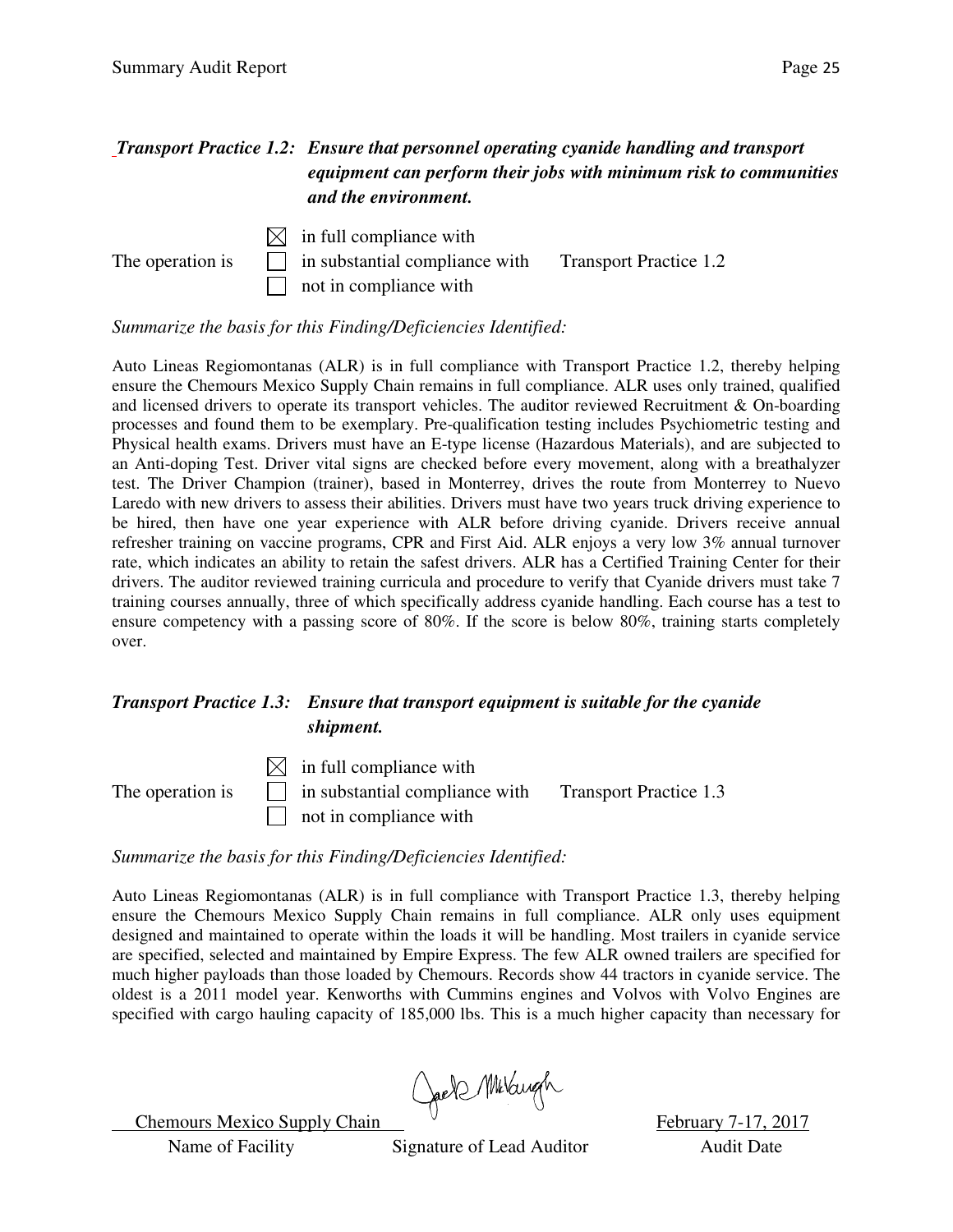any loads coming from manufacturers in the USA. Regular preventive maintenance and pre-trip inspections verify adequacy of the equipment, including tractors and trailers. Trailer inspections are recorded on a form, Inspection & Interchange Agreement (Empire), that follows each trailer during its trip to Chemours facilities and return. Preventive Maintenance schedules and records were reviewed and verified that preventive maintenance intervals have not been exceeded. Empire Express trailers are loaded by Chemours manufacturing personnel who ensure weights do not exceed maximum payload and U.S. DOT highway limits. Starting late in 2016, the contents of a few Empire Express trailers are being transferred directly into ALR trailers by IAF at Laredo, remaining in the original packaging, and using the same loading patterns and blocking and bracing procedures as those employed by Chemours, in Memphis. Trailers remained sealed throughout ALR's custody, unless the seals are broken by police during roadside inspections.

#### *Transport Practice 1.4: Develop and implement a safety program for transport of cyanide.*

 $\boxtimes$  in full compliance with The operation is  $\Box$  in substantial compliance with Transport Practice 1.4  $\Box$  not in compliance with

#### *Summarize the basis for this Finding/Deficiencies Identified:*

Auto Lineas Regiomontanas (ALR) is in full compliance with Transport Practice 1.4, thereby helping ensure the Chemours Mexico Supply Chain remains in full compliance. Chemours and IAF maintain procedures during empty trailer inspection and loading product to ensure that the cyanide is transported in a manner that maintains the integrity of the producer's packaging. ALR only receives trailers that have been pre-loaded and sealed by Chemours, in Memphis, or by IAF, in Laredo. Driver pre-trip inspection records show that the exteriors of trailers are examined for any damage or leaking product, as part of the Interchange Agreement. The auditor verified that drivers' emergency response kits contain silicone caulking and duct tape, should a leak be discovered in transit. Placards are placed on all four sides of trailers by the shipper. In addition to those on the trailer, Mexican regulations require a placard on the front of the tractor. The auditor verified that drivers and terminal personnel carry spares, to replace any that have become damaged or missing in transit. Maintenance of the Pre-trip Inspection program over the three year period was verified. Risk mitigation measures are also discussed at Convoy Start Safety Briefings based on driver feedback from the previous trip. The auditor reviewed sign-in sheets from several of these briefings to verify this. A Preventive Maintenance program is managed in Monterrey. Tractors are scheduled in for Preventive Maintenance every 60,000 km. Procedure states that these must be performed within a range of -3000 to + 10,000 km. Records for trucks in cyanide service indicate all were serviced within this window. Minor repair, e.g. light replacement may be done at Nuevo Laredo. While Mexican regulations do not limit driver hours, Chemours requires cyanide to be moved between the hours of 7 AM and 10 PM. Safe zones are identified during the route assessment, and drivers are not permitted to stop and rest for the night in any other location. On the Hermosillo route the lack of safe havens requires drivers to drive longer hours than permitted on the second day of the trip, ALR only receives trailers and ISO Tanks that have been pre-loaded and sealed. Empire Express Trailers are loaded by Chemours manufacturing personnel who use time-tested procedures for blocking and bracing to prevent loads from shifting. IAF uses the same procedures when loading ALR trailers at its Laredo

Chemours Mexico Supply Chain Cael Millaugh February 7-17, 2017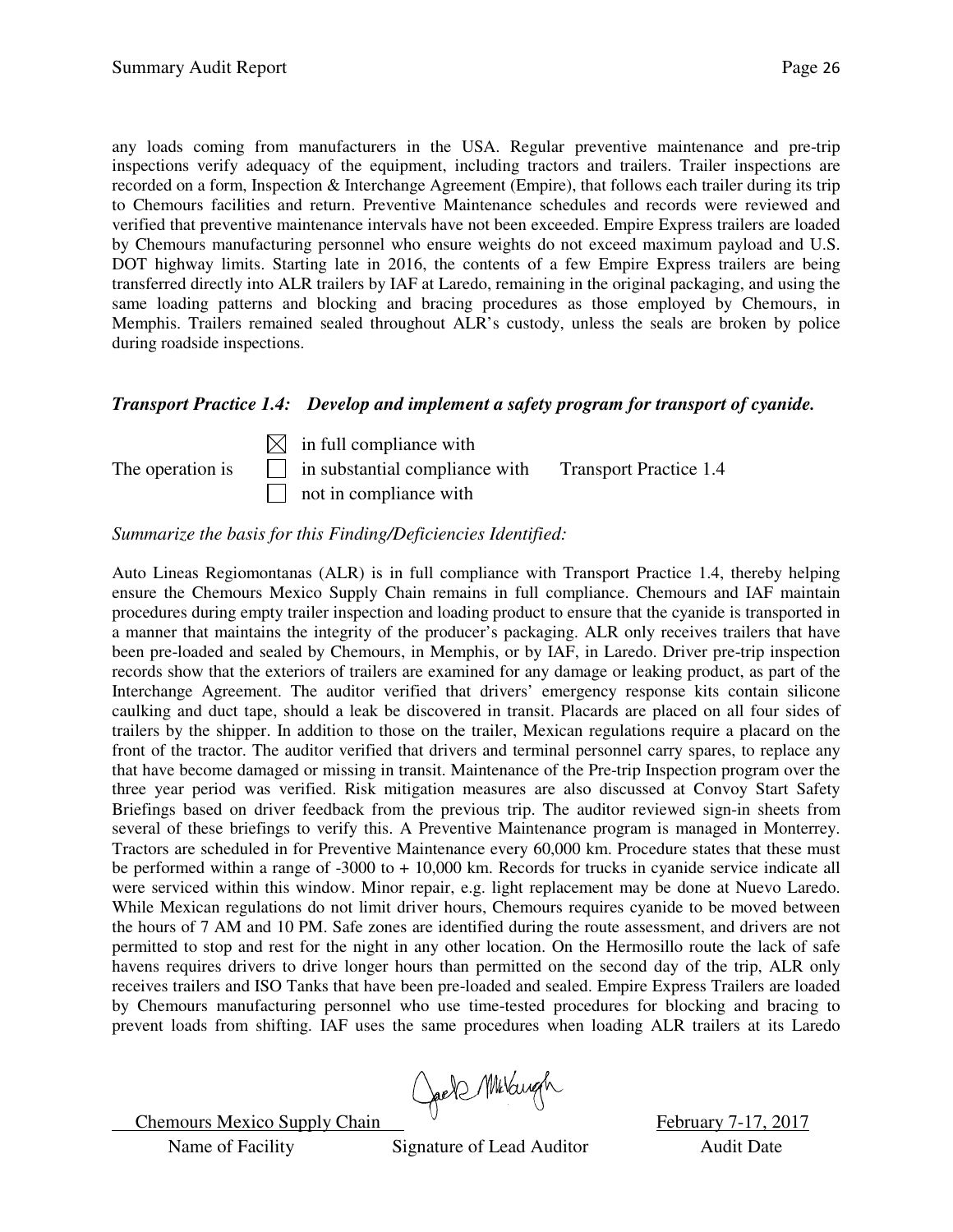facility. ALR Safety Procedures require drivers to stop and call the ALR Safety Department in cases of severe weather or civil unrest. The Safety Dept will locate the convoy on GPS and advise the drivers on the nearest safe place to stop. ALR has a very active Drug and Alcohol Program. Roadside teams conduct random urine tests on company drivers at selected check points, such as toll booths. The drivers of 100% of all cyanide loads get drug tested. Before every trip, drivers' vital signs are checked and if outside of normal parameters, they will be drug tested. A Breathalyzer Test is given to each driver before the trip, as well. Records were found on all practices above. Records are generally on paper, but are well maintained and protected against damage, deterioration and loss.

#### *Transport Practice 1.5: Follow international standards for transportation of cyanide by sea and air.*

 $\boxtimes$  in full compliance with The operation is  $\Box$  in substantial compliance with Transport Practice 1.5 not in compliance with

*Summarize the basis for this Finding/Deficiencies Identified:* 

ALR does not transport cyanide by sea or air. Therefore, ALR is in full compliance with Transport Practice 1.5, thereby helping ensure the Chemours Mexico Supply Chain remains in full compliance.

#### *Transport Practice 1.6: Track cyanide shipments to prevent losses during transport.*

The operation is

|              | $\boxtimes$ in full compliance with   |                               |
|--------------|---------------------------------------|-------------------------------|
| $\mathbf{s}$ | $\Box$ in substantial compliance with | <b>Transport Practice 1.6</b> |
|              | not in compliance with                |                               |

*Summarize the basis for this Finding/Deficiencies Identified:* 

Auto Lineas Regiomontanas (ALR) is in full compliance with Transport Practice 1.6, thereby helping ensure the Chemours Mexico Supply Chain remains in full compliance. ALR maintains a GPS transponder in each tractor and drivers have a cell phone which they use to communicate with ALR's Tracking Department. The day before each trip, the Tracking Department is notified of the shipment. Tracking checks to ensure the GPS is functional on the unit. A report is sent to the customer three times each day showing location and speed of the convoy. Drivers are contacted on their cell phone the day before each cyanide shipment to test the proper function of the communication device. Drivers are also contacted at random each day that they are in transit. Drivers are also required to call the Tracking Dept each day before starting the day's drive and during every stop, according to cyanide transportation procedures. Both routes to San Luis Potosi and Hermosillo have blackout areas. The GPS on each tractor automatically sends a signal to the Tracking Department when a truck goes into a blackout area and when

Chemours Mexico Supply Chain Creek Millaryh February 7-17, 2017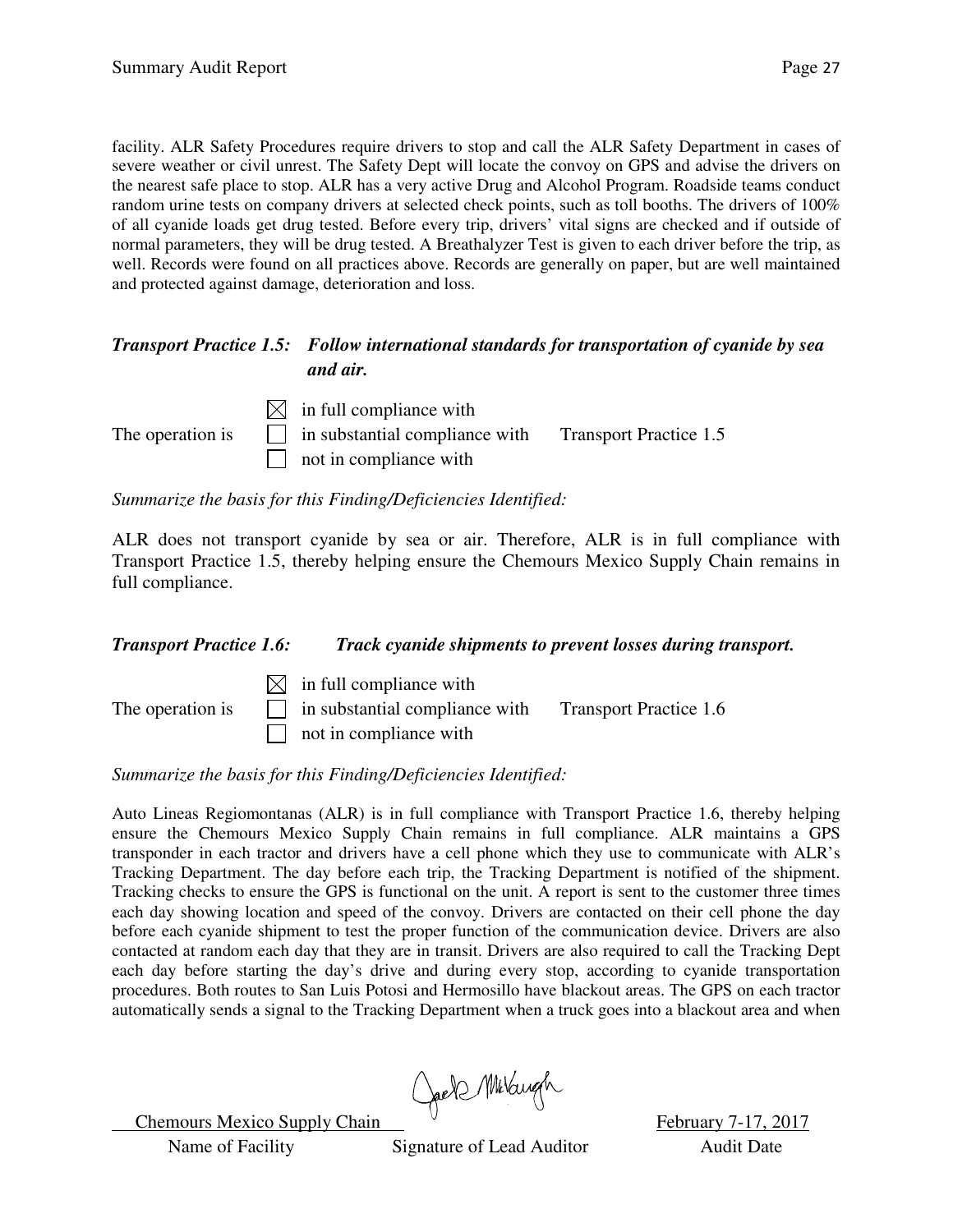it emerges. Tracking notes the time and estimates the expected time of emergence. This was demonstrated to the auditor during the visit to ALR's Monterrey Headquarters. The GPS on each tractor allows the Tracking Department to follow the progress of cyanide convoys. A report is sent to the customer three times each day showing location and speed of the convoy. ALR only receives trailers that have been preloaded and sealed by Chemours, in Memphis, or by IAF, in Laredo. Shipping weights and seal numbers are included in the documentation package. If seals are broken along the route, e.g. by police for inspection purposes, drivers are required to call their dispatch, who in turn calls Chemours. Chain of Custody is also assured by completing the Inspection & Interchange Agreement (Empire) form on each trailer during Pre-trip Inspections. Several packages of shipping papers for loads leaving Laredo were examined to verify that amount of cyanide is included on the Bill of Lading (BOL) and that packages include Material Safety Data Sheets in English and Spanish, and an emergency notification sheet. The auditor also verified MSDS's in ALR drivers' notebooks.

Chemours Mexico Supply Chain Chell Multiple Chemours Mexico Supply Chain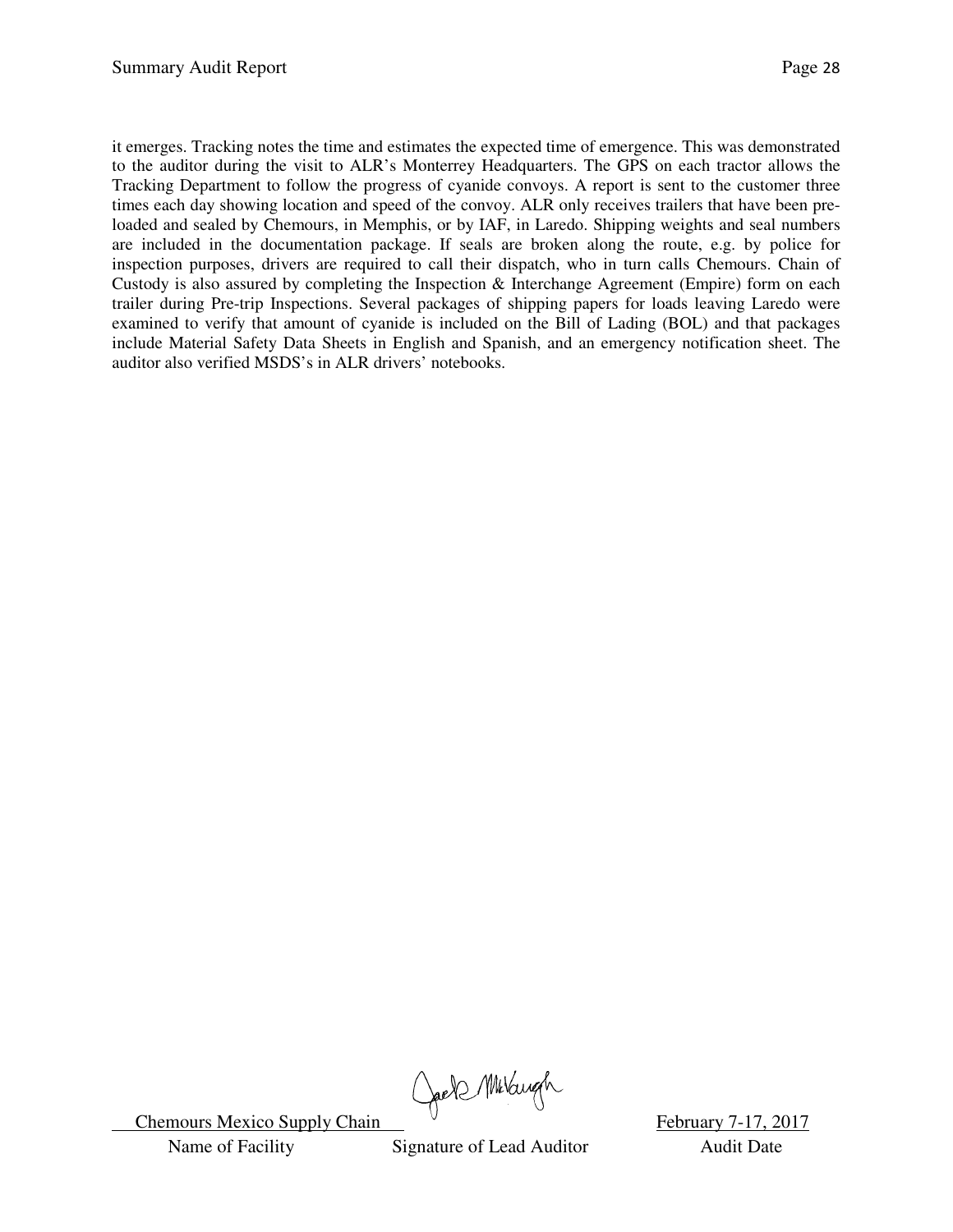| 2. INTERIM STORAGE: |     | Design, construct and operate cyanide trans-shipping depots and<br>interim storage sites to prevent releases and exposures. |                               |
|---------------------|-----|-----------------------------------------------------------------------------------------------------------------------------|-------------------------------|
|                     |     | <b>Transport Practice 2.1:</b> Store cyanide in a manner that minimizes the potential for<br>accidental releases.           |                               |
| The operation is    | IXI | in full compliance with<br>in substantial compliance with<br>not in compliance with                                         | <b>Transport Practice 2.1</b> |

*Summarize the basis for this Finding/Deficiencies Identified:* 

Auto Lineas Regiomontanas (ALR) is in full compliance with Transport Practice 2.1, thereby helping ensure the Chemours Mexico Supply Chain remains in full compliance. The auditor confirmed that warning signs were posted as required by the Code. ALR is subject to C-TPAT, which requires the property to be well lit and surrounded by a fence meeting certain height specification. Gates were found to be normally closed and attended by guards from a contract security service. Guards recorded identities of all entering and leaving the terminal. Sealed trailers of cyanide are parked in a dedicated section of the terminal yard, segregated from all other trailers of material on the site. Cyanide remains in its water proof packaging, in trailers loaded and sealed at the manufacturer's or IAF Laredo site, while parked at ALR's Nuevo Laredo terminal. Trailers are parked in the open yard, not in any containment or under roof. Thus no gases can build up. A fully equipped spill kit was located at the terminal. Also, trucks are fully equipped with equipment, including personal protective equipment to contain any spilled cyanide and minimize extent of release and human contact.

Chemours Mexico Supply Chain Chell Multiple Chemours Mexico Supply Chain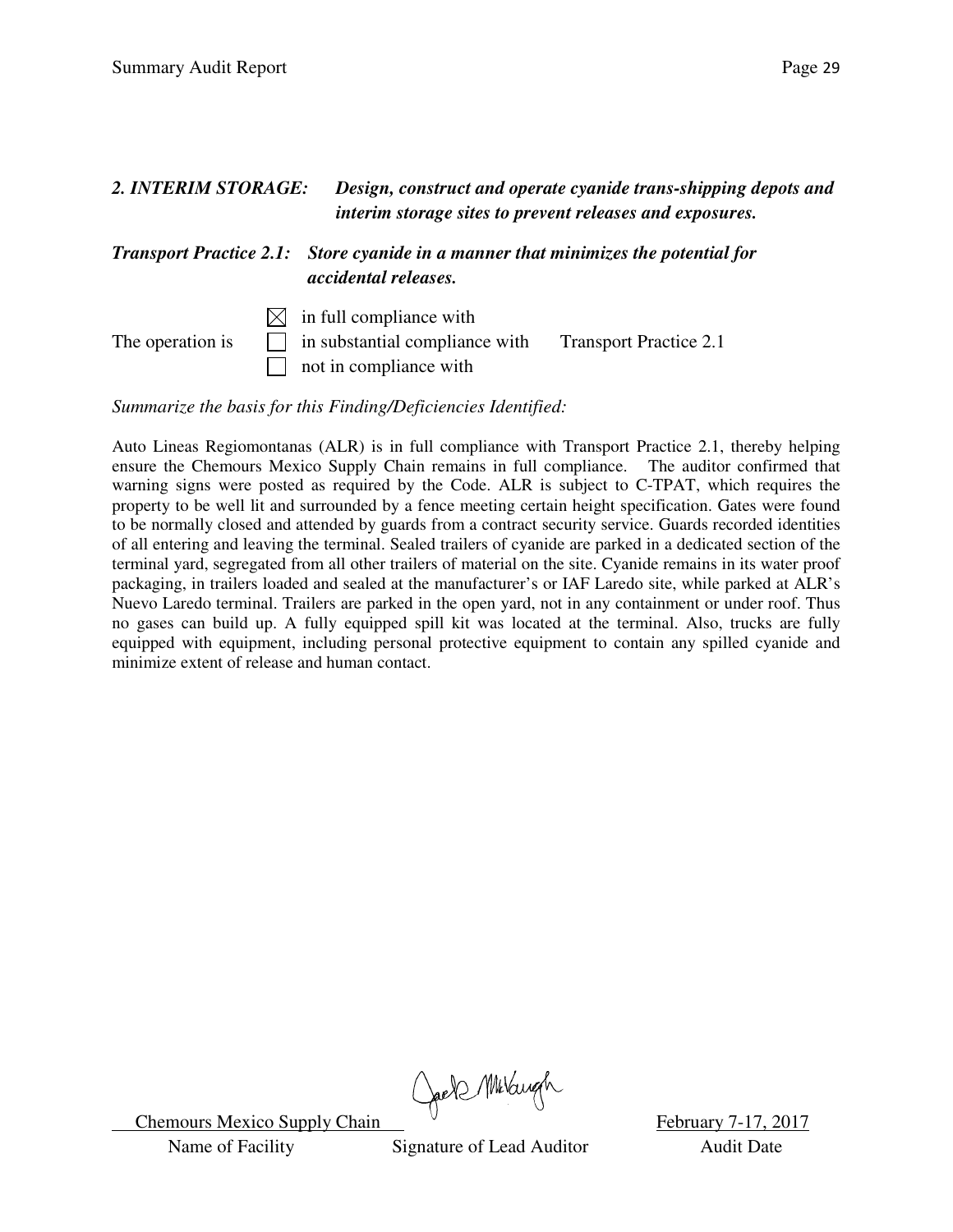#### *3. EMERGENCY RESPONSE: Protect communities and the environment through the development of emergency response strategies and capabilities.*

#### *Transport Practice 3.1: Prepare detailed emergency response plans for potential cyanide releases.*

 $\boxtimes$  in full compliance with The operation is  $\Box$  in substantial compliance with Transport Practice 3.1 not in compliance with

*Summarize the basis for this Finding/Deficiencies Identified:* 

Auto Lineas Regiomontanas (ALR) is in full compliance with Transport Practice 3.1, thereby helping ensure the Chemours Mexico Supply Chain remains in full compliance. The Plan for Emergency Response in Transport describes emergency response procedures. The Plan compliments the Route Assessment for each route in that any hazards identified along the routes are addressed. The Plan, together with the route assessments, considers all aspects of the transport infrastructure: condition of the road, location of hospitals, airports (for Emergency Response Brigades to quickly reach emergency scenes), etc. The Plan is written for truck transport of solid cyanide briquettes and considers design of the transport vehicles, consisting of tractors and van trailers. The Plan includes descriptions of spill response actions including barricading, management of the area, spill containment and clean-up. Responses to other emergencies are included, as well, including robbery. The Plan identifies the roles of outside responders, including paramedics, police, emergency response brigades, security guards, etc. Chemours and ALR have advised external responders, medical facilities and communities of their roles during an emergency response. ALR informs SETIQ of each shipment, and SETIQ informs all emergency responders and medical facilities along the route.

#### *Transport Practice 3.2: Designate appropriate response personnel and commit necessary resources for emergency response.*

 $\boxtimes$  in full compliance with The operation is  $\Box$  in substantial compliance with Transport Practice 3.2 not in compliance with

*Summarize the basis for this Finding/Deficiencies Identified:* 

Auto Lineas Regiomontanas (ALR) is in full compliance with Transport Practice 3.2, thereby helping ensure the Chemours Mexico Supply Chain remains in full compliance. ALR provides emergency response training to drivers and terminal personnel through classroom training on the Plan of Emergency Response in Transportation. Records showed all personnel as being up-to-date with this training. Brigade responders are sent to a training course at ECBE in Celaya sponsored by Chemours Mexico. Training

Chemours Mexico Supply Chain Creek Millaryh February 7-17, 2017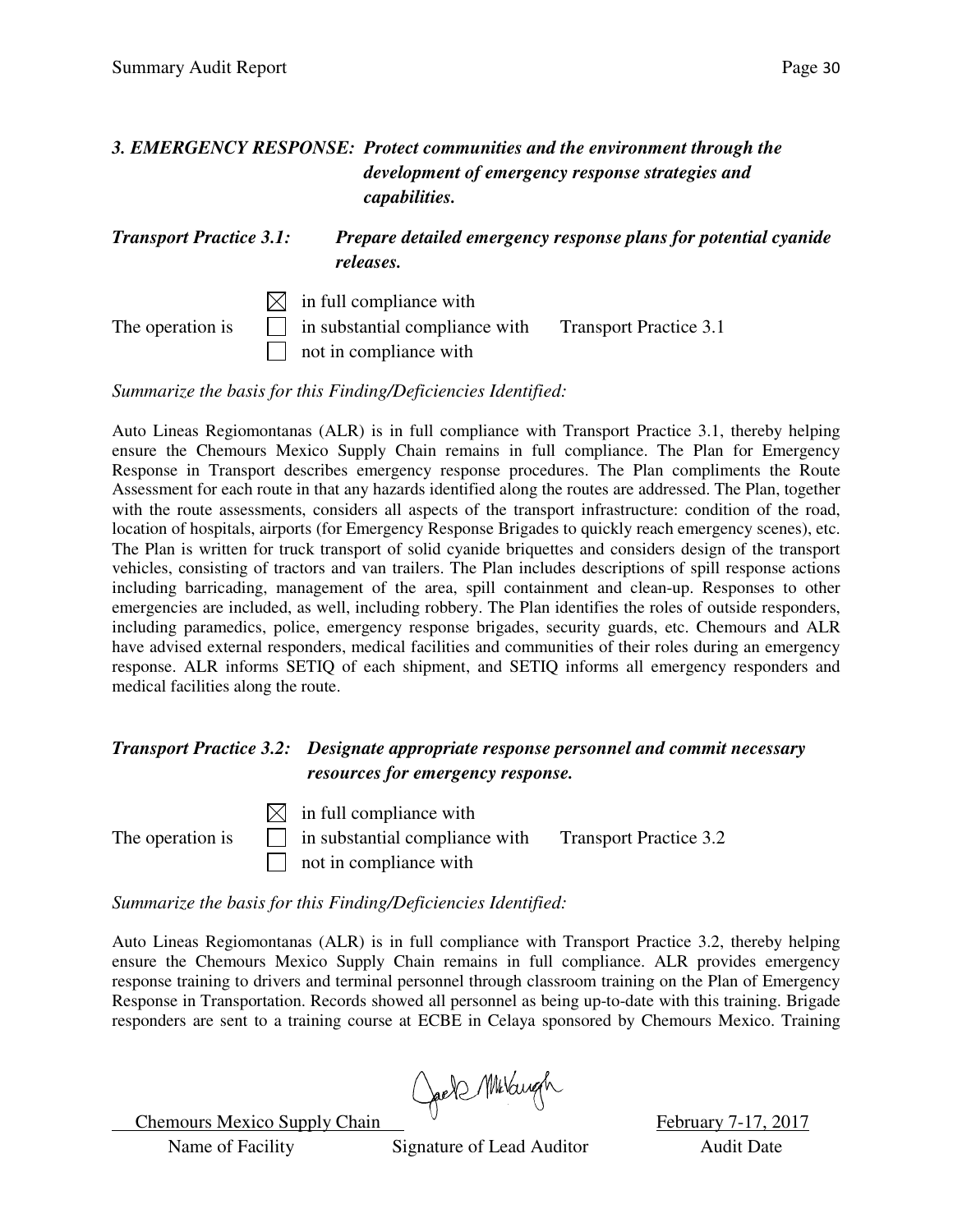material identifies the roles of drivers, terminal personnel, including management, outside responders, including paramedics, police, emergency response brigades, security guards, etc. A List of Emergency Response Equipment at the Terminals was reviewed at the Nuevo Laredo terminal. Drivers have a list of equipment carried on each truck, which they use for inspection before every trip. Records of these inspections were verified as being included with each Pre-trip inspection packet. The drivers' list includes necessary emergency response and personal protective equipment during transport. ALR provides initial and annual refresher training to drivers through classroom training on the Plan of Emergency Response in Transportation. Records showed all cyanide drivers were up-to-date with this training. The Plan requires monthly inspections of listed Emergency Response Equipment at the terminals. Records in each location visited showed that these records are complete and well maintained. As stated above, drivers' inventories are checked before every trip.

#### *Transport Practice 3.3: Develop procedures for internal and external emergency notification and reporting.*



#### *Summarize the basis for this Finding/Deficiencies Identified:*

Auto Lineas Regiomontanas (ALR) is in full compliance with Transport Practice 3.3, thereby helping ensure the Chemours Mexico Supply Chain remains in full compliance. The Plan of Emergency Response in Transportation includes a list of Chemours contacts and a list of telephone numbers for emergency response entities throughout the route system. Revision logs indicate that the emergency response notification and reporting information is reviewed each year and revised when necessary, including when a customer, such as Chemours, sends in amended information.

#### *Transport Practice 3.4: Develop procedures for remediation of releases that recognize the additional hazards of cyanide treatment chemicals.*

 $\boxtimes$  in full compliance with

The operation is  $\Box$  in substantial compliance with Transport Practice 3.4  $\Box$  not in compliance with

*Summarize the basis for this Finding/Deficiencies Identified:* 

Auto Lineas Regiomontanas (ALR) is in full compliance with Transport Practice 3.4, thereby helping ensure the Chemours Mexico Supply Chain remains in full compliance. ALR drivers and brigade

Chemours Mexico Supply Chain Goels Millaryh February 7-17, 2017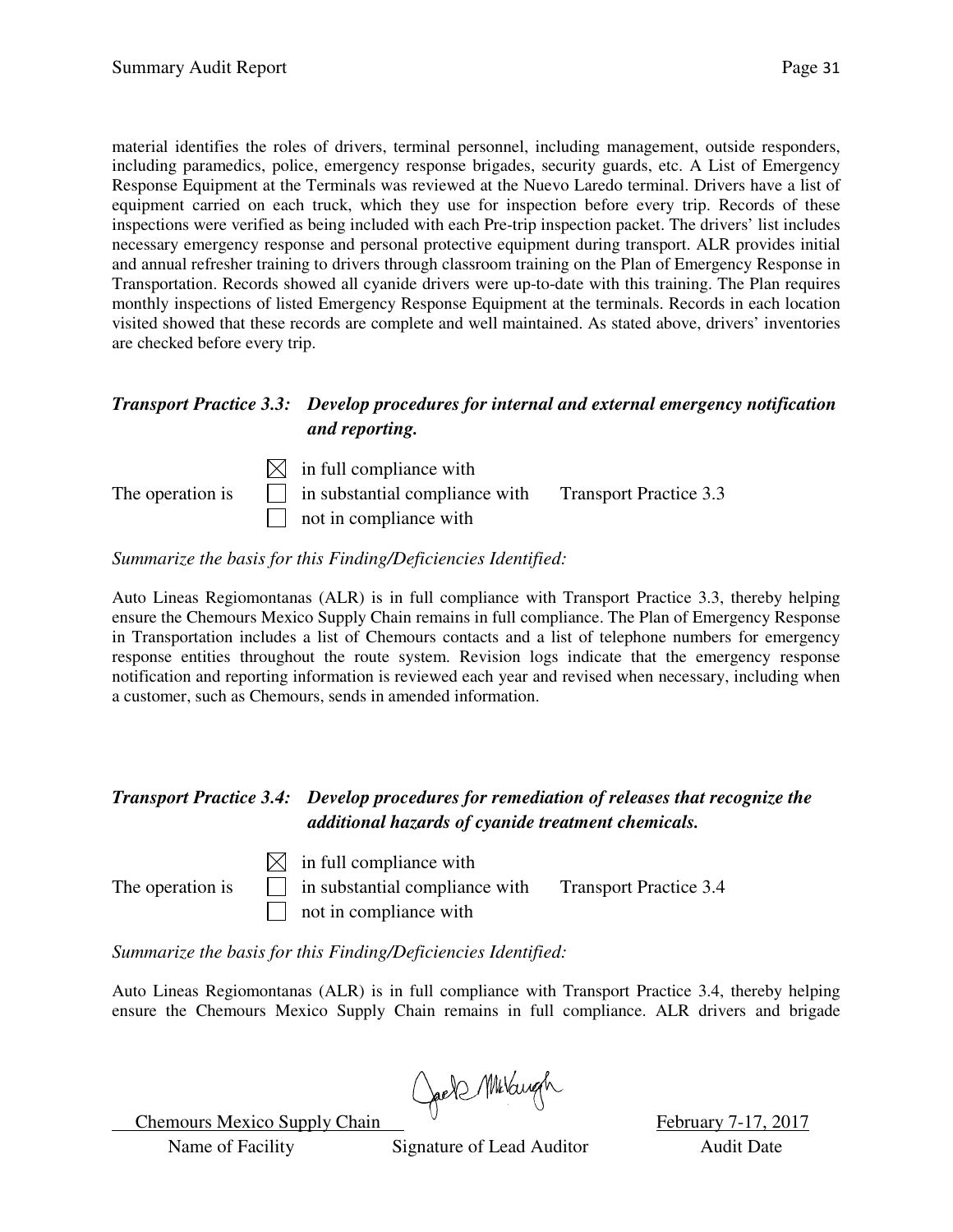personnel are not trained to neutralize and clean up spill residue and debris. This would be coordinated with Chemours, who have their own team of experts, and if necessary, outside contractors. The Plan of Emergency Response in Transportation prohibits the use of sodium hypochlorite, ferrous sulfate and hydrogen peroxide to treat cyanide spilled into surface water. From reviewing Chemours' emergency response plan, the auditor verified that Chemours' plan contains these bans, as well.

#### *Transport Practice 3.5: Periodically evaluate response procedures and capabilities and revise them as needed.*

 $\boxtimes$  in full compliance with The operation is  $\Box$  in substantial compliance with Transport Practice 3.5 not in compliance with

*Summarize the basis for this Finding/Deficiencies Identified:* 

Auto Lineas Regiomontanas (ALR) is in full compliance with Transport Practice 3.5, thereby helping ensure the Chemours Mexico Supply Chain remains in full compliance. ALR's Quality System requires all plans and procedures to be reviewed annually. The Revision Log of the Plan for Emergency Response in Transportation verified that this has been maintained over the last 3 years. The Annual Simulation Schedule indicated that at least one spill and one evacuation drill each are conducted at Monterrey and at Nuevo Laredo annually. Records for 2016, complete with sign-in sheets, photographic review and evaluation forms, were audited and found complete. Sign-in sheets verified that drivers and terminal personnel participated in all drills. Recommendations from the review included more training for brigade members. This has been scheduled. Simulation records for 2014 and 2015 were found in training records for those years. The Plan includes procedures to evaluate the Plan's performance after its implementation and revise it as needed, and have they been implemented.

Chemours Mexico Supply Chain Chell Millary h<br>February 7-17, 2017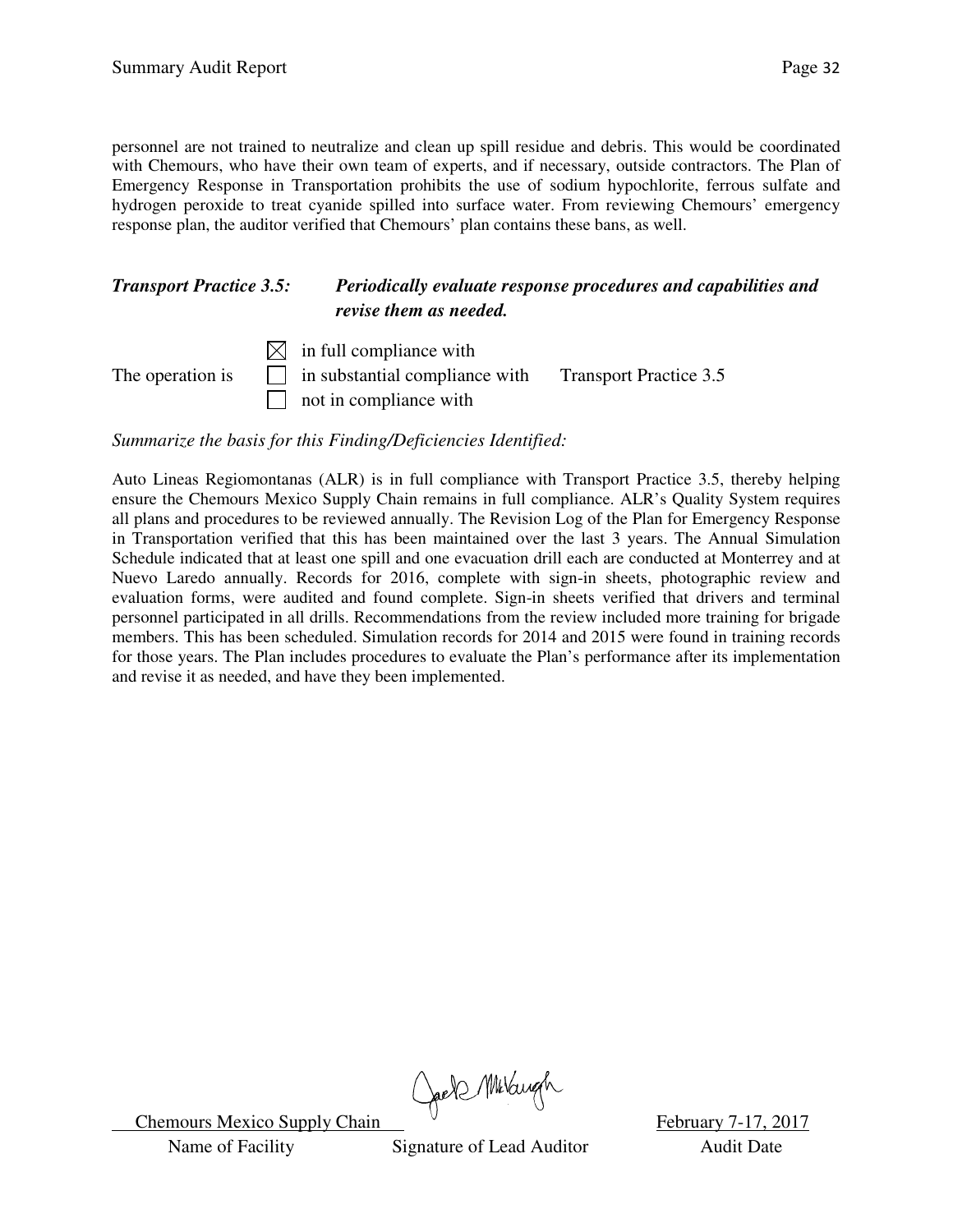### **Transportes Especializados S.A. de C.V (Segutal) Reverification Summary Audit Report**

Transportes Especializados S.A. de C.V (Segutal) is a dedicated carrier to the Chemours Mexico Supply Chain, that transports bulk and packaged cyanide to consignees from Chemours facilities at San Luis Potosi and Hermosillo. Headquartered in Mexico City, Segutal uses the Chemours Hermosillo and San Luis Potosi facilities as terminals and bases of operations. Primary and any alternate routes to each consignee are selected by Segutal and approved by Chemours based on Chemours' First Order Process (FOP) route assessment. Segutal drivers perform detailed route evaluations, noting road conditions and special circumstances.

The re-verification audit of Segutal began on February 9, 2017 at Chemours' facility at Hermosillo, Sonora, continued on February 14 at the company's headquarters in Mexico City and ended at the Chemours facility at San Luis Potosi. Interviews with personnel at those locations, including management, technical staff (maintenance, quality and tracking departments) and drivers, plus review of documents and records indicated that all applicable ICMI Transport Practices were being addressed and have been maintained over the three year cycle.

Segutal owns and maintains a fleet of late model tractors designed to carry trailers and ISO tanks on chassis over mountainous terrain. Segutal also owns several straight-line trucks, called Thortons, that are used when mountain roads with tight switchbacks preclude the use of tractor/trailers or tractors with ISO tanks. Drivers are thoroughly trained, including training on cyanide emergency response. They are qualified to drive one type of vehicle, and must be re-qualified to drive another type. Segutal enjoys a high driver retention rate, allowing it to maintain the most skilled and experienced drivers. In fact, several drivers are family members of long term Segutal drivers. Segutal has procedures to prevent spills and releases of cyanide, and trucks are equipped with all necessary emergency response equipment, including personal protective equipment, to contain and clean up any spills.

Segutal has not made significant changes to its cyanide transportation policies and procedures over the last three years. However, the auditor verified that there has been one emergency incident involving cyanide transportation during the period, a rollover of a Thorton that swerved to avoid a collision with an oncoming truck. No product spilled, in part because of the use of wire mesh secured over the load of Eco-Paks and the use of metal wire to secure the lids on those Eco-Paks. The auditor reviewed the emergency response, which followed Chemours and Segutal emergency response plans and also the corrective action to prevent recurrence, which has proven effective.

Chemours Mexico Supply Chain Chels Multiple February 7-17, 2017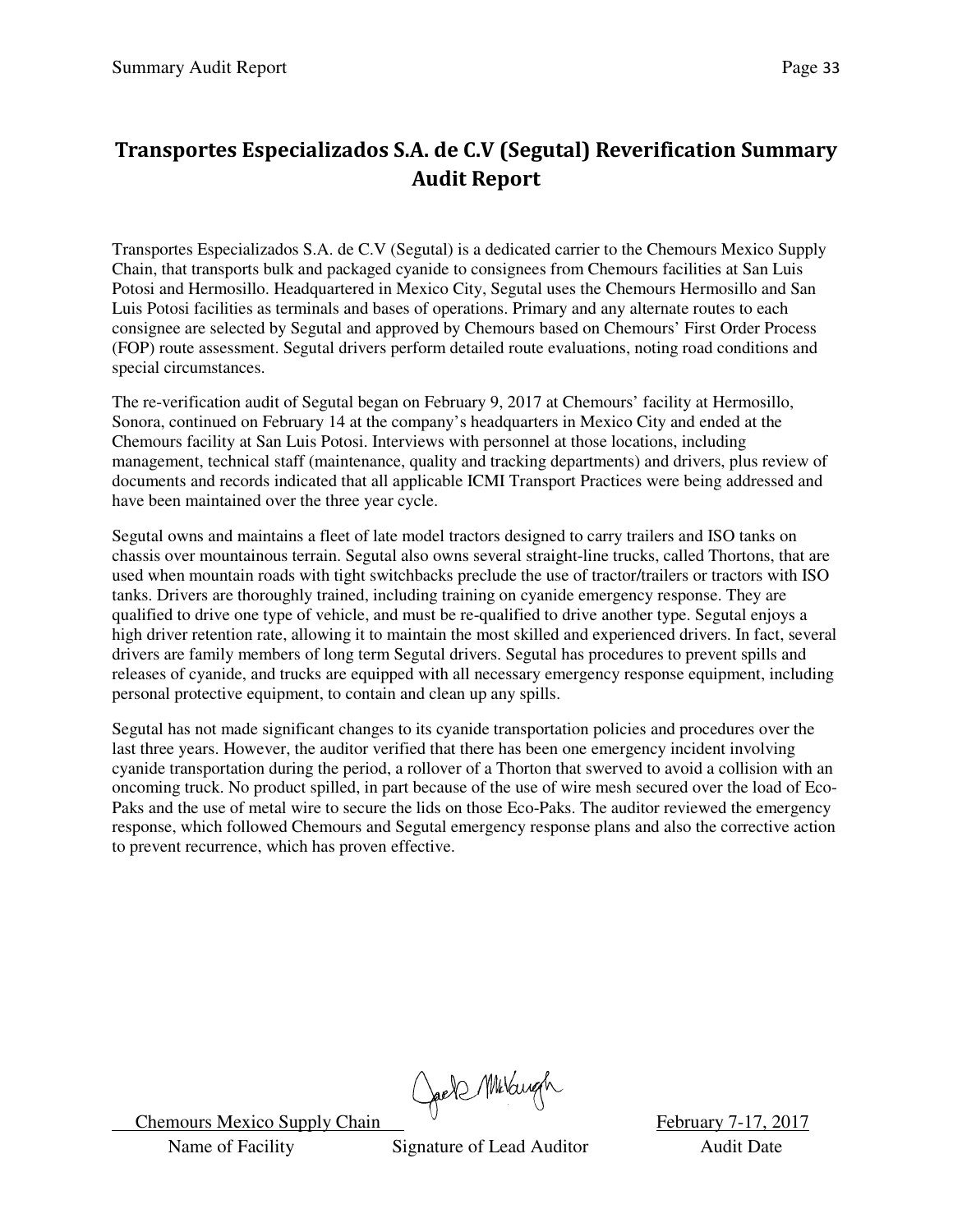#### **SEGUTAL REVERIFICATION SUMMARY AUDIT REPORT**

| 1. TRANSPORT:<br><b>Transport Practice 1.1:</b> |  | Transport cyanide in a manner that minimizes the potential for<br>accidents and releases.<br>Select cyanide transport routes to minimize the potential for<br>accidents and releases. |  |  |
|-------------------------------------------------|--|---------------------------------------------------------------------------------------------------------------------------------------------------------------------------------------|--|--|
|                                                 |  |                                                                                                                                                                                       |  |  |

*Summarize the basis for this Finding/Deficiencies Identified:* 

Segutal is in full compliance with Transport Practice 1.1., thereby helping ensure that the Chemours Mexico Supply Chain remains in full compliance. Procedimiento O-04 Evaluacion de Rutas covers all Code requirements in detail. The Route Assessment process includes a pre-assessment in the office, Route Assessment details, black-out areas, communication to drivers (Sign-in sheets) and a DVD of the route. Forms assure that all requirements of the Cyanide Code are addressed. Review of several Route Evaluation Forms showed that risks were identified and recommendations made to manage the identified risk. Procedimiento O-04 calls for route re-evaluations to be initiated by various events but the frequency for formal re-evaluations cannot exceed 2 years. Trip Logs are completed by drivers on each trip, thereby informally evaluating routes on a daily basis. The procedure requires, and review of route evaluations and Trip Logs confirmed, that measures were taken to address identified risk. Records showed that Government agencies (e.g. SCT and CAPUFE) were consulted during route evaluations and reevaluations. Local Police along the routes were consulted because they can define routes on the basis of security concerns. Also chemical industry groups ANIQ and SETIQ were consulted. At present, convoys and escorts are only used for one mine, as required by State of Chihuahua. Chemours and Segutal have advised external responders, medical facilities and communities of their roles and/or mutual aid during an emergency response. Segutal is a member of ANIQ, and reports emergencies to SETIQ and Chemours, using a procedure in which emergency response roles are clearly defined. Segutal does not subcontract any cyanide handling or transport.

#### *Transport Practice 1.2: Ensure that personnel operating cyanide handling and transport equipment can perform their jobs with minimum risk to communities and the environment.*

 $\boxtimes$  in full compliance with The operation is  $\Box$  in substantial compliance with Transport Practice 1.2 not in compliance with

*Summarize the basis for this Finding/Deficiencies Identified:* 

Chemours Mexico Supply Chain Chell Multiple February 7-17, 2017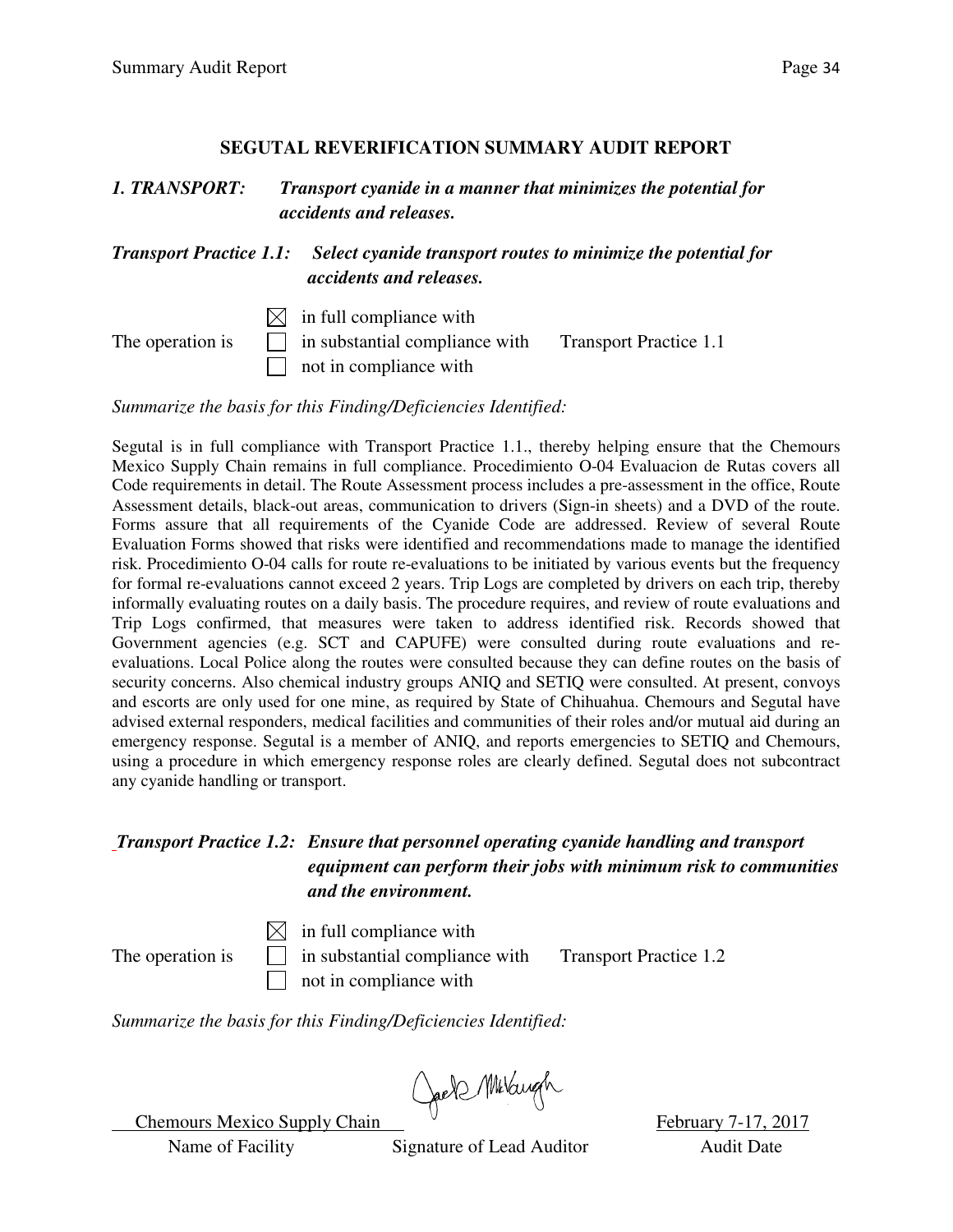Segutal is in full compliance with Transport Practice 1.2., thereby helping ensure that the Chemours Mexico Supply Chain remains in full compliance. Segutal uses only trained, qualified and licensed operators to drive its transport vehicles. The company has set minimum driver qualification criteria. For initial driver training, new drivers ride with an experienced driver for  $1 - 1.5$  months. The experienced driver keeps evaluation records as the trainee gains knowledge of the job. At the end of the training the Chemours Operations Leader and the Segutal Manager at the terminal sign off, thereby attesting to the released driver's competency. Drivers are qualified to drive a certain type of truck, and must repeat the qualification process to drive another type of truck.

#### *Transport Practice 1.3: Ensure that transport equipment is suitable for the cyanide shipment.*

 $\boxtimes$  in full compliance with The operation is  $\Box$  in substantial compliance with Transport Practice 1.3  $\Box$  not in compliance with

*Summarize the basis for this Finding/Deficiencies Identified:* 

Segutal is in full compliance with Transport Practice 1.3., thereby helping ensure that the Chemours Mexico Supply Chain remains in full compliance. Procedure O-06 Loading of Units covers the design and maintenance of each unit. Specs on each unit (Tractor and Thorton) including carrying capacity, were reviewed. A minimum requirement specification for new tractors states 400 HP engine with a differential capacity of 40,000 lbs. The Thortons are three-axle fixed chassis trucks that are used for transporting along curvy mountain roads. Regular preventive maintenance and pre-trip inspections verify adequacy of the equipment, including tractors and trailers. All tractors and Thortons have maximum cargo weights specified by the type of road to be taken. Chemours and Segutal procedures at the manufacturing plant and terminals provide assurance against overloading.

#### *Transport Practice 1.4: Develop and implement a safety program for transport of cyanide.*

 $\bowtie$  in full compliance with The operation is  $\Box$  in substantial compliance with Transport Practice 1.4  $\Box$  not in compliance with

*Summarize the basis for this Finding/Deficiencies Identified:* 

Segutal is in full compliance with Transport Practice 1.4., thereby helping ensure that the Chemours Mexico Supply Chain remains in full compliance. The methods in Procedure 0-07 Blocking and Bracing provide assurance against damage to packaging. In addition to conventional blocking & bracing, Segutal uses heavy duty webbing over the load to further secure the load in case of a roll-over. Segutal's Procedure O-06 covers proper placarding. Although the shipper is responsible for placarding, Segutal drivers carry spare placards should the ones affixed by the shipper become lost or damaged. Furthermore,

Chemours Mexico Supply Chain Creek Millaryh February 7-17, 2017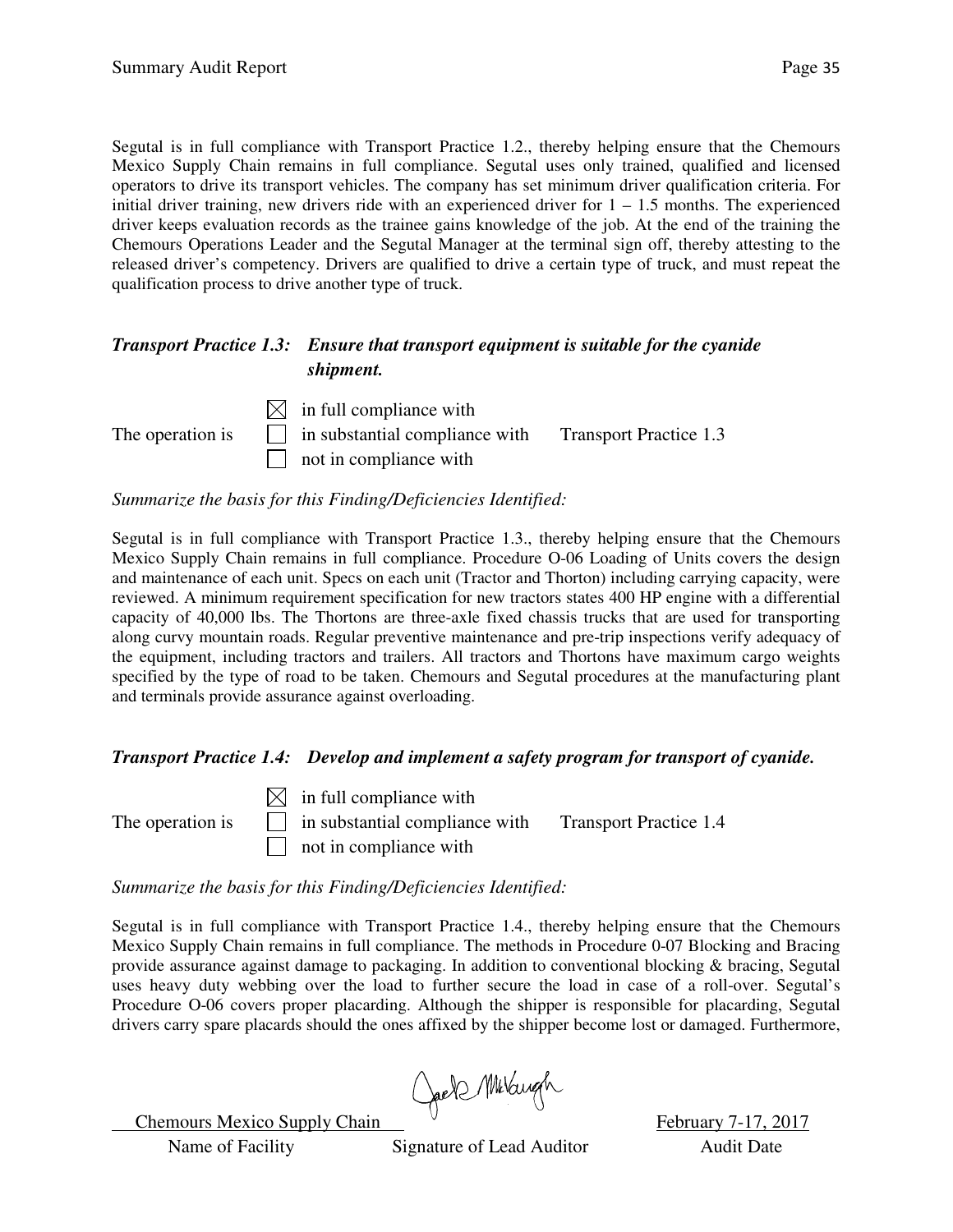Segutal affixes a placard to the front of its tractors, in compliance with Mexican law. Records verified that vehicle pre-trip inspections were being done and notifications of any deficiencies were being communicated to Maintenance. Procedure O-08 Preventive Maintenance and Correction covers the preventive maintenance requirements of the Code. There is no company policy or procedure limiting hours of service, but Segutal promotes a best practice of 10 hours maximum with periodic rests, and no longer than 6 hours without stopping. Also, drivers cannot drive between 10 PM and 5 AM. Drivers have autonomy to stop or modify transportation if conditions warrant. Although Segutal management and drivers corroborated that this is true, and understood, there is no written policy or procedure. Procedure O-01 Recruitment of Personnel describes the drug and alcohol abuse program. The program calls for an alcohol test before each trip. Drug tests are conducted randomly on the road and randomly when leaving a mine. Complete and extensive records were reviewed to verify each of the above practices have been sustained over the last 3 years.

#### *Transport Practice 1.5: Follow international standards for transportation of cyanide by sea and air.*

 $\boxtimes$  in full compliance with The operation is  $\Box$  in substantial compliance with Transport Practice 1.5 not in compliance with

*Summarize the basis for this Finding/Deficiencies Identified:* 

Segutal does not transport cyanide by sea or air. Therefore, Segutal is in full compliance with Transport Practice 1.5, thereby helping ensure the Chemours Mexico Supply Chain remains in full compliance.

#### *Transport Practice 1.6: Track cyanide shipments to prevent losses during transport.*

 $\boxtimes$  in full compliance with The operation is  $\Box$  in substantial compliance with Transport Practice 1.6 not in compliance with

*Summarize the basis for this Finding/Deficiencies Identified:* 

Segutal is in full compliance with Transport Practice 1.6., thereby helping ensure that the Chemours Mexico Supply Chain remains in full compliance. Drivers have personal cell phones to communicate with Chemours and Segutal while in transit. Segutal supervisors will then contact the mine to let them know the shipment is on the way. Drivers test their cell phones pre-trip and then use it for frequent communication during stops. Segutal terminal and headquarters personnel can detect if the GPS on a truck (used for tracking purposes) is not working properly. Twenty route Assessments were reviewed to verify that black-out zones are identified. Procedure O-05 requires drivers to contact their supervisor before entering a blackout area and again after emerging from it. Segutal uses a SkyWorld GPS system to

Chemours Mexico Supply Chain Creek Millary Rebruary 7-17, 2017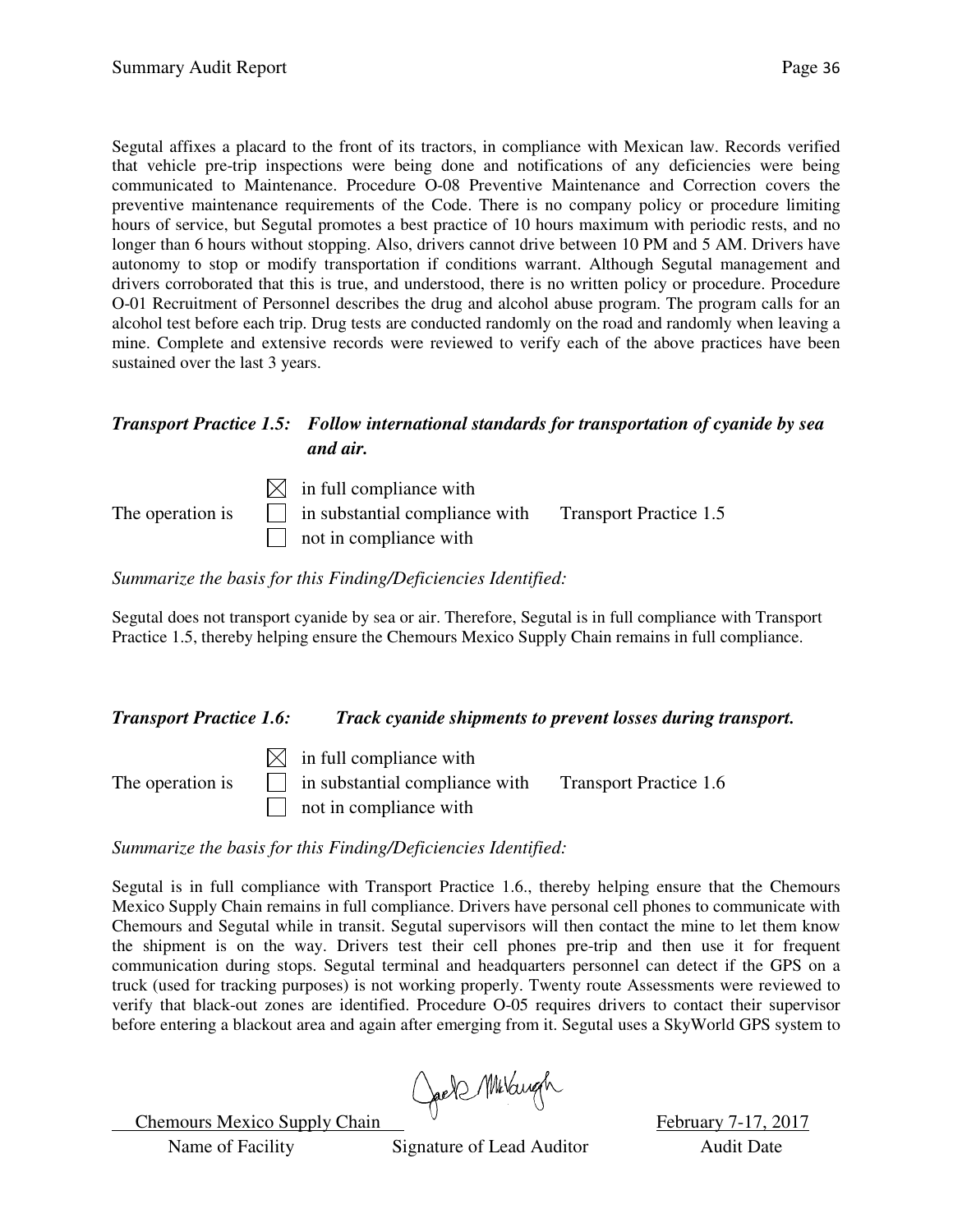track shipments. The system was demonstrated for the auditor at Segutal's Headquarters**.** Inventory controls and chain of custody documentation indicate seal numbers on cargo doors and ISO Tank dome lids. Shipping papers reviewed showed the seal numbers. If a seal is removed, for instance for a road side inspection, the driver must call the supervisor. Drivers carry shipping papers showing weight of the shipment. MSDS's along with emergency contact telephone numbers are kept in a binder titled Carpeta de Operador in each driver's truck.

### *2. INTERIM STORAGE: Design, construct and operate cyanide trans-shipping depots and interim storage sites to prevent releases and exposures.*

#### *Transport Practice 2.1: Store cyanide in a manner that minimizes the potential for accidental releases.*

 $\boxtimes$  in full compliance with The operation is  $\Box$  in substantial compliance with Transport Practice 2.1 not in compliance with

*Summarize the basis for this Finding/Deficiencies Identified:* 

Segutal does not have any trans-shipping depots or interim storage sites of its own. Segutal operates exclusively out of the Chemours Hermosillo and San Luis Potosi Facilities. Trans-shipping and interim storage activities at those facilities have been audited to the ICMI Production Code and are covered in separate reports. Because Segutal does not have any trans-shipping depots or interim storage sites, it is in full compliance with Transport Practice 2.1, thereby helping ensure that the Chemours Mexico Supply Chain remains in full compliance.

Chemours Mexico Supply Chain Chell Millaryh February 7-17, 2017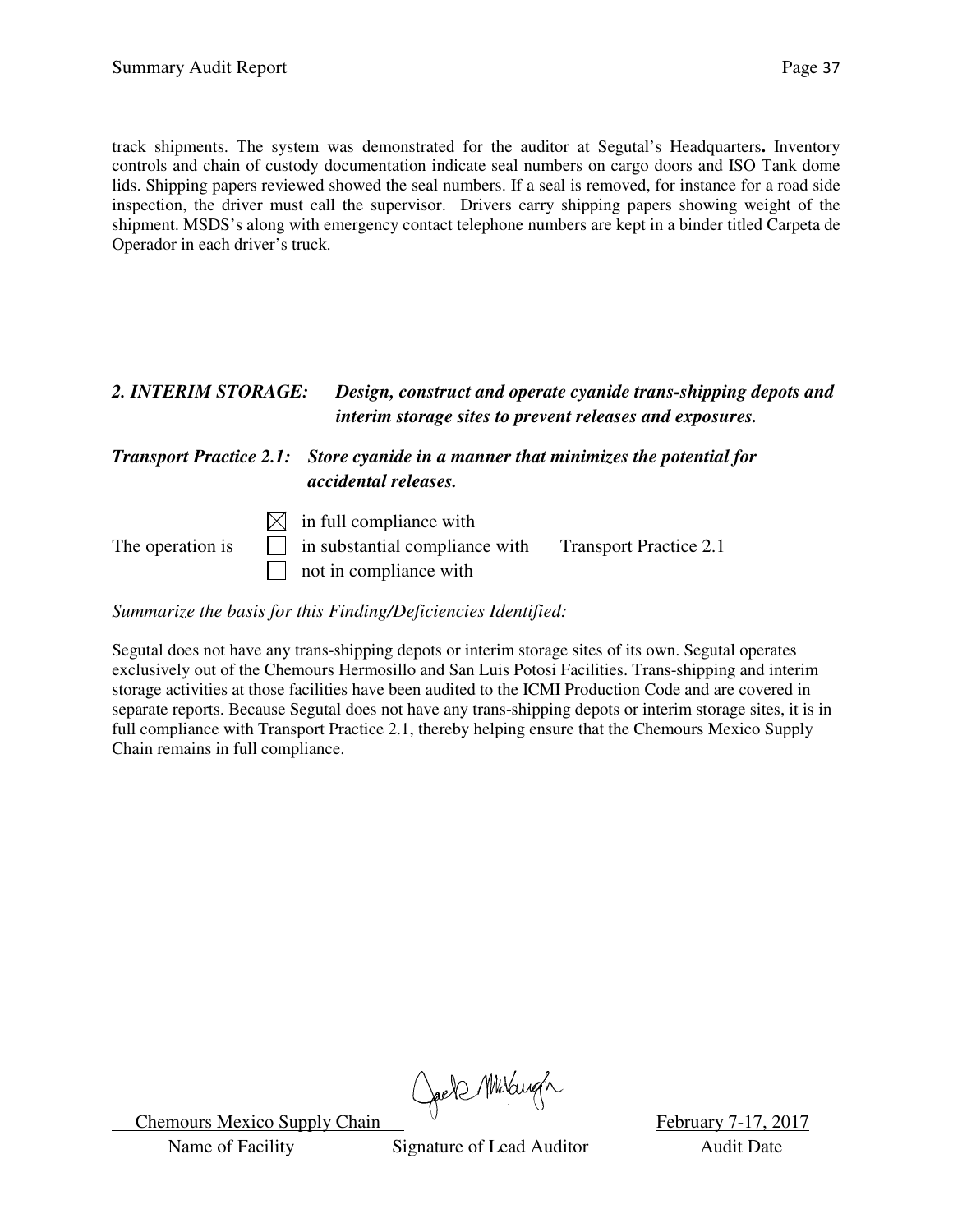#### *3. EMERGENCY RESPONSE: Protect communities and the environment through the development of emergency response strategies and capabilities.*

#### *Transport Practice 3.1: Prepare detailed emergency response plans for potential cyanide releases.*

 $\boxtimes$  in full compliance with The operation is  $\Box$  in substantial compliance with Transport Practice 3.1 not in compliance with

*Summarize the basis for this Finding/Deficiencies Identified:* 

Segutal is in full compliance with Transport Practice 3.1., thereby helping ensure that the Chemours Mexico Supply Chain remains in full compliance. Segutal has developed and maintains Procedure O-09 Emergency Response Procedure. The plan covers accidents on the road, fire, robbery, spill, and bad weather. The plan is based on transport of solid sodium cyanide briquettes by truck. It considers conditions of the road, which may be unpaved, curvy mountain roads. The plan does not distinguish between the type or design of transport vehicle in providing emergency response procedures, except that a new trailer or a new chassis might be sent to the scene of an accident depending on whether a van trailer or ISO Tanks was involved. The Plan identifies roles of drivers, transporter base personnel, Chemours terminal personnel and outside parties in emergency response. It also includes phone numbers to local civil protection authorities and SETIQ.

#### *Transport Practice 3.2: Designate appropriate response personnel and commit necessary resources for emergency response.*



#### *Summarize the basis for this Finding/Deficiencies Identified:*

Segutal is in full compliance with Transport Practice 3.2., thereby helping ensure that the Chemours Mexico Supply Chain remains in full compliance. Training matrices show that annual Emergency Response Plan training is provided to all positions. The Plan identifies roles of drivers, Segutal base personnel, Chemours terminal personnel and outside parties in emergency response. The Plan includes a list of emergency response equipment located at each terminal, a list of emergency response equipment in each truck and a list of Personal Protective Equipment. The last two are turned into check lists used by drivers to ensure all necessary equipment is available during emergencies. Training matrices show that annual Emergency Response Plan training is required for all positions, including drivers. Records show that all drivers are current with respect to their Emergency Response Plan training. Records covering the

Chemours Mexico Supply Chain Greek Millaugh February 7-17, 2017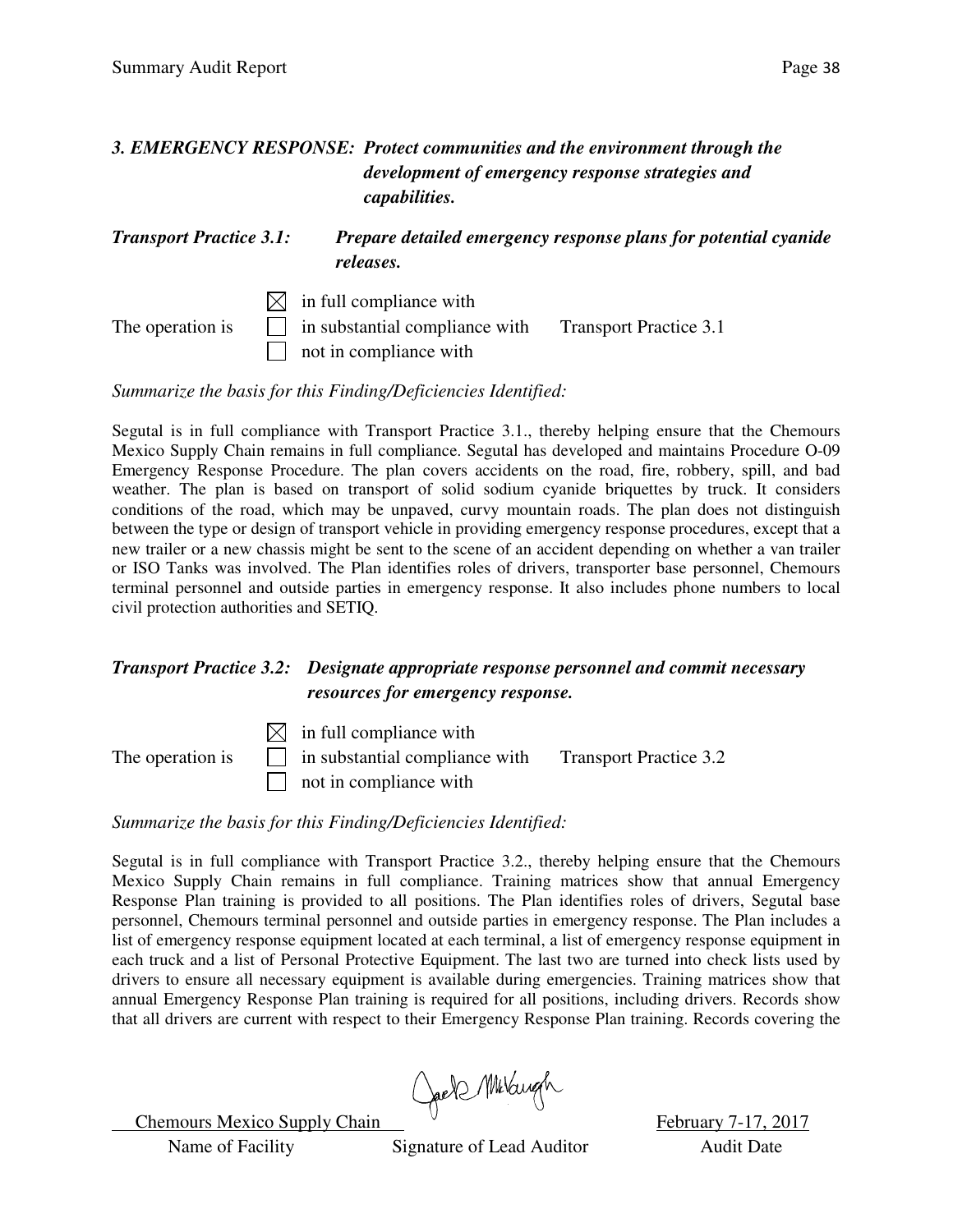last three years confirmed that emergency response equipment is inspected monthly by terminal personnel and by drivers.

#### *Transport Practice 3.3: Develop procedures for internal and external emergency notification and reporting.*

 $\boxtimes$  in full compliance with The operation is  $\Box$  in substantial compliance with Transport Practice 3.3  $\Box$  not in compliance with

*Summarize the basis for this Finding/Deficiencies Identified:* 

Segutal is in full compliance with Transport Practice 3.3, thereby helping ensure that the Chemours Mexico Supply Chain remains in full compliance. Current emergency contact information is maintained in the Emergency Response Plan and on laminated cards attached to ID badges. Segutal procedures call for review of the Plan after drills and actual emergencies, but with no less frequency than once every two years. The Plan is revised as necessary.

#### *Transport Practice 3.4: Develop procedures for remediation of releases that recognize the additional hazards of cyanide treatment chemicals.*

 $\boxtimes$  in full compliance with The operation is  $\Box$  in substantial compliance with Transport Practice 3.4 not in compliance with

*Summarize the basis for this Finding/Deficiencies Identified:* 

Segutal is in full compliance with Transport Practice 3.4, thereby helping ensure that the Chemours Mexico Supply Chain remains in full compliance. The Emergency Response Plan includes procedures for trans-loading into replacement equipment after an accident or breakdown, recovery of product, neutralization of solids, decontamination of soils and management of clean-up debris. As stated under Transport Practice 3.1.8, the Plan identifies roles of drivers, transporter base personnel, Chemours terminal personnel and outside parties in emergency response. It also includes phone numbers to local civil protection authorities and SETIQ, which would be notified in the event of an emergency. The Plan prohibits the use of chemicals such as sodium hypochlorite, ferrous sulfate and hydrogen peroxide to treat cyanide that has been released into surface water.

*Transport Practice 3.5: Periodically evaluate response procedures and capabilities and revise them as needed.*

Chemours Mexico Supply Chain Chef Millary 7-17, 2017